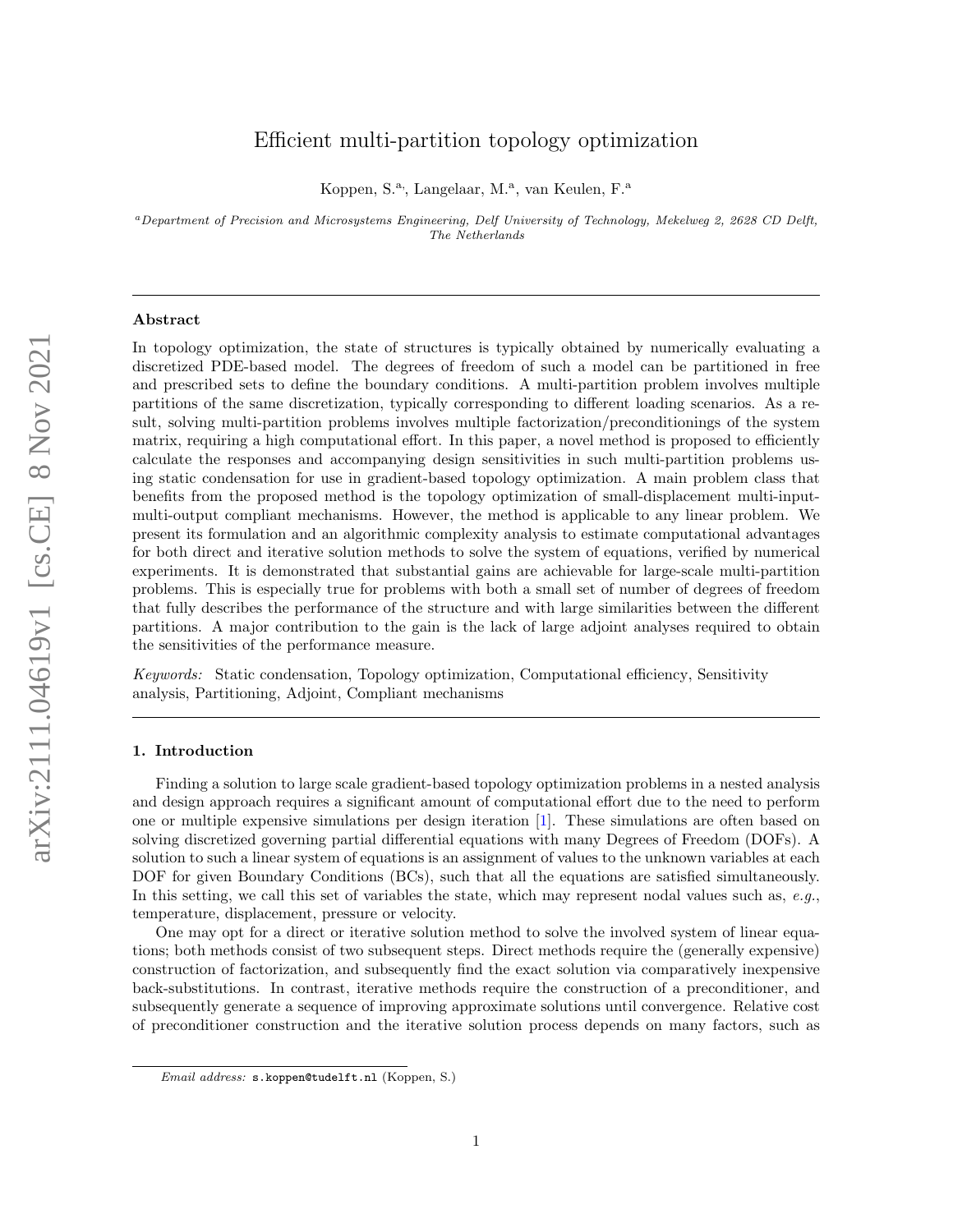the type of preconditioner and condition number. For conciseness, we will hereafter denote the construction of factorization/preconditioner simply by preprocessing and the back-substitution/iterative method simply by the solve.

A priori to finding the solution to the governing equations, the DOFs are generally partitioned in two unique sets based on the applied BCs. One may either specify (i) the magnitude of the solution at a DOF, that is the state is prescribed, or (ii) the magnitude of the applied discretized load, and thus the state is free. These types are complementary—all DOFs for which the state is free will have an applied load (although possibly with zero magnitude), and vice versa.

As Rozvany et al. [\[2\]](#page-26-1) pointed out almost three decades ago, real-world optimization problems generally involve multiple scenarios, see e.g. Cavazzuti et al. [\[3\]](#page-26-2). We define a scenario as an engineering description of a specific loading condition, see for example the four scenarios depicted in Fig. [1.](#page-2-0) Each scenario is translated to BCs, *i.e.* prescribed state(s) and applied load(s), that represent the scenario as good as possible. In principle, each scenario comprise a unique partitioning of DOFs. However, scenarios of which only the magnitude of the applied BCs vary, but the type remains the same, share equal partitioning.

In this work, we define an analysis as the process of finding a solution to a properly constrained set of discretized governing equations—that is finding the state  $\mathbf{u} \in \mathbb{R}^n$ , with  $n \in \mathbb{N}$  the number of nodal DOFs. Each analysis relates to a single scenario, and thereto also comprises a unique partitioning of DOFs. A combination of analyses with equal partitioning is hereafter called an analysis set. A single analysis set thus requires finding the states to multiple loads (possibly with varying magnitude) with the same partitioning of DOFs. These different states can generally be efficiently found, since only a single preprocessing process is required  $[4]$ .

Topology optimization problem formulations involving responses (objective and constraints) that depend on the states of multiple analyses sets are called Multi-Partition Optimization Problems (MPOPs). In contrast to problems involving a single partition, in MPOPs the preprocessing cannot be reused. This is evident in the design of, for example, multi-input-multi-output compliant mechanisms (see *e.g.* Liu and Korvink [\[7\]](#page-27-0), Jin et al.  $[8]$ ).

For clarification, consider a response, herafter denoted by  $g \in \mathbb{R}$ , that depends on the state(s) of  $a \in \mathbb{N}$  analysis sets. Thus,  $g = g[\mathbf{U}^{(1)},...,\mathbf{U}^{(a)}],$  with  $\mathbf{U}^{(i)} \in \mathbb{R}^{n \times l^{(i)}}$  and  $l^{(i)} \in \mathbb{N}$  a positive natural number of analyses contained in analysis set i, thus  $\mathbf{U}^{(i)} := \left[ \mathbf{u}_1^{(i)}, ..., \mathbf{u}_{l^{(i)}}^{(i)} \right]$  with each state  $\mathbf{u}^{(i)} \in \mathbb{R}^n$ . The states of an analysis set  $\mathbf{U}^{(i)}$  implicitly depend on the design variables  $\mathbf{x} \in \mathbb{R}^N$  via the discretized governing equations, that is

<span id="page-1-1"></span>
$$
\mathbf{K} \left[ \mathbf{x} \right] \mathbf{U}^{(i)} = \mathbf{F}^{(i)}, \quad \forall \ i \in \ \mathbb{A} \tag{1}
$$

with the index set of all analyses sets  $A := \{i \in \mathbb{N} \mid i \leq a\}$ , the design dependent system matrix  $\mathbf{K}[\mathbf{x}] \in \mathbb{R}^{n \times n}$  and loads  $\mathbf{F}^{(i)} \in \mathbb{R}^{n \times l^{(i)}}$ . Hereafter we assume the system matrix is symmetric and, without loss of generality, assume the applied loads are design independent. Note that, in Eq. [\(1\)](#page-1-1), the states and loads of analysis set  $i$  contain all DOFs; both free and prescribed states as well as applied and reaction loads.

A simple example of an MPOP is the optimization of a structure considering four scenarios, schematically shown in Fig. [1.](#page-2-0) Note that between the four scenarios the set of DOFs for which the state is prescribed differs. Therefore, in this example, two unique analysis sets exist, comprising of two analyses each. The response function  $g$  of this artificial problem depends on the states of these two unique analysis sets, *i.e.*  $g[\mathbf{U}^{(1)}, \mathbf{U}^{(2)}],$  where for this problem  $\mathbf{U}^{(i)} = [\mathbf{u}_1^{(i)}, \mathbf{u}_2^{(i)}]$  are the states (in this case the displacement) of analysis set  $i$ .

In spite of the fact that MPOPs are relevant for many applications, the computational efficiency of both the forward and sensitivity analyses involved in such problems has, to the best knowledge of the authors, not been investigated yet. With an increasing number of analysis sets, the computational effort to solve MPOPs increases quickly. Since the preprocessing used in the analysis occurring in

<span id="page-1-0"></span><sup>&</sup>lt;sup>1</sup>For very large number of loads one can opt for efficient sampling schemes, see e.g. Zhang et al.  $[5, 6]$  $[5, 6]$  $[5, 6]$ .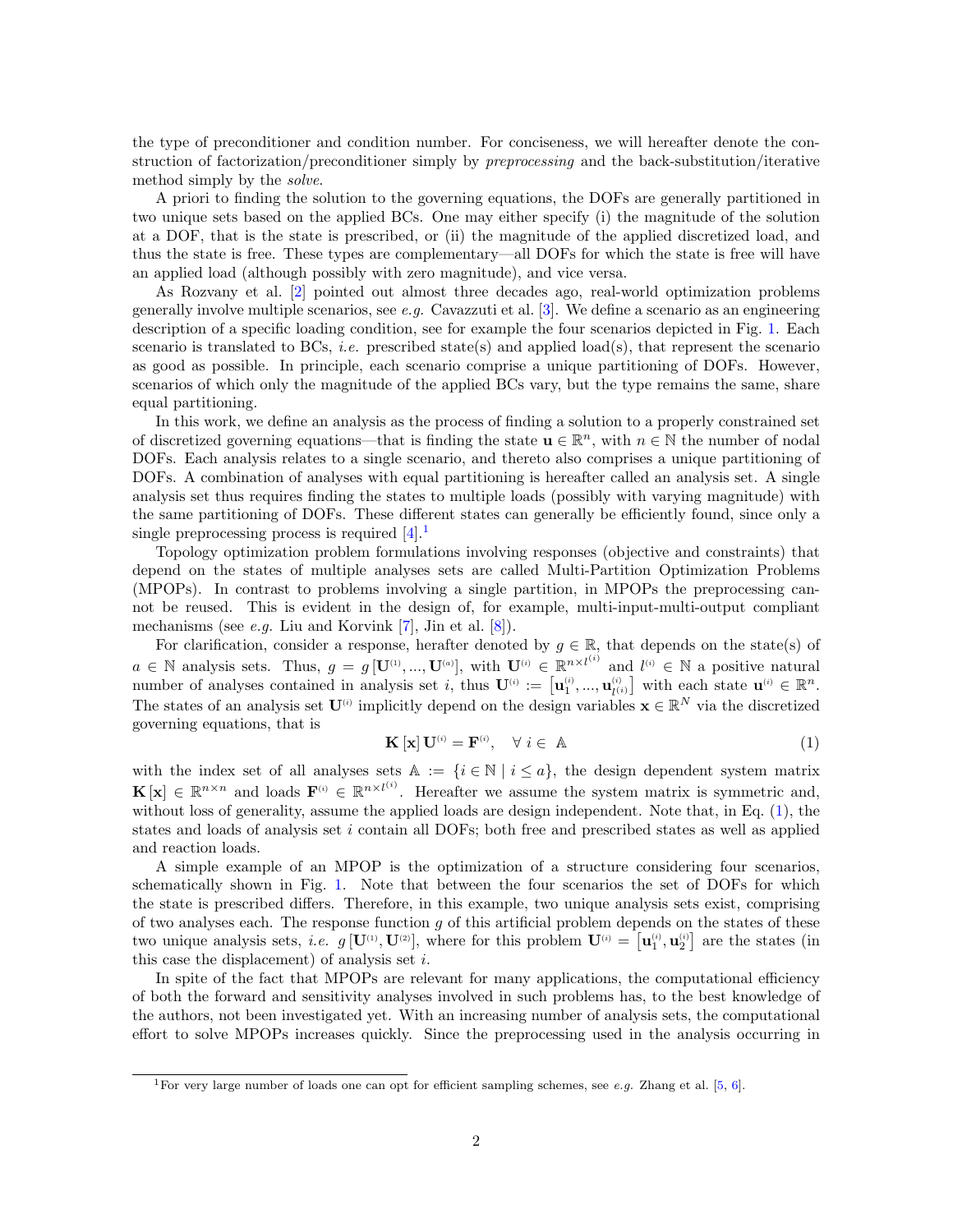<span id="page-2-0"></span>

(a) First scenario, providing state  $\mathbf{u}_1^{(1)}$ . The state is prescribed on the left side and the body is subjected to a load  $\mathbf{f}_1^{(1)}$ .



(b) Second scenario, providing state  $\mathbf{u}_2^{(1)}$ . The state is prescribed on the left side and the body is subjected to a load  $f_2^{(1)}$ .



(c) Third scenario, providing state  $\mathbf{u}_1^{(2)}$ . The state is prescribed on the bottom and the body is, in this case a similar to Fig. [1a,](#page-2-0) point load  $f_1^{(2)}$ .



(d) Fourth scenario, providing state  $\mathbf{u}_2^{(2)}$ . The state is prescribed on the bottom and the body is, in this case a similar to Fig. [1b,](#page-2-0) point load  $f_2^{(2)}$ .

Figure 1: A structural topology to be optimized for four different scenarios, as shown in Figs. [1a](#page-2-0) to [1d.](#page-2-0) As a result, this Multi-Partition Optimization Problem (MPOP) consists of two unique analysis sets, both comprising two analyses.

MPOPs is partition-specific, in a straightforward approach the computational effort of solving these problems scales with the number of analysis sets considered. On the contrary, within reasonable limits, the number of analyses per set is of less importance, given the fact that a solve requires negligible computational effort as compared to the preprocessing.

The computational efficiency of an analysis in the context of structural optimization can be in-creased by efficient iterative solution strategies (see e.g. Evgrafov et al. [\[9\]](#page-27-2), Amir et al. [\[10\]](#page-27-3), Aage et al. [\[11\]](#page-27-4), Wu et al. [\[12\]](#page-27-5)), or approximated reanalysis, see e.g. Kirsch [\[13\]](#page-27-6), Amir et al. [\[1\]](#page-26-0), Amir [\[14\]](#page-27-7). Alternatively, one can opt for model-order reduction techniques, which reduce the computational effort of both analysis and optimization, see e.g. Yoon [\[15\]](#page-27-8), Choi et al. [\[16\]](#page-27-9). Typically, however, model-order reduction techniques introduce a loss of accuracy. One special reduction method is what is called static condensation amongst engineers, for which the reduction is exact  $[17, 18]$  $[17, 18]$  $[17, 18]$ . As will be shown hereafter, in particular in MPOPs the use of static condensation is attractive. Moreover, as static condensation, similar to an analysis as previously defined, relies on finding the solution to a set of linear system of equations, it can also be combined with efficient iterative solution techniques and/or approximated reanalysis.

Static condensation was originally developed by Guyan [\[17\]](#page-27-10), Irons [\[18\]](#page-27-11), hence the common nomenclature Guyan-Irons reduction scheme. The term 'static' was added to differentiate from its application in dynamic analysis, for which the reduction scheme is no longer exact. Static condensation is regularly applied in the process of substructuring, also known as the Schur complement domain decomposition method [\[19,](#page-27-12) [20,](#page-27-13) [21\]](#page-27-14). This technique is based on the decomposition of the original structure into one or multiple sub-structures, often referred to as super-elements. The dimensionality reduction is achieved by a procedure that is closely related to Kron's method of tearing and Gaussian elimination [\[22,](#page-27-15) [23\]](#page-27-16).

Consider the continuum from Fig. [2a.](#page-3-0) After discretization of the governing equations in  $n$  DOFs, as shown in Fig. [2b,](#page-3-0) the behaviour of the system can be described by the set of linear equations given by

<span id="page-2-1"></span>
$$
\mathbf{K}\left[\mathbf{x}\right]\mathbf{u}=\mathbf{f},\tag{2}
$$

where, for simplicity, we consider a single analysis set consisting of a single analysis and thus  $\mathbf{u} \in \mathbb{R}^n$ and  $f \in \mathbb{R}^n$ .

The DOF index set  $\mathbb{D} := \{i \in \mathbb{N} \mid i \leq n\}$  can be split in subset  $\mathbb{M} \subset \mathbb{D}$  containing all indices of the primary DOFs, and its complement  $\mathbb{S} := \mathbb{D} \setminus \mathbb{M}$  containing all indices of the secondary DOFs. The primary DOFs are those DOFs contained in the condensed model, whereas the secondary DOFs are eliminated. After partitioning accordingly, one may rewrite the governing equations from Eq. [\(2\)](#page-2-1) using oversets (∧) and (∨) to represent the properties related to primary and secondary DOFs, respectively,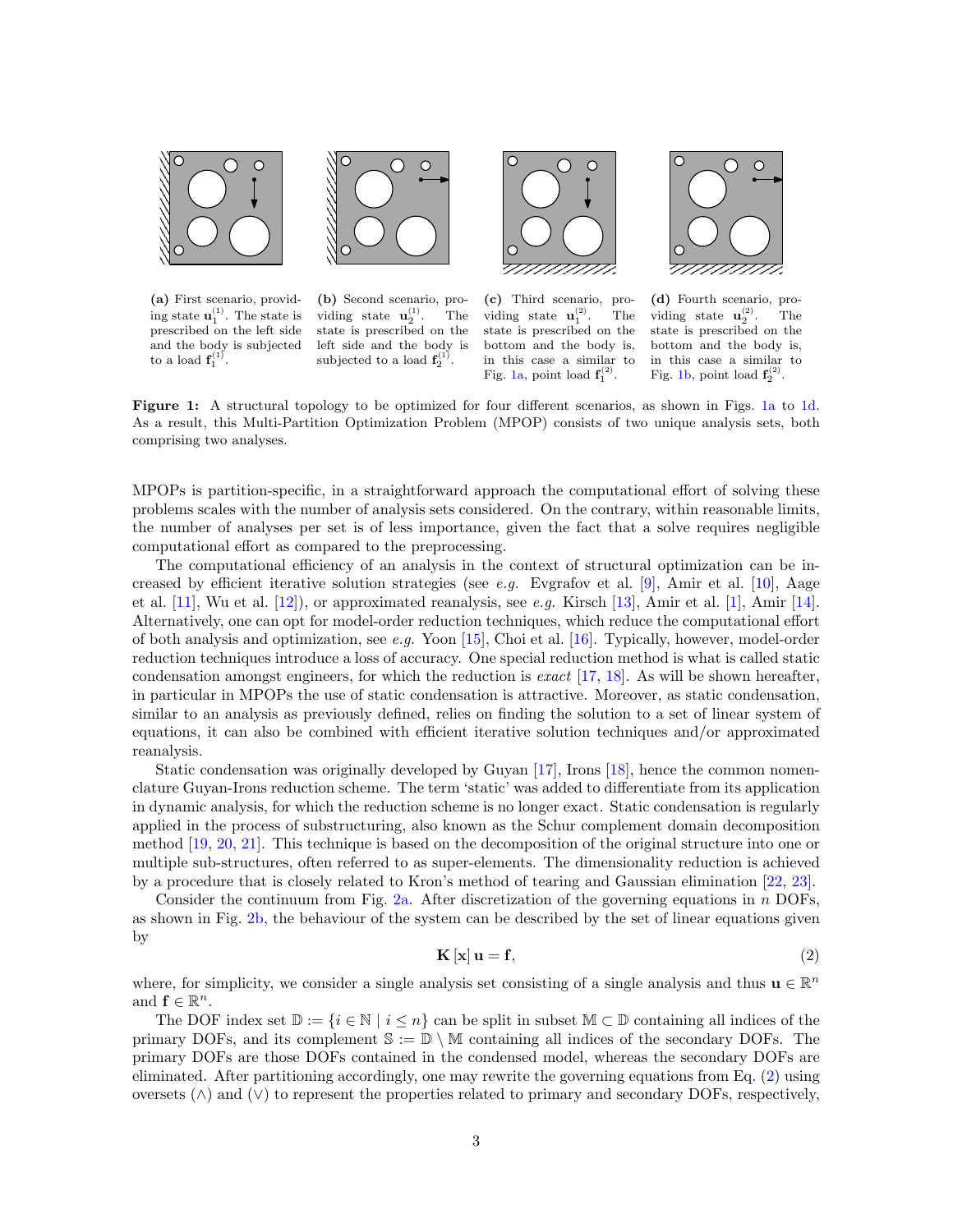<span id="page-3-0"></span>

Figure 2: Step-wise illustration of static condensation. For simplicity, and without loss of generality, the domain is chosen to be a 2D square and discretized using a structured mesh of  $4 \times 4$  quadrilateral finite elements. For simplicity of visualization, we consider all DOFs of a single node to be either primary or secondary DOFs. Primary nodes are indicated by a disk  $(\bullet)$ , whereas secondary nodes are indicated by a circle  $(①)$ .

as

<span id="page-3-1"></span>
$$
\begin{bmatrix} \hat{\mathbf{K}} & \hat{\mathbf{K}} \\ \hat{\mathbf{K}} & \hat{\mathbf{K}} \end{bmatrix} \begin{bmatrix} \hat{\mathbf{u}} \\ \check{\mathbf{u}} \end{bmatrix} = \begin{bmatrix} \hat{\mathbf{f}} \\ \check{\mathbf{f}} \end{bmatrix},
$$
\n(3)

where the principal sub-matrix  $\stackrel{w}{\mathbf{K}}$  is nonsingular, such that  $\stackrel{w}{\mathbf{K}}$  is invertible [\[24\]](#page-27-17). This partitioning is completely independent of the partitioning in free (f) and prescribed (p) DOFs. In case we are solely interested in the state of the primary DOFs, we can write the secondary state  $\check{u}$  in terms of the primary state  $\hat{u}$  using the second row of Eq. [\(3\)](#page-3-1), which yields

<span id="page-3-2"></span>
$$
\check{\mathbf{u}} = -\check{\mathbf{K}}^{-1}\check{\mathbf{K}}\hat{\mathbf{u}},\tag{4}
$$

assuming  $\check{\mathbf{f}} = \mathbf{0}$  for simplicity (the general case will be treated in Section [2\)](#page-6-0). Subsequently,  $\check{\mathbf{u}}$  can be eliminated by substitution of Eq.  $(4)$  in the first row of Eq.  $(3)$ , which gives

$$
\left(\hat{\mathbf{K}} - \hat{\mathbf{K}}\hat{\mathbf{K}}^{-1}\hat{\mathbf{K}}\right)\hat{\mathbf{u}} = \hat{\mathbf{f}}.
$$
\n(5)

The result of this condensation is a reduced system matrix  $\tilde{\mathbf{K}} \in \mathbb{R}^{m \times m}$ , with the number of primary DOFs  $m := |\mathbb{M}|$ , that exactly describes the behaviour of the full-order model. This reduced system matrix follows as

<span id="page-3-3"></span>
$$
\tilde{\mathbf{K}} := \hat{\mathbf{K}} - \tilde{\mathbf{K}} \tilde{\mathbf{K}}^{-1} \tilde{\mathbf{K}},\tag{6}
$$

and was originally proposed as the "Schur complement of  $\stackrel{w}{\mathbf{K}}$  in  $\mathbf{K}$ ", first introduced in this form and notation by Haynsworth [\[25\]](#page-27-18). The eponymous adjective "Schur" was chosen by Haynsworth because of the first use of the complement in the"Schur determinant lemma" published by Schur [\[26\]](#page-27-19).

Static condensation has been applied in the field of gradient-based structural optimization in a variety of settings. Contributions include formulations that condense the

- DOFs within non-design domain(s) [\[27,](#page-27-20) [28,](#page-27-21) [29\]](#page-27-22),
- internal DOFs of (complex) finite elements or components [\[30,](#page-27-23) [31,](#page-27-24) [32,](#page-28-0) [33\]](#page-28-1),
- internal DOFs of repetitive unit cell(s)  $[34, 35]$  $[34, 35]$  $[34, 35]$ , and/or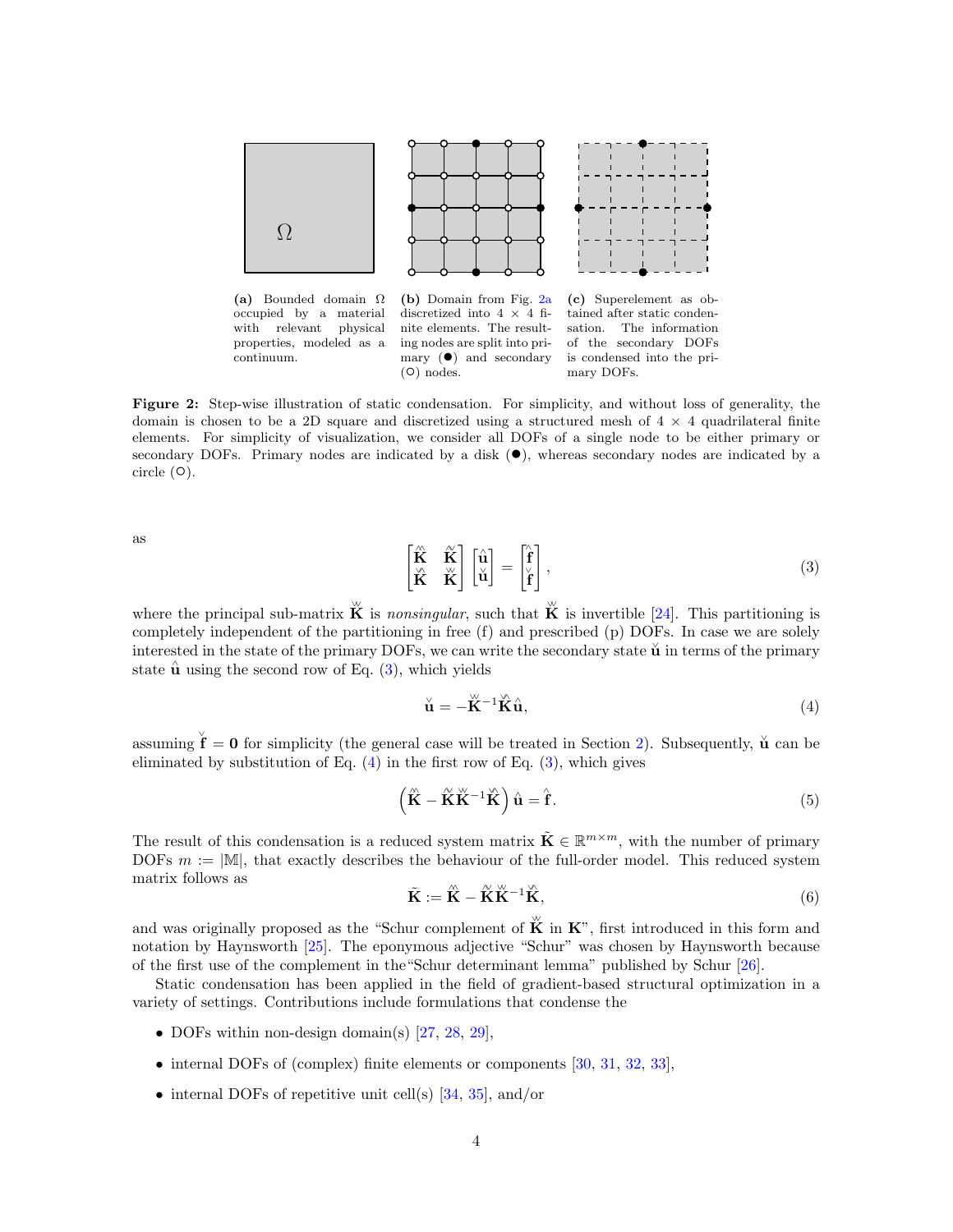<span id="page-4-0"></span>

(a) Condensation of the DOFs in non-design domain(s), noticeable by de lack of influence by design variables in those regions, reducing the dimensionality of the resulting design dependent system matrix.

(b) Condensation of four internal DOFs of four structural or finite elements, effectively reducing the dimensionality of each element.

(c) Condensation of the internal DOFs of a periodic unit cell. The resulting equivalent superelements of lower dimensionality are subsequently assembled in a  $2 \times 2$  grid.

(d) Condensation of all DOFs of a structure that do not directly influence any of the responses, resulting in a reduced system matrix consisting solely of the primary DOFs.

Figure 3: Four different settings in which static condensation can be used in structural optimization. Top and bottom figures illustrate discretized domains before and after the condensation process, respectively. Similar to Fig. [2,](#page-3-0) disks  $(\bullet)$  and circles ( $\circ$ ) denote primary and secondary nodes, respectively. Red crosses  $(\times)$  indicate the location of design variables, which only locally influence the design.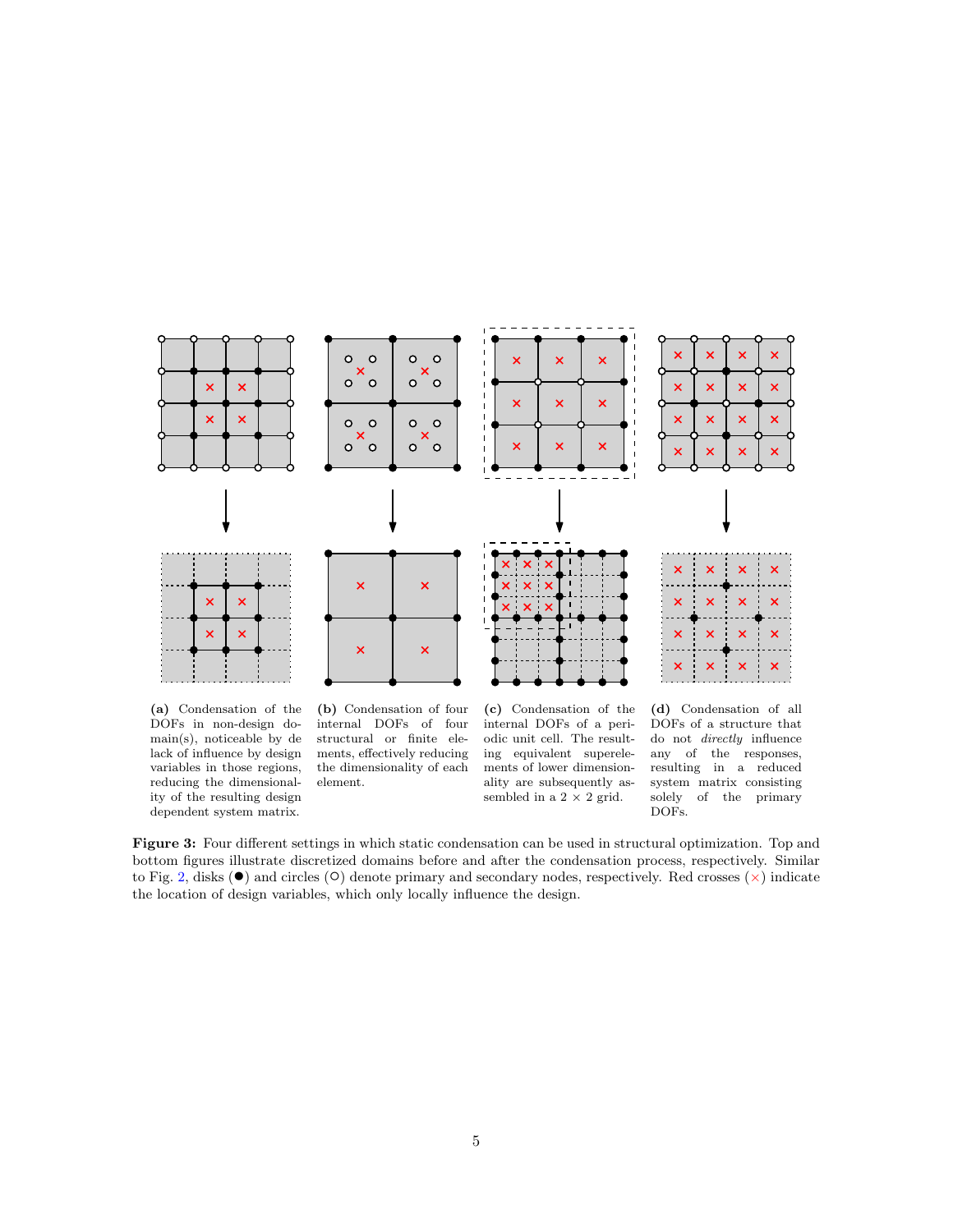• DOFs of a structure that do not occur in the responses, e.g all DOFs except input and output in a compliant mechanism [\[36,](#page-28-4) [37\]](#page-28-5).

Figure [3](#page-4-0) schematically illustrates the use of static condensation in each of these applications, which are discussed in more detail hereafter.

Early studies by Botkin and Yang [\[27\]](#page-27-20), Gangadharan et al. [\[28\]](#page-27-21), Yang and Lu [\[29\]](#page-27-22) aim to reduce the computational effort of both the Finite Element Analysis (FEA) and/or the sensitivity analysis of 3D structural optimization problems by static condensation of specific sub-domains. The topology in those domains does not depend on the design variables and hence remain unchanged during optimization, as shown in Fig. [3a.](#page-4-0) Since only a small part of the structure is subject to change, significant computational efficiency increase can be achieved if the dimensionality of the problem is reduced before the optimization, such that repetitive analysis of the non-design domain(s) is avoided. Since these early studies, this use of condensation in optimization has become commonplace and is also available in commercial software packages.

In the fields of geometrically non-linear, high-resolution and multi-component layout structural optimization, static condensation is effectively applied to eliminate internal DOFs from finite elements before global assembly, as schematically shown in Fig. [3b.](#page-4-0) This process reduces element complexity and decreases the dimensionality of the assembly system matrix, see  $e.g.$  Yoon et al. [\[30\]](#page-27-23), Xia et al. [\[31\]](#page-27-24), Groen et al. [\[32\]](#page-28-0), Amir and Amir [\[33\]](#page-28-1).

In addition to the aforementioned, the computational effort can be further reduced in case the structure is periodic. Since all repeated cells share the same topology, only static condensation of a single cell is required, as shown in Fig. [3c.](#page-4-0) The system matrix of the cell is condensed to reduce the dimensionality of the assembled system matrix that forms the periodic structure, see e.g. Zhang and Sun [\[34\]](#page-28-2), Wu et al. [\[35\]](#page-28-3).

A rather underexposed application of the static condensation procedure is its use in a unique set of optimization problem formulations of which the responses target a small set of DOFs, see Fig. [3d.](#page-4-0) The states itself will generally depend on the full set of design variables. Representative examples are studies proposing problem formulations for the synthesis of compliant mechanisms with desired kinematics [\[36,](#page-28-4) [38,](#page-28-6) [39\]](#page-28-7). The added value of using static condensation in these formulations is the natural way of describing the performance of the structure as a function of a limited set of primary DOFs. In these formulations, the scenarios generally consist of a large number of DOFs that share the same type of BCs.

Although the usefulness of static condensation in FEA has been common knowledge, the usefulness in sensitivity analysis and the impact on the computational efficiency of structural optimization problem formulations has been unexplored so far. Gangadharan et al. [\[28\]](#page-27-21) acknowledge and demonstrate the potential usefulness of static condensation to reduce the computational effort in the sensitivity analysis for problems in which the design variables only affect a small part of the domain. However, the usage of static condensation shows high potential in terms of computational effort for solving MPOPs as well, as it could reduce the cost of both the forward and sensitivity analysis, as will be shown in Section [2.](#page-6-0) The findings in the present work explore the potential in this field, ready to be applied to real-world problems.

This paper presents a novel method to efficiently solve MPOPs of which the responses involve a relatively small set of DOFs, see Fig. [3d.](#page-4-0) The method exploits the concept of static condensation in a way not reported before. We analyse and discuss the method's characteristics and limitations, provide a comparison between the proposed method and the state-of-the-art, and demonstrate the computational efficiency by numerical examples.

This work is focused on gradient-based topology optimization problems, involving linear state equations, solved via nested analysis and design. In addition, we assume (quasi-)static design independent loading conditions and a square and symmetric system matrix.

Note that it is not per se true that analyses of the reduced-order model is cheaper than analyses of the full-order model under all conditions. The reduced system matrix is not only of reduced dimensionality, but also non-sparse. This loss of sparsity may impair any efficiency increase due to dimension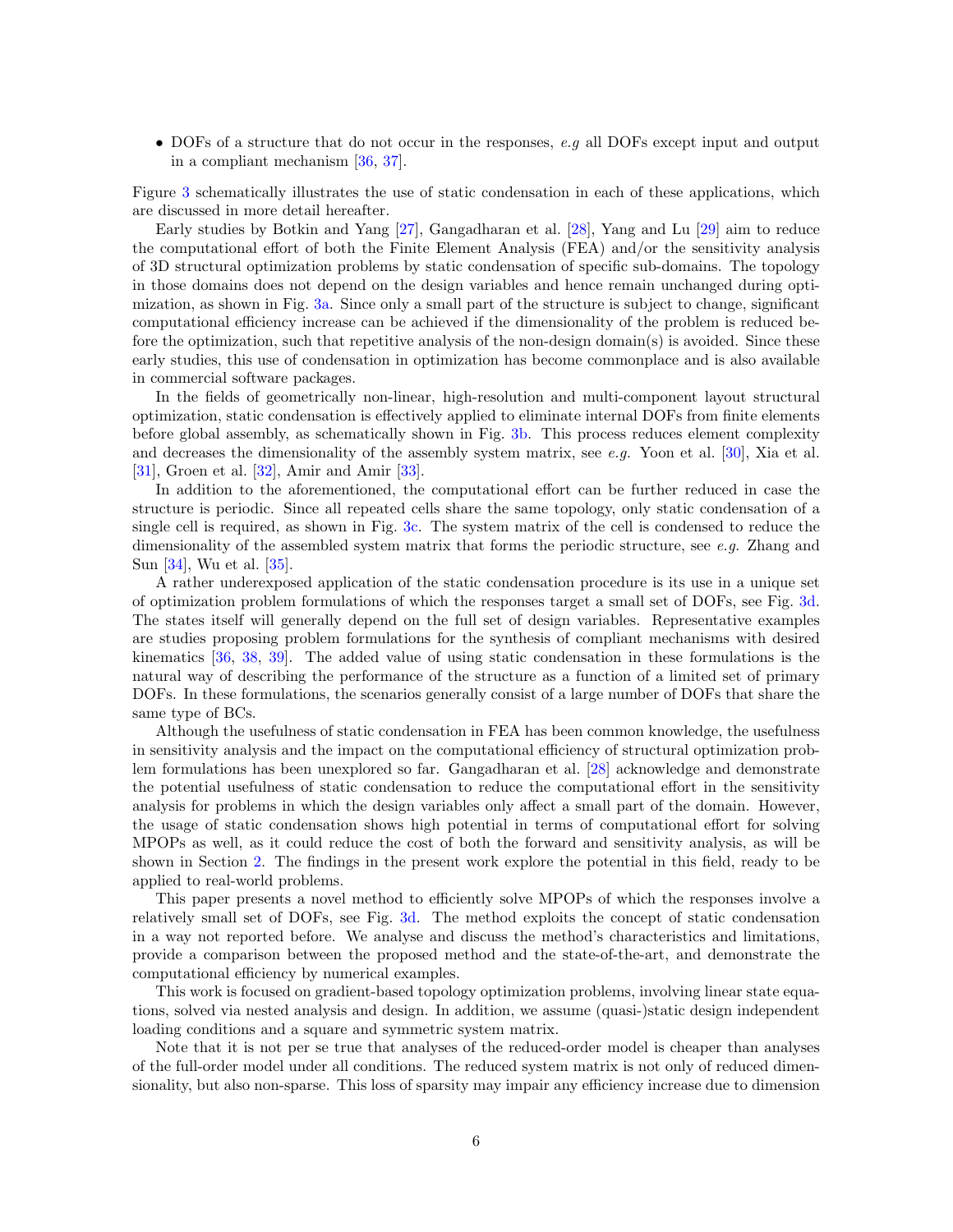reduction. Hence, it is critical to understand under what conditions to apply static condensation in the context of gradient-based structural optimization.

A generalized mathematical description of the method and corresponding sensitivity analyses will be given in Sections [2](#page-6-0) and [3.](#page-11-0) Both direct and adjoint sensitivity analysis aspects will be discussed. The description forms the basis for the formulation of an computational effort estimate. This estimate is based on the algorithmic complexity as a function of both the number of required analyses and the reduction of number of DOFs. The resulting estimation of computational efficiency with respect to a straightforward approach, i.e. performing all analyses without condensation, is outlined in Section [4.](#page-16-0) The computational effort estimate is verified by numerical experiments. Section [5](#page-19-0) describes a comparison of computational efficiency for a variety of relevant examples. For simplicity, the proposed method is demonstrated by, but by no means limited to, 2D single-physics static topology optimization problems. This is followed by a description of an example implementation and closed by discussions and conclusions.

## <span id="page-6-0"></span>2. Method

This section describes two different approaches to solve a generalized MPOP, namely (i) a elementary approach, and (ii) the novel work presented herein—the condensation approach. We start the description of the elementary approach of solving MPOPs, which will act as a reference.

#### <span id="page-6-2"></span>2.1. elementary approach

In the elementary approach one first defines the set of prescribed DOFs for each scenario. For each of the resulting sets of prescribed DOFs one can partition the system of linear equations accordingly. Subsequently, as in standard FEA one solves for the free state(s) [\[40\]](#page-28-8).

The index set of all DOFs  $\mathbb D$  can be split in subset  $\mathbb P^{(i)} \subset \mathbb D$  containing the indices of all prescribed, and its complement  $\mathbb{F}^{(i)} := \mathbb{D} \setminus \mathbb{P}^{(i)}$  containing the indices of all free DOFs of analysis set i, hereafter denoted by subscripts 'p' and 'f', respectively. After partitioning accordingly, one may write the governing equations as

<span id="page-6-1"></span>
$$
\begin{bmatrix}\n\mathbf{K}_{\text{ff}}^{(i)} & \mathbf{K}_{\text{fp}}^{(i)} \\
\mathbf{K}_{\text{pf}}^{(i)} & \mathbf{K}_{\text{pp}}^{(i)}\n\end{bmatrix}\n\begin{bmatrix}\n\mathbf{U}_{\text{f}}^{(i)} \\
\mathbf{U}_{\text{p}}^{(i)}\n\end{bmatrix} =\n\begin{bmatrix}\n\mathbf{F}_{\text{f}}^{(i)} \\
\mathbf{F}_{\text{p}}^{(i)}\n\end{bmatrix}, \quad \forall i \in \mathbb{A},
$$
\n(7)

where  $\mathbf{U}_{f}^{(i)}$  are the free state(s),  $\mathbf{U}_{p}^{(i)}$  the prescribed state(s),  $\mathbf{F}_{f}^{(i)}$  the applied load(s) and  $\mathbf{F}_{p}^{(i)}$  the reaction  $\text{load}(s)$  of analysis set i. Note that  $\mathbf{U}_{f}^{(i)} \in \mathbb{R}^{f^{(i)} \times l^{(i)}},$  where  $f^{(i)} := |\mathbb{F}^{(i)}|$ . Where subscript 'f' indicates the subset of the state and italic  $f'$  indicates the corresponding dimensionality of this set. The solutions to Eq. [\(7\)](#page-6-1),  $U_f^{(i)}$ , now can be obtained by solving the system of linear equations

<span id="page-6-3"></span>
$$
\mathbf{K}_{\rm{ff}}^{(i)}\mathbf{U}_{\rm{f}}^{(i)} = \mathbf{F}_{\rm{f}}^{(i)} - \mathbf{K}_{\rm{fp}}^{(i)}\mathbf{U}_{\rm{p}}^{(i)}, \quad \forall \ i \in \mathbb{A}.
$$
 (8)

Subsequently, if required, the reaction loads are obtained via

$$
\mathbf{F}_{\rm p}^{(i)} = \mathbf{K}_{\rm pf}^{(i)} \mathbf{U}_{\rm f}^{(i)} + \mathbf{K}_{\rm pp}^{(i)} \mathbf{U}_{\rm p}^{(i)}, \quad \forall \ i \in \mathbb{A}.
$$
 (9)

Note that because of the uniqueness of each analysis set, following our definition,  $\mathbb{F}^{(i)} \neq \mathbb{F}^{(j)}$  and  $\mathbb{P}^{(i)} \neq \mathbb{P}^{(j)}$  for all  $i \neq j \in \mathbb{A}$ . Therefore, the number of times one has to preprocess a large system of equations equals a.

#### <span id="page-6-4"></span>2.2. Condensation approach

We propose a novel method, aimed at solving MPOPs, consisting of two subsequent steps: condensation and analyses. First, one defines a set of primary DOFs that can fully describe the response function(s) and one condenses the remaining secondary DOFs to obtain a reduced system matrix. With this step, one basically solves for the secondary DOFs applying the same BCs for all analysis sets. Subsequently, a variety of analyses is performed based on this reduced system matrix with varying partitions, originating from the BCs of the scenarios. The latter step is fully equivalent to the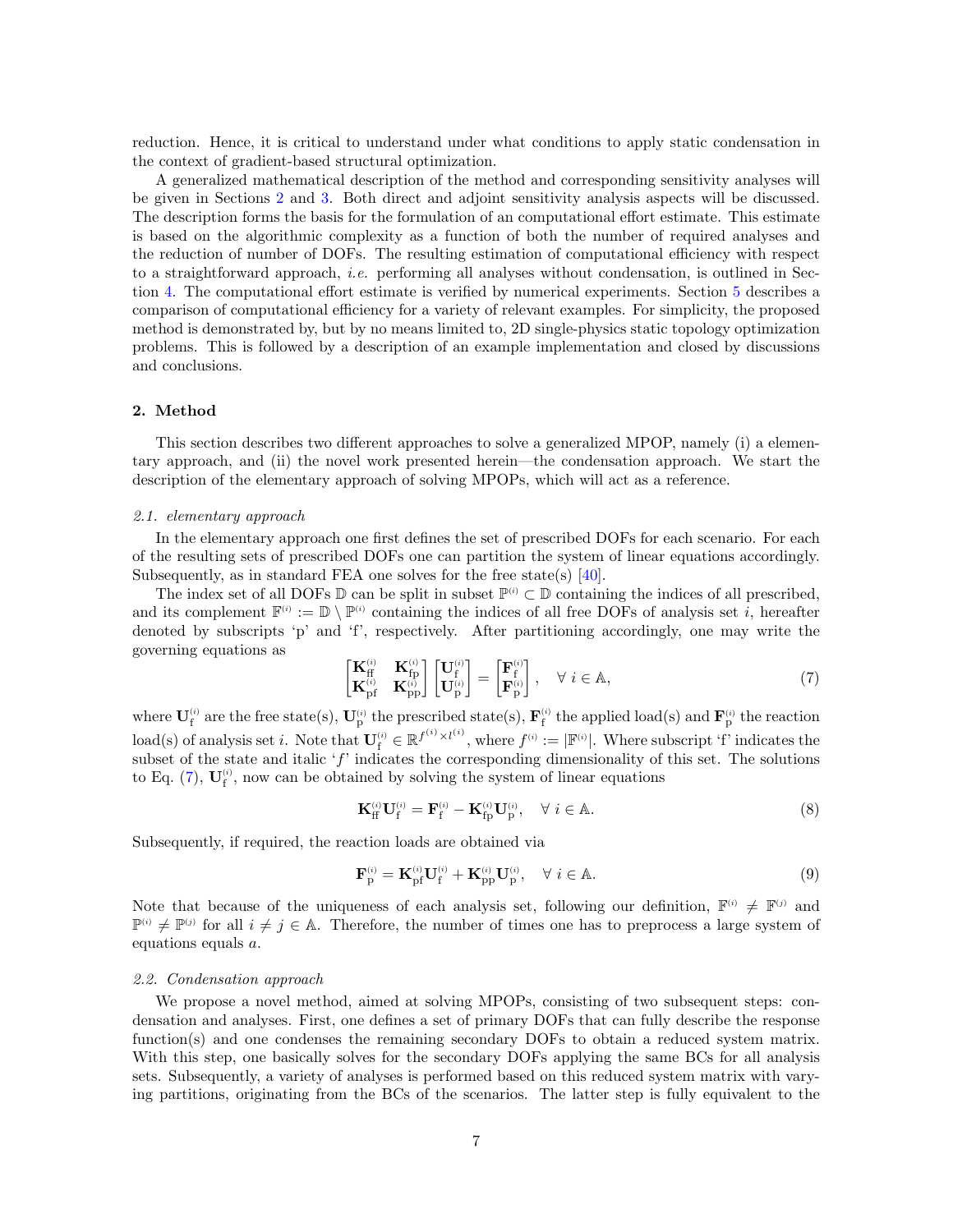<span id="page-7-1"></span>

of DOFs in free and prescribed, visualized by shape  $(① \text{ vs. } \Box)$  as well as the DOFs of interest, visualized by color (black vs. red)

partitioning (free vs. prescribed) of DOFs according to the boundary conditions of this scenario as well as the change in DOFs of interest.



Figs. [4a](#page-7-1) and [4b.](#page-7-1)

Figure 4: Example of the discretized domain from Fig. [2a](#page-3-0) subjected to two distinct analyses; as shown in Figs. [4a](#page-7-1) and [4b.](#page-7-1) The DOFs with prescribed states are denoted by a square  $(\square)$ , the DOFs with free states by a circle  $(\circ)$  and primary DOFs by a black dot  $(\bullet)$  (analogously to Figs. [2](#page-3-0) and [3\)](#page-4-0). DOFs of interest are coloured in red  $(\circ, \Box)$ . The combination of analyses leads to a subdivision in sets following Eqs. [\(10\)](#page-7-0) and [\(12\)](#page-8-0), as shown in Fig. [4c.](#page-7-1)

elementary approach, however, as a result of the condensation, involves a much smaller system of linear equations. As such, one basically circumvents repeatedly solving for the secondary DOFs. Key is to define the set of primary DOFs in an adequate manner to omit repetitive analyses of large systems of equations, by restricting the size of the set of primary DOFs.

#### <span id="page-7-2"></span>2.2.1. Definition of primary DOFs

Consider again the structure as visualized in Fig. [2a.](#page-3-0) For the purpose of explanation, after discretization, we subject this arbitrary structure to two different scenarios as illustrated in Figs. [4a](#page-7-1) and [4b.](#page-7-1) For each scenario one defines the DOFs with a prescribed state, indicated by a square in Fig. [4.](#page-7-1) In addition, one defines per scenario which DOFs are of interest for the response function of the MPOP, in Fig. [4](#page-7-1) indicated in red. Note that both free and prescribed DOFs may be of interest. In what follows we explain how to find the smallest possible set of primary DOFs that can fully represent the behaviour of all scenarios and contains all DOFs of interest for a given MPOP.

For the condensation approach the index set of all DOFs  $\mathbb D$  is split in three disjoint parts, namely  $\mathbb{D} = \check{\mathbb{P}} \cup \check{\mathbb{F}} \cup \mathbb{M}$  as shown in Fig. [4c.](#page-7-1) We define the proper index subset of prescribed secondary DOFs, ∨ P ( D, to consist of all indices of DOFs for which the state is prescribed in all analyses excluding those that are a DOF of interest for any of the analyses. Mathematically, this can be written as the intersection between all index sets of prescribed DOFs  $\mathbb{P}^{(i)}$  for which the DOFs are not a DOF of interest, i.e.

<span id="page-7-0"></span>
$$
\check{\mathbb{P}} := \{ x \in \{ \cap_{i \in \mathbb{A}} \ \mathbb{P}^{(i)} \} \mid x \notin \{ \cup_{i \in \mathbb{A}} \ \mathbb{M}^{(i)} \} \}.
$$
\n(10)

Here  $M^{(i)}$  consists of the indices of all DOFs of interest of analysis i. Fully analogously, the index set of free secondary DOFs,  $\check{\mathbb{F}} \subsetneq \mathbb{D}$ , is defined as all indices of DOFs for which the state is free in all analyses, excluding those that are a DOF of interest for any of the analyses. Based on these chosen definitions, the index set of primary DOFs, M, is simply defined as the union between all indices of DOFs that are of interest in any of the analysis sets and the indices of DOFs that change freedom between analysis sets, i.e.

$$
\mathbb{M} := (\cup_{i \in \mathbb{A}} \mathbb{M}^{(i)}) \cup ((\cup_{i \in \mathbb{A}} \mathbb{P}^{(i)}) \setminus (\cap_{i \in \mathbb{A}} \mathbb{P}^{(i)})). \tag{11}
$$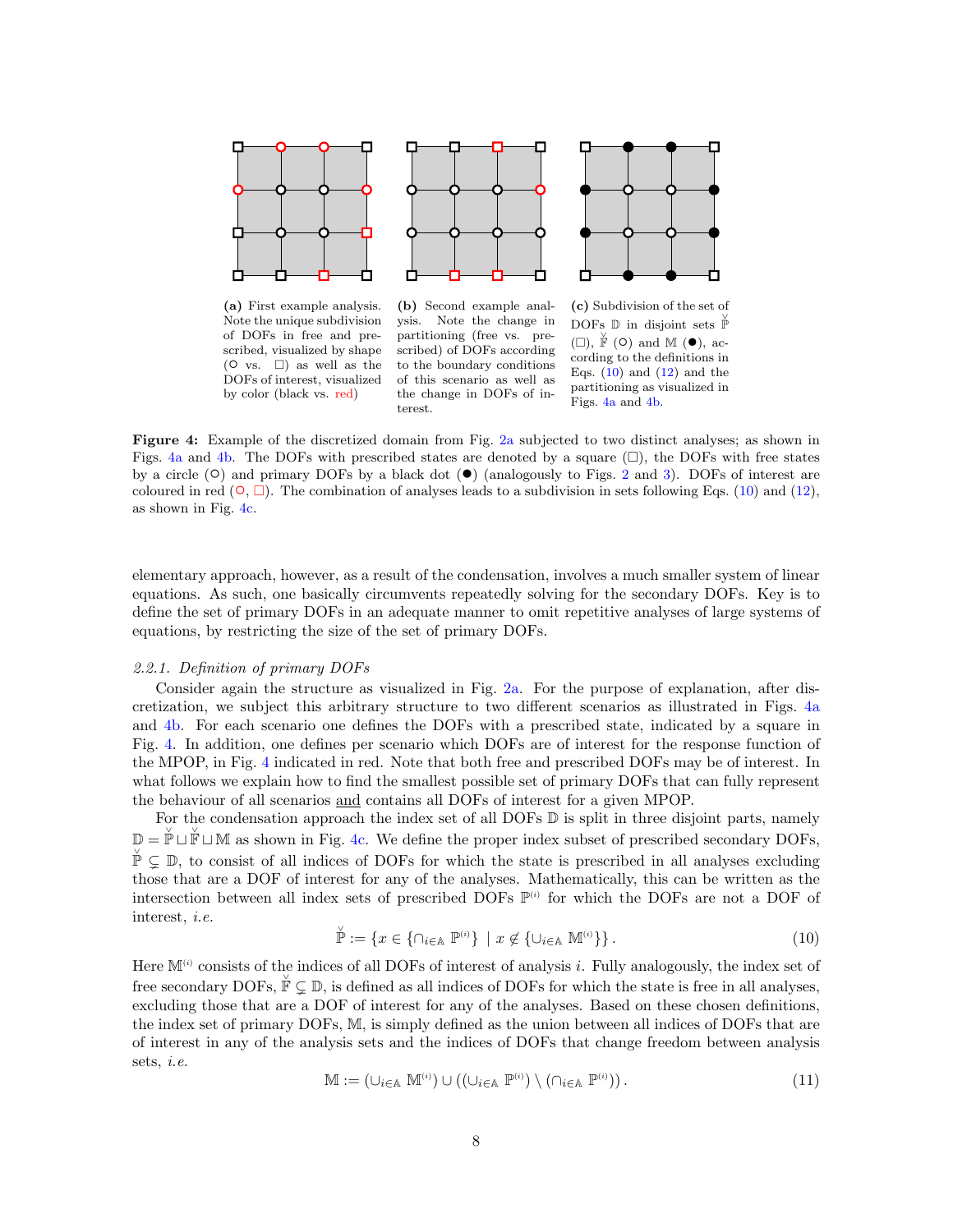Note this is also the complement of all secondary DOF indices, that is

<span id="page-8-0"></span>
$$
\mathbb{M} := \mathbb{D} \setminus \left( \check{\mathbb{P}} \cup \check{\mathbb{F}} \right). \tag{12}
$$

In many relevant applications,  $1 < m \ll n$ , meaning the number of primary DOFs is much lower than the total number of DOFs.

# 2.2.2. Static condensation

Considering a general MPOP, the response can now be rewritten as  $g\left[\hat{\mathbf{U}}^{(1)}, \hat{\mathbf{U}}^{(2)}, ..., \hat{\mathbf{U}}^{(a)}\right]$ , with  $\hat{\mathbf{U}}^{(i)}$ the state of the primary DOFs of analysis set *i*. From the system matrix  $\mathbf{K} \in \mathbb{R}^{n \times n}$  one can obtain a reduced, but dense, system matrix  $\tilde{\mathbf{K}} \in \mathbb{R}^{m \times m}$  through static condensation, which exactly represents the system behaviour in terms of the primary DOFs. We can partition the system of linear equations in line with the subdivision in sets as proposed in Section [2.2.1,](#page-7-2) which gives

<span id="page-8-1"></span>
$$
\begin{bmatrix}\n\hat{\mathbf{K}} & \hat{\mathbf{K}}_{\text{f}} & \hat{\mathbf{K}}_{\text{p}} \\
\hat{\mathbf{K}}_{\text{f}} & \hat{\mathbf{K}}_{\text{ff}} & \hat{\mathbf{K}}_{\text{fp}} \\
\hat{\mathbf{K}}_{\text{p}} & \hat{\mathbf{K}}_{\text{p}f} & \hat{\mathbf{K}}_{\text{pp}}\n\end{bmatrix}\n\begin{bmatrix}\n\hat{\mathbf{U}} \\
\hat{\mathbf{U}}_{\text{f}} \\
\hat{\mathbf{U}}_{\text{p}}\n\end{bmatrix} = \n\begin{bmatrix}\n\hat{\mathbf{F}} \\
\hat{\mathbf{F}}_{\text{f}} \\
\hat{\mathbf{F}}_{\text{p}}\n\end{bmatrix},
$$
\n(13)

where  $\check{\mathbf{F}}_f \in \mathbb{R}^{\check{\gamma} \times l}$  are the loads on the secondary DOFs and  $\check{\mathbf{U}}_p \in \mathbb{R}^{\check{\gamma} \times l}$  the prescribed states of the secondary DOFs. Note that the primary states  $\hat{U}$  contain both free and prescribed DOFs in accordance with the scenarios imposed, as will become evident from Section  $2.2.3$ . Here we have defined l to be the sum of the loads in all analysis sets,  $i.e.$ 

$$
l := \sum_{i \in \mathbb{A}} l^{(i)}.
$$
\n
$$
(14)
$$

Hence, one can write for all  $i \in \mathbb{A}$ 

$$
\check{\mathbf{F}}_{\mathbf{f}} = \begin{bmatrix} \check{\mathbf{F}}_{\mathbf{f}}^{(1)}, \dots, \check{\mathbf{F}}_{\mathbf{f}}^{(a)} \end{bmatrix}, \quad \text{with} \quad \check{\mathbf{F}}_{\mathbf{f}}^{(i)} = \begin{bmatrix} \check{\mathbf{f}}_{\mathbf{f},1}^{(i)}, \dots, \check{\mathbf{f}}_{\mathbf{f},l}^{(i)} \end{bmatrix} \in \mathbb{R}^{\check{\mathcal{J}}^{(i)} \times l^{(i)}}.
$$
\n(15)

Analogously to Eq.  $(4)$ , from the second row of Eq.  $(13)$ , we obtain

<span id="page-8-2"></span>
$$
\breve{\mathbf{K}}_{\rm ff} \breve{\mathbf{U}}_{\rm f} = \breve{\mathbf{F}}_{\rm f} - \breve{\mathbf{K}}_{\rm f} \hat{\mathbf{U}} - \breve{\mathbf{K}}_{\rm fp} \breve{\mathbf{U}}_{\rm p}.
$$
\n(16)

Substitution of Eq.  $(16)$  into the first row of Eq.  $(13)$  gives

<span id="page-8-3"></span>
$$
\tilde{\mathbf{K}}\hat{\mathbf{U}} = \hat{\mathbf{F}} + \tilde{\mathbf{F}}.\tag{17}
$$

Here  $\tilde{\mathbf{K}}$  is the reduced system matrix defined as

<span id="page-8-4"></span>
$$
\tilde{\mathbf{K}} := \hat{\mathbf{K}} - \tilde{\mathbf{K}}_{\text{f}} \hat{\mathbf{X}}_{\text{f}}, \quad \tilde{\mathbf{K}} \in \mathbb{R}^{m \times m}, \tag{18}
$$

and  $\tilde{\mathbf{F}}$  is the *reduced load*, defined as

<span id="page-8-5"></span>
$$
\tilde{\mathbf{F}} := \tilde{\mathbf{K}}_{f} \dot{\mathbf{V}}_{f} - \tilde{\mathbf{K}}_{p} \dot{\mathbf{U}}_{p}, \quad \tilde{\mathbf{F}} \in \mathbb{R}^{m \times l}.
$$
\n(19)

In order to obtain this reduced system of equations one has to solve the linear systems of equations

<span id="page-8-6"></span>
$$
\stackrel{\scriptscriptstyle{W}}{\mathbf{K}}_{\rm{ff}} \stackrel{\scriptscriptstyle{W}}{\mathbf{X}}_{\rm{f}} = \stackrel{\scriptscriptstyle{W}}{\mathbf{K}}_{\rm{f}},\tag{20}
$$

and ∨∨

<span id="page-8-7"></span>
$$
\breve{\mathbf{K}}_{\rm f} \breve{\mathbf{V}}_{\rm f} = \breve{\mathbf{K}}_{\rm fp} \breve{\mathbf{U}}_{\rm p} - \breve{\mathbf{F}}_{\rm f},\tag{21}
$$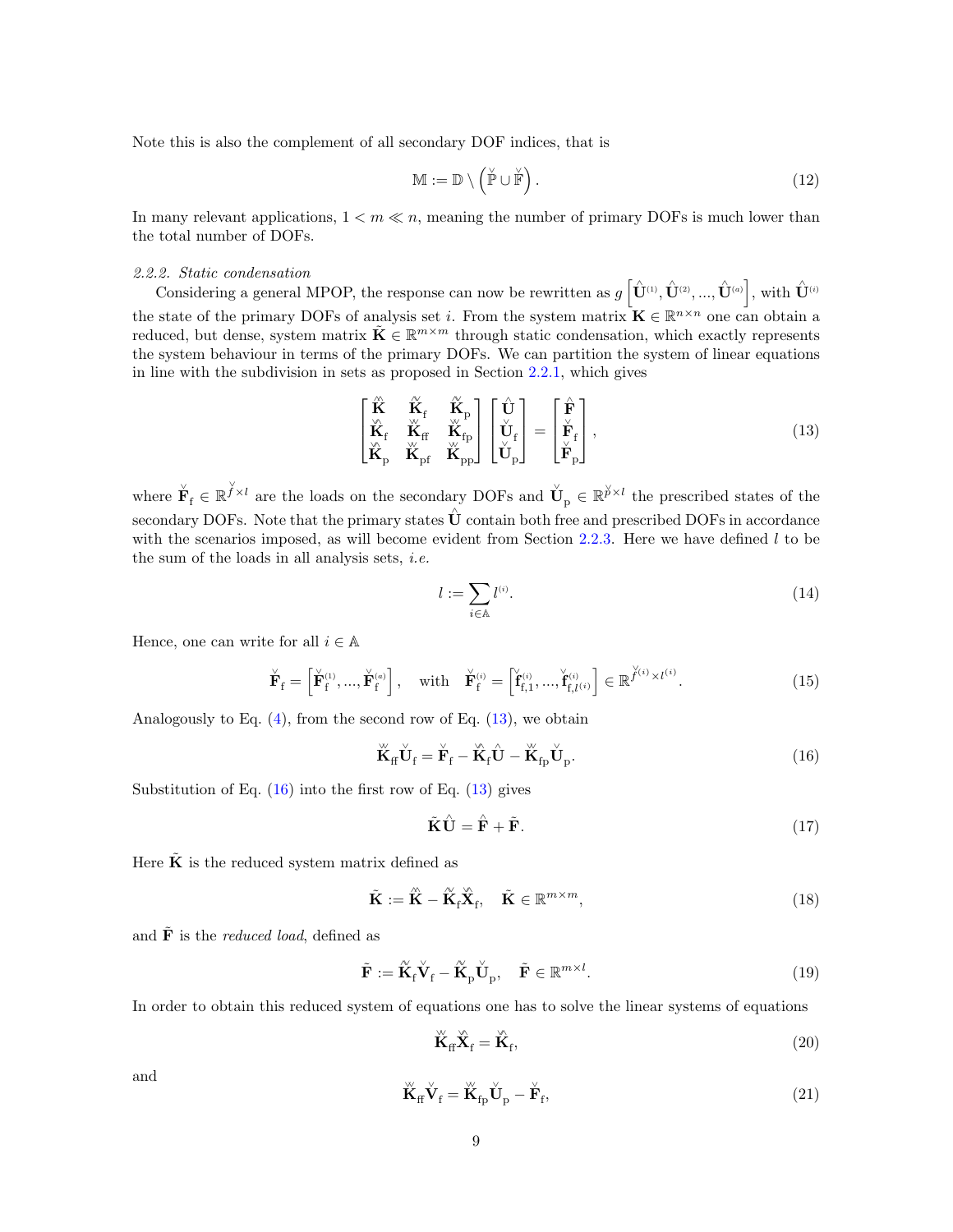<span id="page-9-1"></span>

Figure 5: Analyses on using the reduced system matrix, based on the example in Fig. [4.](#page-7-1) Fig. [5a](#page-9-1) shows the condensed domain of Fig. [4c,](#page-7-1) resulting in a reduced system matrix. Figs. [5b](#page-9-1) and [5c](#page-9-1) illustrate the analyses based upon the reduced system matrix, in accordance with the scenarios of Figs. [4a](#page-7-1) and [4b.](#page-7-1)

where we have introduced the 'condensation states'  $\mathbf{\hat{X}}_f \in \mathbb{R}^{\check{f} \times m}$  and  $\mathbf{\check{V}}_f \in \mathbb{R}^{\check{f} \times l}$ . Note that the total number of analyses thus equals  $m + l$ .

The reduced system matrix  $\tilde{\mathbf{K}}$  consists of two parts:  $\hat{\mathbf{K}}$  containing the contributions of the primary  $\mathrm{DOFs}, \mathrm{and} \, \widetilde{\mathbf{K}}_{\mathrm{f}} \dot{\mathbf{X}}_{\mathrm{f}}$  containing the contributions of the secondary  $\mathrm{DOFs}$  reflected onto the primary  $\mathrm{DOFs}.$ Moreover, by definition of Eq.  $(6)$ ,  $\tilde{\mathbf{K}}$  is square and symmetric. One should add the appropriate reduced loads to the loads on the primary DOFs in all subsequent analyses based upon the reduced system matrix. If the loads on the secondary DOFs  $\check{\mathbf{F}}_f = \mathbf{0}$  and the prescribed state on the secondary DOFs  $\check{\mathbf{U}}_{\mathrm{p}} = \mathbf{0}$ , then the reduced load vanishes.

After solving Eq. [\(17\)](#page-8-3), as will be described in the next section, one can retrieve the secondary states via

<span id="page-9-2"></span>
$$
\check{\mathbf{U}}_{\mathrm{f}} = -\left(\check{\mathbf{X}}_{\mathrm{f}}\hat{\mathbf{U}} + \check{\mathbf{V}}_{\mathrm{f}}\right),\tag{22}
$$

and subsequently the corresponding reaction loads on the secondary DOFs via

<span id="page-9-3"></span>
$$
\breve{\mathbf{F}}_{\mathbf{p}} = \breve{\mathbf{K}}_{\mathbf{p}} \hat{\mathbf{U}} + \breve{\mathbf{K}}_{\mathbf{p} \mathbf{f}} \breve{\mathbf{U}}_{\mathbf{f}} + \breve{\mathbf{K}}_{\mathbf{p} \mathbf{p}} \breve{\mathbf{U}}_{\mathbf{p}}.
$$
\n(23)

### <span id="page-9-0"></span>2.2.3. Analyses based on the reduced system matrix

After condensation, the reduced system matrix  $\tilde{\mathbf{K}}$  can be used to repeatedly analyse the reduced governing equations, and obtain the required states and/or reaction loads for the response(s) of the considered MPOP.

Reconsider the system of equations given in Eq.  $(17)$ , *i.e.* 

$$
\tilde{\mathbf{K}}\hat{\mathbf{U}} = \hat{\mathbf{F}} + \tilde{\mathbf{F}}.\tag{24}
$$

Note that the dimensionality of this system of equations is  $m$ . Similarly to the elementary approach, Section [2.1,](#page-6-2) one can split the indices in M according to the type of boundary conditions, in the disjoint sets  $\mathbb{M} = \hat{\mathbb{F}}^{(i)} \sqcup \hat{\mathbb{P}}^{(i)}$  for each analysis set *i*. We define

$$
\hat{\mathbb{F}}^{(i)} := \mathbb{M} \cap \mathbb{F}^{(i)},
$$
\n
$$
\hat{\mathbb{P}}^{(i)} := \mathbb{M} \cap \mathbb{P}^{(i)}.
$$
\n(25)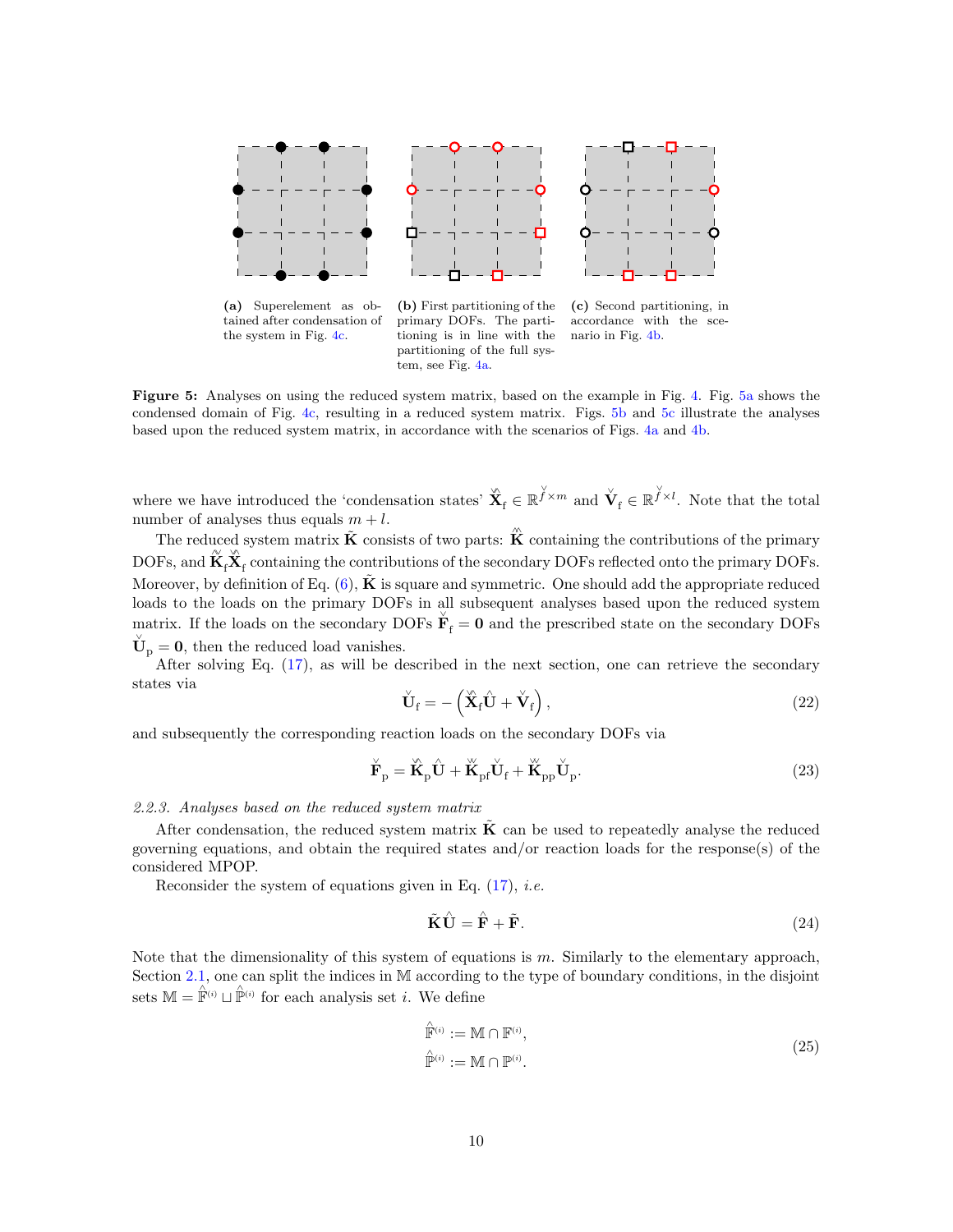| Oр                                        | Dim(R)                                                                 | Eq.            |
|-------------------------------------------|------------------------------------------------------------------------|----------------|
| K                                         | $n \times n$                                                           | $\overline{2}$ |
| $\mathbf{K}_\mathrm{ff}^{(i)}$            | $f^{(i)} \times f^{(i)}$                                               | 8              |
| $\mathbf{U}^{(i)}_{\mathrm{f}}$           | $f^{(i)} \times l^{(i)}$                                               | 8              |
| Ķ                                         | $m \times m$                                                           | 18             |
| $\tilde{\mathbf{F}}$                      | $m \times l$                                                           | 19             |
| $\breve{\mathbf{K}}_{\mathbf{f}}$         | $\check{f} \times \check{f}$                                           | 20             |
| $\overset{\vee}{\mathbf{X}}_{\mathrm{f}}$ | $f \times m$                                                           | 20             |
| $\check{\textbf{V}}_{\rm f}$              | $f \times l$                                                           | 20             |
| $\tilde{\mathbf{K}}_\text{ff}^{(i)}$      | $\hat{f}^{\scriptscriptstyle(i)}\times\hat{f}^{\scriptscriptstyle(i)}$ | 27             |
| $\hat{\mathbf{U}}^{(i)}$                  | $\hat{\hat{f}}^{(i)}\times l^{(i)}$                                    | 27             |

<span id="page-10-1"></span>Table 1: Commonly used operators, dimensionality and first appearance equation number.

Partitioning of the system of linear equations accordingly gives

<span id="page-10-2"></span>
$$
\begin{bmatrix}\n\widetilde{\mathbf{K}}_{\text{ff}}^{(i)} & \widetilde{\mathbf{K}}_{\text{fp}}^{(i)} \\
\widetilde{\mathbf{K}}_{\text{pf}}^{(i)} & \widetilde{\mathbf{K}}_{\text{pp}}^{(i)}\n\end{bmatrix}\n\begin{bmatrix}\n\widehat{\mathbf{U}}_{\text{f}}^{(i)} \\
\widehat{\mathbf{U}}_{\text{p}}^{(i)}\n\end{bmatrix} = \begin{bmatrix}\n\widehat{\mathbf{F}}_{\text{f}}^{(i)} \\
\widehat{\mathbf{F}}_{\text{p}}^{(i)}\n\end{bmatrix} + \begin{bmatrix}\n\widetilde{\mathbf{F}}_{\text{f}}^{(i)} \\
\widetilde{\mathbf{F}}_{\text{p}}^{(i)}\n\end{bmatrix}, \quad \forall i \in \mathbb{A}.
$$
\n(26)

Note again, that this division of DOFs is unique for each set of analyses based upon  $\tilde{\mathbf{K}}$ , since  $\hat{\mathbb{F}}^{(i)} \neq \hat{\mathbb{F}}^{(j)}$ for all  $i \neq j \in A$ . In addition to the partitioning, for each analysis set the appropriate loads are selected. Thus, whereas  $\tilde{\mathbf{F}} \in \mathbb{R}^{m \times l}$ ,  $\tilde{\mathbf{F}}_f^{(i)} \in \mathbb{R}^{\hat{f}^{(i)} \times l^{(i)}}$ . The subdivision is schematically visualized in Fig. [5,](#page-9-1) in line with the representation in Fig. [4.](#page-7-1)

The states of a variety of analyses sets can be obtained by solving the set of linear equations similar to the elementary approach, i.e.

<span id="page-10-0"></span>
$$
\tilde{\mathbf{K}}_{\rm ff}^{(i)}\hat{\mathbf{U}}_{\rm f}^{(i)} = \hat{\mathbf{F}}_{\rm f}^{(i)} - \tilde{\mathbf{K}}_{\rm fp}^{(i)}\hat{\mathbf{U}}_{\rm p}^{(i)} + \tilde{\mathbf{F}}_{\rm f}^{(i)}, \quad \forall \ i \in \mathbb{A}.
$$
\n(27)

Note that system matrix  $\tilde{\mathbf{K}}_{\text{ff}}^{(i)}$  is square and non-singular for all i. If required, the reaction loads are obtained via

<span id="page-10-3"></span>
$$
\hat{\mathbf{F}}_{\mathbf{p}}^{(i)} = \tilde{\mathbf{K}}_{\mathbf{p}\mathbf{f}}^{(i)} \hat{\mathbf{U}}_{\mathbf{f}}^{(i)} + \tilde{\mathbf{K}}_{\mathbf{p}\mathbf{p}}^{(i)} \hat{\mathbf{U}}_{\mathbf{p}}^{(i)} - \tilde{\mathbf{F}}_{\mathbf{p}}^{(i)}, \quad \forall \ i \in \mathbb{A}.
$$
\n(28)

#### 2.3. Comparison of response evaluation

Although the approaches obtain *exactly* the same state and thereto response value(s), they differ in implementation, with critical consequences for the required computational effort. In order to keep an overview of the large number of sets, subscripts and different operators presented, the most important operators, their dimensionality and reference to their first use can be found in Table [1.](#page-10-1)

To highlight the differences, consider the pseudo codes in Algorithms [1](#page-11-1) and [2,](#page-11-2) that describe the procedures to obtain the same response function using the elementary and condensation approach, respectively. Note the critical difference between the solves in Algorithm [1:](#page-11-1) Line 2 and Algorithm [2:](#page-11-2) Line 10. To obtain the state(s) of the DOFs of interest, in the condensation approach, one solves for the state using the partitioned reduced system matrices  $\tilde{\mathbf{K}}_{\text{ff}}^{(i)} \in \mathbb{R}^{\hat{f}^{(i)} \times \hat{f}^{(i)}}$ , where the number of free primary DOFs  $\hat{f}^{(i)} := m - \hat{p}^{(i)}$  and  $\hat{p}^{(i)} := |\hat{p}^{(i)}|$ . In the elementary approach, one solves for the state using system  $\text{matrices } \mathbf{K}_{\text{ff}}^{(i)} \in \mathbb{R}^{f^{(i)} \times f^{(i)}}, \text{ where the number of free DOFs } f^{(i)} := n - p^{(i)} \text{ and } p^{(i)} := |\mathbb{P}^{(i)}|. \text{ Since } f^{(i)} \approx n$ and  $\hat{f}^{(i)} \approx m$ , for sufficiently large systems, the dimensionality of the constrained system matrix  $\mathbf{K}_{\text{ff}}^{(i)}$ is much larger than the constrained reduced system matrix  $\tilde{\mathbf{K}}_{\text{ff}}^{(i)}$ , that is  $n \gg m$  for all analysis sets i. The difference in computational effort of preprocessing a system matrix of dimensionality  $n \times n$  as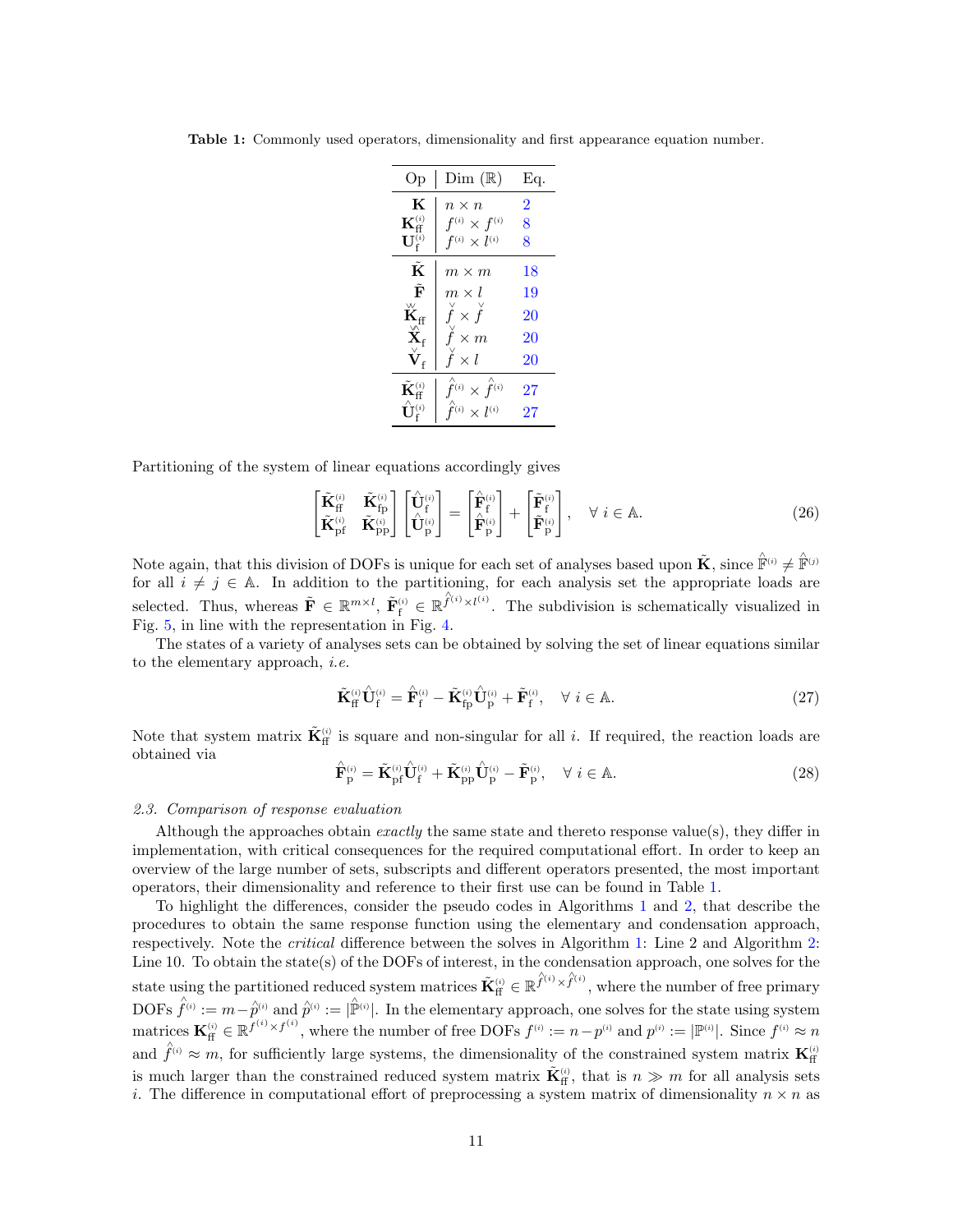compared to  $m \times m$  is large. The condensation approach only requires a single preprocessing of a large system matrix (Algorithm [2:](#page-11-2) Line 4), compared to a preprocessing steps of a large system matrix for the elementary approach (Algorithm [1:](#page-11-1) Line 2). As a result, the computational effort to evaluate the response(s) can be highly reduced by using the condensation approach, when multiple scenarios are considered.

Upon close examination of the approaches, it becomes apparent the elementary approach contains the differences between the BCs of analysis sets in the large system of equations (Algorithm [1:](#page-11-1) Line 2), effectively solving repeatedly for the large amount of secondary DOFs. In contrast, the condensation approach basically uses some pre-processing (the static condensation in Algorithm [2:](#page-11-2) Line 4) to solve for the secondary DOFs. The different partitionings are 'moved' to the system of equations of reduced dimensionality, see Algorithm [2:](#page-11-2) Line 10.

In terms of implementation, little is required to extend the elementary approach to the condensation approach. Apart from additional 'administrative tasks' involving index sets, i.e. Algorithm [2:](#page-11-2) Lines 1—3 and 8—9, the extension requires additional matrix-vector multiplications (Lines 5—6) and solves (Lines 4 and 10). Irrespective of the programming language of choice, those operations are also required for the elementary approach. The similarity between approaches in terms of implementation becomes all the more evident upon examination of the attached MATLAB code.

Algorithm 1 elementary approach: response evaluation

<span id="page-11-1"></span>1: for all  $i \in \mathbb{A}$  do  $2:$  solve  $\mathbf{f}_{\rm ff}^{(i)} \mathbf{U}_{\rm f}^{(i)} = \mathbf{F}_{\rm f}^{(i)} - \mathbf{K}_{\rm fp}^{(i)} \mathbf{U}_{\rm p}^{(i)}, \quad \mathbf{K}_{\rm ff}^{(i)} \in \mathbb{R}^{f^{(i)} \times f^{(i)}}$ 3: end for 4: return  $g \leftarrow g[\mathbf{U}^{\scriptscriptstyle (1)},...,\mathbf{U}^{\scriptscriptstyle (a)}]$ 

# Algorithm 2 Condensation approach: response evaluation

1: 
$$
\check{\mathbb{P}} := \{ x \in \{\cap_{i \in \mathbb{A}} \mathbb{P}^{(i)} \} \mid x \notin \{\cup_{i \in \mathbb{A}} \mathbb{M}^{(i)} \} \}
$$
\n2: 
$$
\check{\mathbb{F}} := \{ x \in \{\cap_{i \in \mathbb{A}} \mathbb{F}^{(i)} \} \mid x \notin \{\cup_{i \in \mathbb{A}} \mathbb{M}^{(i)} \} \}
$$
\n3: 
$$
\mathbb{M} \leftarrow \mathbb{D} \setminus (\check{\mathbb{P}} \cup \check{\mathbb{F}})
$$
\n4: solve 
$$
\check{K}_{\mathrm{ff}} \left[ \check{X}_{\mathrm{f}} \check{Y}_{\mathrm{f}} \right] = \left[ \check{K}_{\mathrm{f}} \check{K}_{\mathrm{fp}} \check{U}_{\mathrm{p}} - \check{F}_{\mathrm{f}} \right], \quad \check{K}_{\mathrm{ff}} \in \mathbb{R}^{\check{f} \times \check{f}}
$$
\n5: 
$$
\tilde{K} \leftarrow \hat{K} - \check{K}_{\mathrm{f}} \check{X}_{\mathrm{f}}
$$
\n6: 
$$
\tilde{F} \leftarrow \check{K}_{\mathrm{f}} \check{V}_{\mathrm{f}} - \check{K}_{\mathrm{p}} \check{U}_{\mathrm{p}}
$$
\n7: for all  $i \in \mathbb{A}$  do\n8: 
$$
\check{\mathbb{F}}^{(i)} \leftarrow \mathbb{M} \cap \mathbb{F}^{(i)}
$$
\n9: 
$$
\hat{\mathbb{P}}^{(i)} \leftarrow \mathbb{M} \cap \mathbb{P}^{(i)}
$$
\n10: solve 
$$
\tilde{K}_{\mathrm{ff}}^{(i)} \hat{U}_{\mathrm{f}}^{(i)} = \hat{F}_{\mathrm{f}}^{(i)} - \tilde{K}_{\mathrm{fp}}^{(i)} \hat{U}_{\mathrm{p}}^{(i)} + \tilde{F}_{\mathrm{f}}^{(i)}, \quad \tilde{K}_{\mathrm{ff}}^{(i)} \in \mathbb{R}^{\hat{f}^{(i)} \times \hat{f}^{(i)}}
$$
\n11: end for\n12: return 
$$
g \leftarrow g \left[ \hat{U}^{(1)}, \dots, \hat{U}^{(a)} \right]
$$

### <span id="page-11-2"></span><span id="page-11-0"></span>3. Sensitivity analysis

Design sensitivities are essential for gradient-based structural optimization schemes, as they provide the basis for the design update. This section describes the sensitivity analysis of all relevant entries used in the condensation approach, as described in Section [2.2.](#page-6-4) Since the second part of the condensation approach, as described in Section [2.2.3,](#page-9-0) also covers the elementary approach we omit a separate description of the sensitivities for the elementary approach.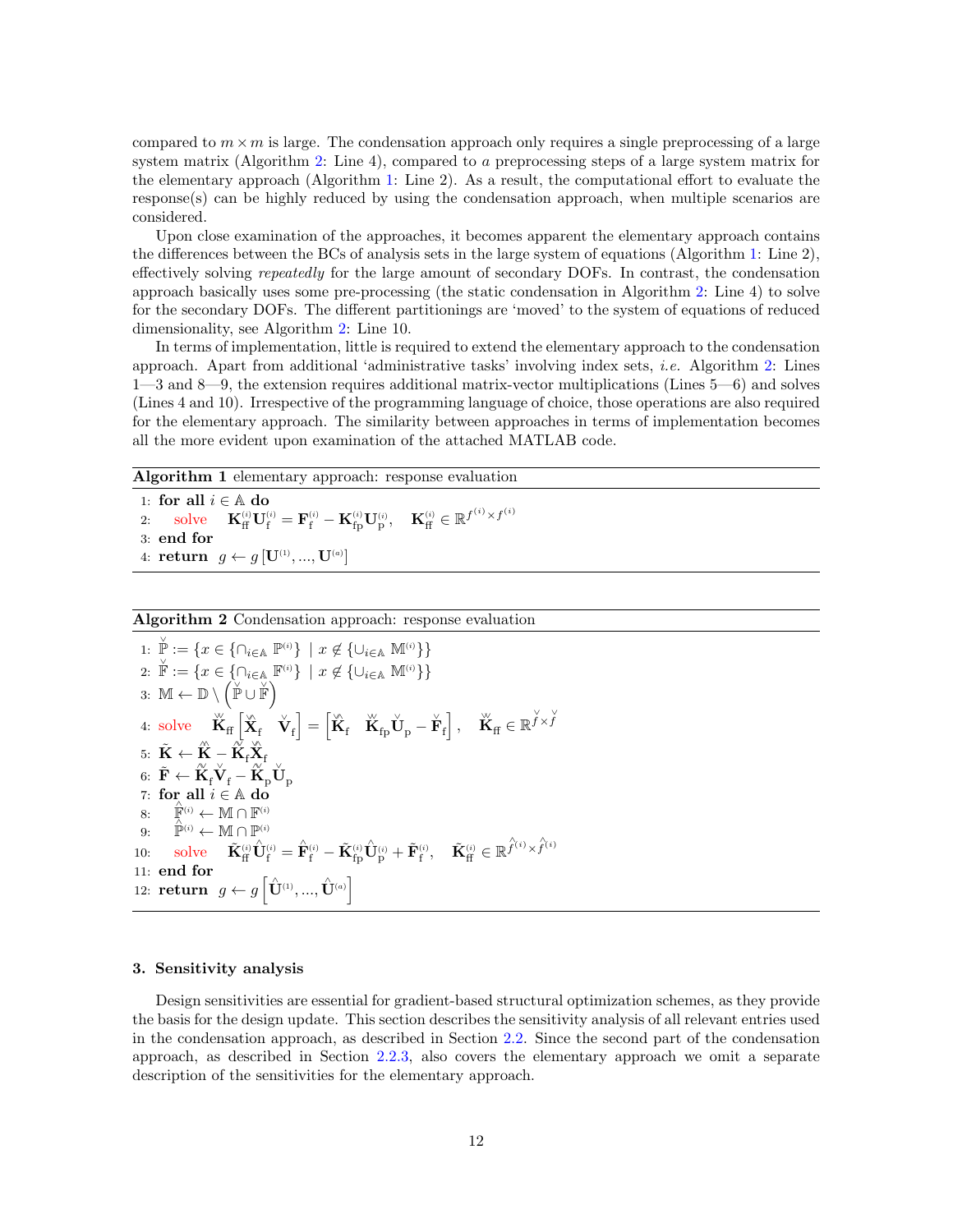Making use of the chain rule of differentiation, the full derivative of a response function  $g\, \big[\hat{\mathbf{U}}\, \big[\tilde{\mathbf{K}}\, [\mathbf{K}\, [\mathbf{x}]]\, \big], \tilde{\mathbf{F}}\, [\mathbf{K}\, [\mathbf{x}]]\big]\big]$ to design variable  $x_k$  reads as

$$
\frac{\mathrm{d}g}{\mathrm{d}x_k} = \frac{\mathrm{d}g}{\mathrm{d}\hat{\mathbf{U}}} : \left( \frac{\partial \hat{\mathbf{U}}}{\partial \tilde{\mathbf{K}}} : \frac{\partial \tilde{\mathbf{K}}}{\partial \mathbf{K}} + \frac{\partial \hat{\mathbf{U}}}{\partial \tilde{\mathbf{F}}} : \frac{\partial \tilde{\mathbf{F}}}{\partial \mathbf{K}} \right) : \frac{\mathrm{d}\mathbf{K}}{\mathrm{d}x_k}.
$$
\n(29)

Herein, we assume  $\frac{dg}{d\Omega}$  and  $\frac{d\mathbf{K}}{dx_k}$  are known, since they are problem and response dependent. In addition, for the discussion in this section, we assume design independent loads. This section is subdivided into the separate sensitivity analysis of

- 1. the reduced system matrix  $\dot{\mathbf{K}}$  to the system matrix  $\mathbf{K},$
- 2. the reduced load(s)  $\tilde{F}$  to the system matrix **K**, and
- 3. the primary state(s)  $\hat{U}$  to the reduced system matrix  $\tilde{K}$  and load(s)  $\tilde{F}$ .

The remaining sensitivity analyses, e.g the sensitivities of the reaction loads  $\hat{F}_p$  with respect to the reduced system matrix, are not considered critical for understanding of the method and subsequent conclusions. However, for completeness those and additional sensitivities can be found in Appendix [A.](#page-28-9)

In the following, the sub-matrices of the system matrices in Eqs.  $(13)$  and  $(26)$  are written using selection matrices. Some examples are:

<span id="page-12-0"></span>
$$
\mathbf{K}_{\rm pf} := \mathbf{S}_{\rm p}^{\rm T} \mathbf{K} \mathbf{S}_{\rm f} \n\hat{\mathbf{K}} := \hat{\mathbf{S}}^{\rm T} \mathbf{K} \hat{\mathbf{S}} \n\hat{\mathbf{K}}_{\rm f} := \hat{\mathbf{S}}^{\rm T} \mathbf{K} \hat{\mathbf{S}}_{\rm f} \n\tilde{\mathbf{K}}_{\rm pf} := \tilde{\mathbf{S}}_{\rm p}^{\rm T} \tilde{\mathbf{K}} \tilde{\mathbf{S}}_{\rm f}
$$
\n(30)

These highly sparse rectangular selection matrices  $S_{(.)}$  can be used to select parts from the system matrix, which will prove useful during the sensitivity analysis.

3.1. Sensitivities of the reduced system matrix

Consider a response  $g[\tilde{\mathbf{K}}|\mathbf{K}]]$ , with

$$
\tilde{\mathbf{K}} := \hat{\mathbf{K}} - \hat{\mathbf{K}}_{\text{f}} \hat{\mathbf{X}}_{\text{f}}.
$$
\n(18 revisited)

Here the system matrix is a function of design variables  $x, i.e.$   $K[x]$ . However, for demonstration of the method we are solely interested in the sensitivities of the reduced system matrix with respect to the system matrix. Therefore, this dependency is omitted from here onward. For conciseness, we use the full differential. The full derivative of the response function can be written as

<span id="page-12-2"></span>
$$
dg\left[\tilde{\mathbf{K}}\left[\mathbf{K}\right]\right] = \frac{dg}{d\tilde{\mathbf{K}}} : \frac{d\tilde{\mathbf{K}}}{d\mathbf{K}} : d\mathbf{K},\tag{31}
$$

where  $\frac{dg}{d\mathbf{K}}$  is the sensitivity of the response with respect to  $\tilde{\mathbf{K}}$  and  $d\mathbf{K}$  the sensitivity of the system matrix. In the following we assume both are known. The aim is to find  $\frac{d\tilde{\mathbf{K}}}{d\mathbf{K}}$ , *i.e.* the sensitivities of the reduced system matrix with respect to the system matrix.

The total derivative of  $\bf{K}$  is given by

<span id="page-12-1"></span>
$$
d\tilde{\mathbf{K}}\left[\mathbf{K}\right] = d\hat{\mathbf{K}} - d\tilde{\mathbf{K}}_{\mathrm{f}}\hat{\mathbf{X}}_{\mathrm{f}} + \tilde{\mathbf{X}}_{\mathrm{f}}d\tilde{\mathbf{K}}_{\mathrm{ff}}\hat{\mathbf{X}}_{\mathrm{f}} - \tilde{\mathbf{X}}_{\mathrm{f}}d\tilde{\mathbf{K}}_{\mathrm{f}}.
$$
\n(32)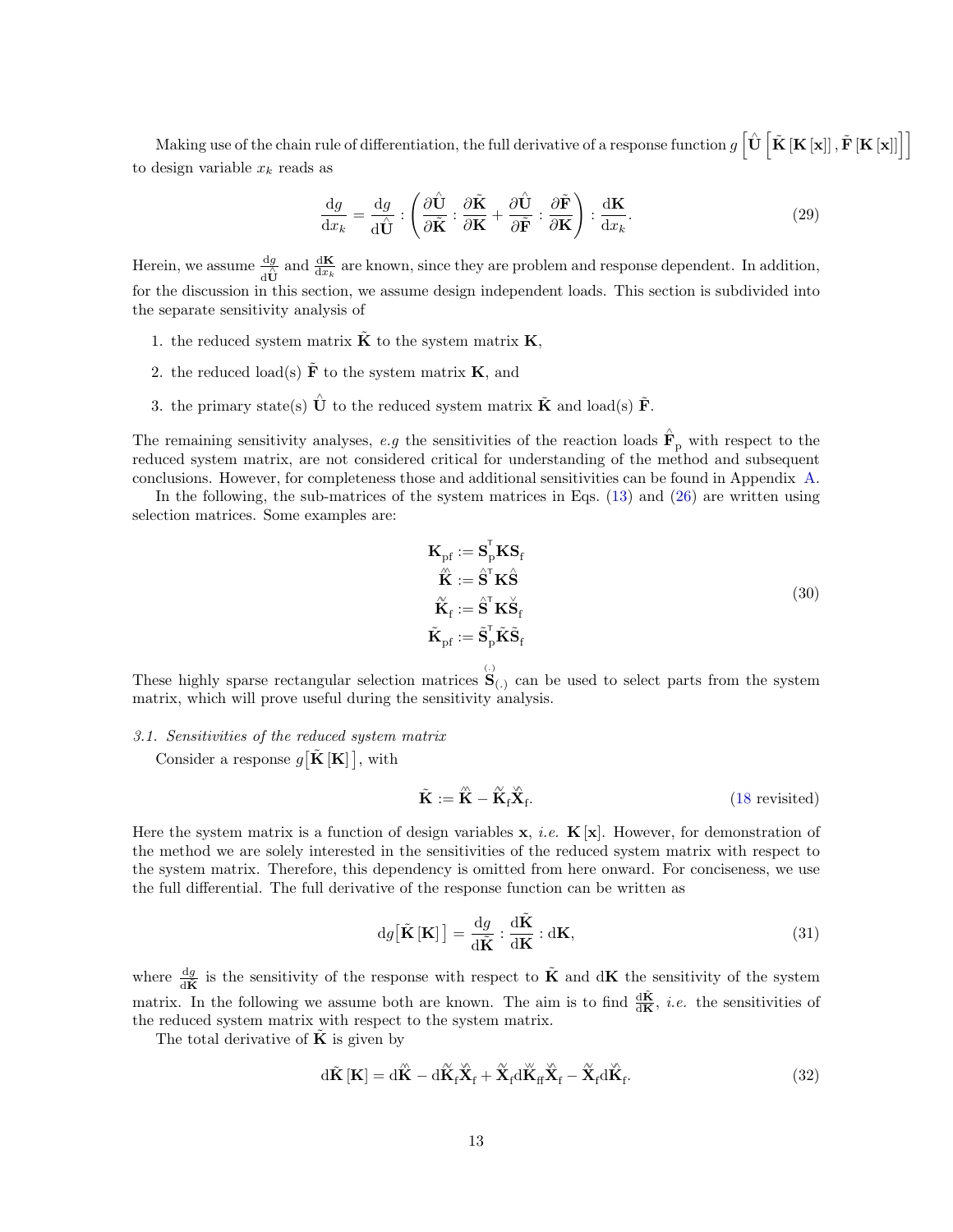Here we have made use of

<span id="page-13-4"></span>
$$
\mathrm{d}\overset{\circ}{\mathbf{X}}_{\mathbf{f}} = -\overset{\circ}{\mathbf{K}}_{\mathbf{f}}^{-1} \mathrm{d}\overset{\circ}{\mathbf{K}}_{\mathbf{f}} \overset{\circ}{\mathbf{X}}_{\mathbf{f}} + \overset{\circ}{\mathbf{K}}_{\mathbf{f}}^{-1} \mathrm{d}\overset{\circ}{\mathbf{K}}_{\mathbf{f}}.
$$
\n(33)

Substitution of Eq. [\(30\)](#page-12-0) into Eq. [\(32\)](#page-12-1) yields

<span id="page-13-2"></span>
$$
d\tilde{\mathbf{K}}\left[\mathbf{K}\right] = \left(\hat{\mathbf{S}} - \check{\mathbf{S}}_{\mathrm{f}}\check{\mathbf{X}}_{\mathrm{f}}\right)^{\mathrm{T}} d\mathbf{K}\left(\hat{\mathbf{S}} - \check{\mathbf{S}}_{\mathrm{f}}\check{\mathbf{X}}_{\mathrm{f}}\right).
$$
\n(34)

By rewriting<sup>[2](#page-13-0)[,3](#page-13-1)</sup> Eq.  $(34)$  we obtain the full derivative

<span id="page-13-10"></span>
$$
d\tilde{\mathbf{K}}\left[\mathbf{K}\right] = (\mathbf{A} \otimes \mathbf{A}) : \mathbf{d}\mathbf{K},\tag{35}
$$

with

<span id="page-13-5"></span>
$$
\mathbf{A} := \hat{\mathbf{S}} - \check{\mathbf{S}}_{\mathrm{f}} \check{\mathbf{X}}_{\mathrm{f}}.\tag{36}
$$

Thus

<span id="page-13-6"></span>
$$
\frac{\mathrm{d}\tilde{\mathbf{K}}}{\mathrm{d}\mathbf{K}} = \mathbf{A} \otimes \mathbf{A},\tag{37}
$$

which consists only of terms that have been previously computed in the condensation. The following section further explores this property of the reduced system matrix. The full step-by-step derivation, both for the direct and adjoint approach, can be found in Appendices [A.1.1](#page-29-0) and [A.1.2.](#page-30-0)

<span id="page-13-3"></span>3.1.1. On the self-adjointness of the reduced system matrix

Following the adjoint sensitivity approach [\[41,](#page-28-10) [42\]](#page-28-11) we define

<span id="page-13-7"></span>
$$
\mathcal{L}\left[\tilde{\mathbf{K}}\left[\mathbf{K}\right],\tilde{\boldsymbol{\Lambda}}_{\mathrm{f}}\right] = g\left[\tilde{\mathbf{K}}\left[\mathbf{K}\right]\right] + \tilde{\boldsymbol{\Lambda}}_{\mathrm{f}}: \left(\tilde{\mathbf{K}}_{\mathrm{ff}}\tilde{\mathbf{X}}_{\mathrm{f}} - \tilde{\mathbf{K}}_{\mathrm{f}}\right),\tag{38}
$$

where  $\hat{\Lambda}_{f}$  are the Lagrange multipliers. The sensitivities of the Lagrangian (extensive derivation can be found in Appendix [A.1.2\)](#page-30-0) are obtained via

$$
d\mathcal{L} = \frac{dg}{d\tilde{K}} : \left(\hat{S}^{\mathsf{T}} dK\mathbf{A}\right) + \tilde{\Lambda}_{\mathbf{f}} : \left(\tilde{S}_{\mathbf{f}}^{\mathsf{T}} dK\mathbf{A}\right).
$$
\n(39)

To find  $\hat{\Lambda}_{\text{f}}$ , one has to solve the following system of equations:

<span id="page-13-9"></span>
$$
\breve{\mathbf{K}}_{\text{ff}} \breve{\mathbf{\Lambda}}_{\text{f}} = \breve{\mathbf{K}}_{\text{f}} \frac{\mathrm{d}g}{\mathrm{d}\tilde{\mathbf{K}}}.\tag{40}
$$

By suitable choice of calculation order  $[43]$ , this can be rewritten as

<span id="page-13-8"></span>
$$
\hat{\mathbf{\Lambda}}_{\rm f} = \breve{\mathbf{K}}_{\rm f}^{-1} \left( \breve{\mathbf{K}}_{\rm f} \frac{\mathrm{d}g}{\mathrm{d}\tilde{\mathbf{K}}} \right) = \breve{\mathbf{X}}_{\rm f} \frac{\mathrm{d}g}{\mathrm{d}\tilde{\mathbf{K}}}.
$$
\n(41)

In contrast to the general adjoint approach, where the calculation order is determined by the number of responses versus the number of design variables, the most suitable choice in this case is the same under all conditions, since  $\hat{\mathbf{X}}_f$  has already been calculated. Thus, the sensitivities of the reduced system matrix can be calculated without solving an additional system of linear equations. Since both the state and adjoint fields are exactly identical we can conclude that—for a symmetric system matrix an optimization problem with response  $g\left[\tilde{\mathbf{K}}\right]$  has a *self-adjoint* operator [\[42,](#page-28-11) [2\]](#page-26-1) independent of the self-adjointness of the operator(s)  $\tilde{\mathbf{K}}$  is acting upon. As a result, no extra preprocessing is required to compute the sensitivities of  $K$ . This has critical consequences with respect to the computational efficiency of the condensation approach.

<span id="page-13-0"></span><sup>&</sup>lt;sup>2</sup>Here we introduce the dyadic product, also known and equivalent to the outer or tensor product. The dyadic product of two vectors  $\mathbf{a} \in \mathbb{R}^n$  and  $\mathbf{b} \in \mathbb{R}^m$  can be represented as  $\mathbf{a} \otimes \mathbf{b} \equiv \mathbf{a} \mathbf{b}^{\mathsf{T}} \equiv a_i b_j$ . For matrices  $\mathbf{A} \in \mathbb{R}^{n \times c}$  and  $\mathbf{B} \in \mathbb{R}^{m \times c}$ , the dyadic product is defined as  $\mathbf{A} \otimes \mathbf{B} \equiv \mathbf{A} \mathbf{B}^{\mathsf{T}} \equiv A_{ij} B_{kj}$ .  ${}^{3}\mathbf{A}^{\mathsf{T}}\mathbf{B}\mathbf{C} \equiv A_{ij}B_{jk}C_{ki} = A_{ji}C_{ik}B_{jk} = \left(\mathbf{A}\mathbf{C}^{\mathsf{T}}\right): \mathbf{B} \equiv \left(\mathbf{A}\otimes\mathbf{C}\right):\mathbf{B}$ 

<span id="page-13-1"></span>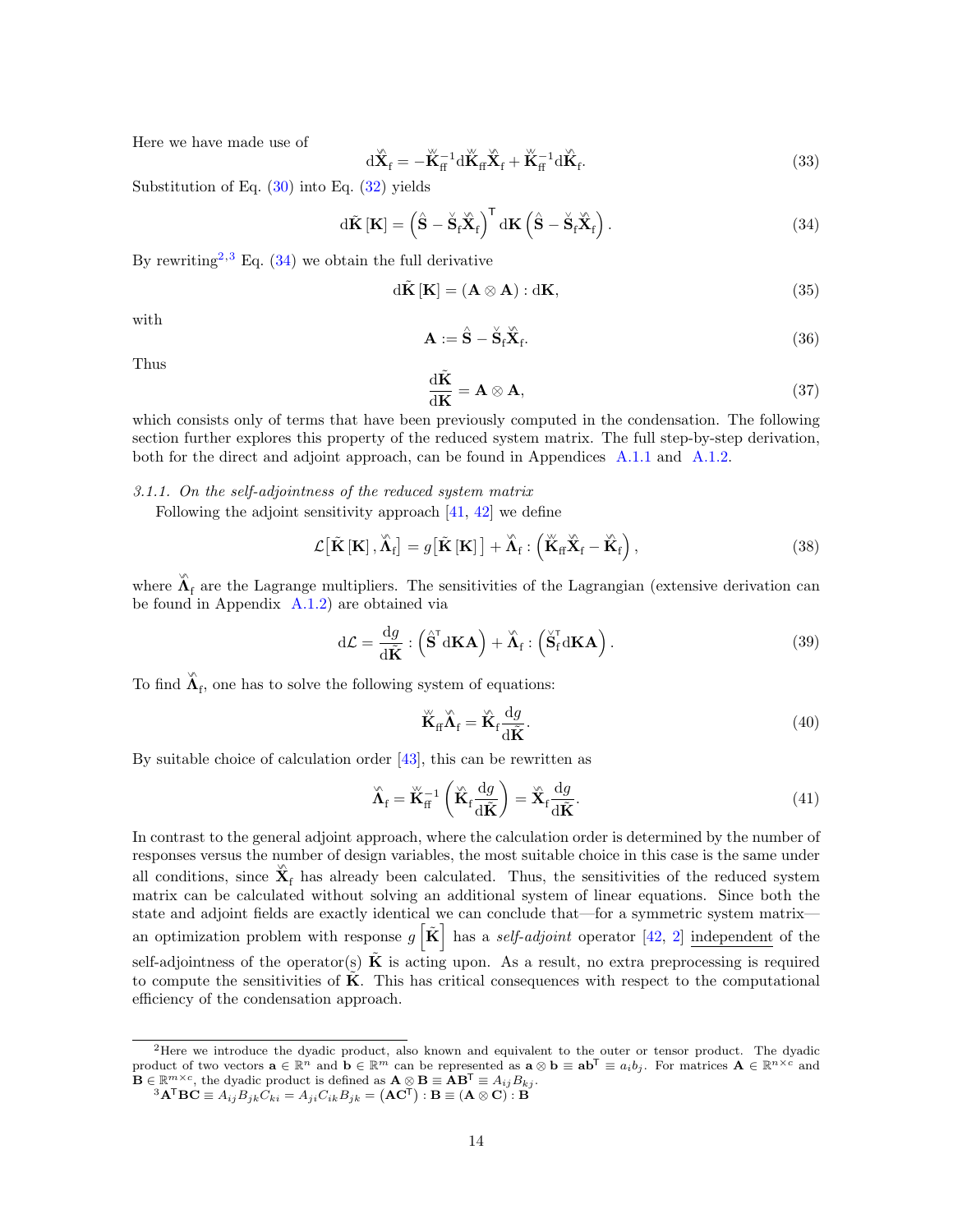# 3.2. Sensitivities of the reduced load

Since the required steps to obtain the sensitivities of the reduced load are very similar to those in the previous section we solely present the result here. The full derivation—both for the direct and adjoint approach—can be found in Appendices [A.2.1](#page-31-0) and [A.2.2.](#page-32-0)

Recall the definition of the reduced load, namely

$$
\tilde{\mathbf{F}}\left[\mathbf{K}, \check{\mathbf{F}}_{\rm f}, \check{\mathbf{U}}_{\rm p}\right] := \tilde{\mathbf{K}}_{\rm f} \check{\mathbf{V}}_{\rm f} - \tilde{\mathbf{K}}_{\rm p} \check{\mathbf{U}}_{\rm p}.
$$
\n(19 revisited)

Let us consider a response function  $g[\tilde{\mathbf{F}}[\mathbf{K}]]$ , hence omitting the dependency on the free secondary load(s)  $\check{\mathbf{F}}_f$  and prescribed secondary state(s)  $\check{\mathbf{U}}_p$  here. Substitution of Eq. [\(30\)](#page-12-0) into Eq. [\(19\)](#page-8-5) and application of either direct or adjoint sensitivity analysis yields

<span id="page-14-0"></span>
$$
\frac{\partial \tilde{\mathbf{F}}}{\partial \mathbf{K}} = \mathbf{A} \otimes \mathbf{B} \tag{42}
$$

with

<span id="page-14-1"></span>
$$
\mathbf{B} := \check{\mathbf{S}}_{\mathrm{f}} \check{\mathbf{V}}_{\mathrm{f}} - \check{\mathbf{S}}_{\mathrm{p}} \check{\mathbf{U}}_{\mathrm{p}}.\tag{43}
$$

Note that Eq.  $(42)$  solely involves quantities that have been calculated in the condensation process and requires therefore negligible additional computational effort.

# 3.3. Sensitivities of the state

In an MPOP the response function, often  $g\left[\hat{\mathbf{U}}_{\text{f}}\left[\tilde{\mathbf{K}}, \tilde{\mathbf{F}}, \hat{\mathbf{F}}_{\text{f}}, \hat{\mathbf{U}}_{\text{p}}, \right]\right]$ , generally depends on multiple states, *i.e.*  $g\left[\hat{\mathbf{U}}_{\text{f}}^{(1)}, ..., \hat{\mathbf{U}}_{\text{f}}^{(a)}\right]$  is obtained by solving

$$
\tilde{\mathbf{K}}_{\rm ff}^{(i)} \hat{\mathbf{U}}_{\rm f}^{(i)} = \hat{\mathbf{F}}_{\rm f}^{(i)} - \tilde{\mathbf{K}}_{\rm fp}^{(i)} \hat{\mathbf{U}}_{\rm p}^{(i)} + \tilde{\mathbf{F}}_{\rm f}^{(i)}, \quad \forall \ i \in \mathbb{A}.
$$
\n(27 revisited)

Therefore, one is required to determine the total derivative  $dg\left[\hat{\mathbf{U}}_{f}^{(i)}\left[\tilde{\mathbf{K}}, \tilde{\mathbf{F}}^{(i)}, \hat{\mathbf{F}}_{f}^{(i)}, \hat{\mathbf{U}}_{p}^{(i)}\right]\right]$  for all  $i \in$ A. For clarity, the superscript i is omitted from here on. Moreover, for conciseness we omit the dependency on the free loads  $\hat{\mathbf{F}}_f$  and prescribed states  $\hat{\mathbf{U}}_p$  in this section. Although this section focuses on the condensation approach, the following is similar for the elementary approach, where  $g[\mathbf{U}_{\mathrm{f}}[\mathbf{K}]]$ . Complete and step-by-step derivations can be found in Appendix [A.3.](#page-32-1)

The full derivative of the response function is given by

<span id="page-14-2"></span>
$$
dg\left[\hat{\mathbf{U}}_{\mathrm{f}}\left[\tilde{\mathbf{K}},\tilde{\mathbf{F}}\right]\right]=\frac{dg}{d\hat{\mathbf{U}}_{\mathrm{f}}}\,:\left(\frac{\partial\hat{\mathbf{U}}_{\mathrm{f}}}{\partial\tilde{\mathbf{K}}}\,:\mathrm{d}\tilde{\mathbf{K}}+\frac{\partial\hat{\mathbf{U}}_{\mathrm{f}}}{\partial\tilde{\mathbf{F}}}\,:\mathrm{d}\tilde{\mathbf{F}}\right). \tag{44}
$$

We aim to find  $\frac{\partial \hat{U}_f}{\partial \tilde{K}}$  and  $\frac{d\hat{U}_f}{d\tilde{F}}$ , while assuming  $d\tilde{K}$ ,  $d\tilde{F}$  and  $\frac{dg}{d\hat{U}_f}$ to be known. The full derivative  $\mathrm{d} \hat{\mathbf{U}}_\text{f}$ can be obtained by differentiation of Eq.  $(27)$ , which gives

$$
\mathrm{d}\hat{\mathbf{U}}_{\mathrm{f}}\left[\tilde{\mathbf{K}}, \tilde{\mathbf{F}}\right] = \tilde{\mathbf{K}}_{\mathrm{f}}^{-1} \left( \mathrm{d}\tilde{\mathbf{F}}_{\mathrm{f}} - \mathrm{d}\tilde{\mathbf{K}}_{\mathrm{f}\mathrm{f}} \hat{\mathbf{U}}_{\mathrm{f}} - \mathrm{d}\tilde{\mathbf{K}}_{\mathrm{f}\mathrm{p}} \hat{\mathbf{U}}_{\mathrm{p}} \right). \tag{45}
$$

Substitution of Eq. [\(30\)](#page-12-0) and simplification yields

$$
\frac{\partial g}{\partial \tilde{\mathbf{K}}} = -\tilde{\mathbf{S}}_{\text{f}} \hat{\mathbf{\Lambda}}_{\text{f}} \otimes \hat{\mathbf{U}} \tag{46}
$$

and

$$
\frac{\partial g}{\partial \tilde{\mathbf{F}}} = \tilde{\mathbf{S}}_{\text{f}} \hat{\mathbf{\Lambda}}_{\text{f}},\tag{47}
$$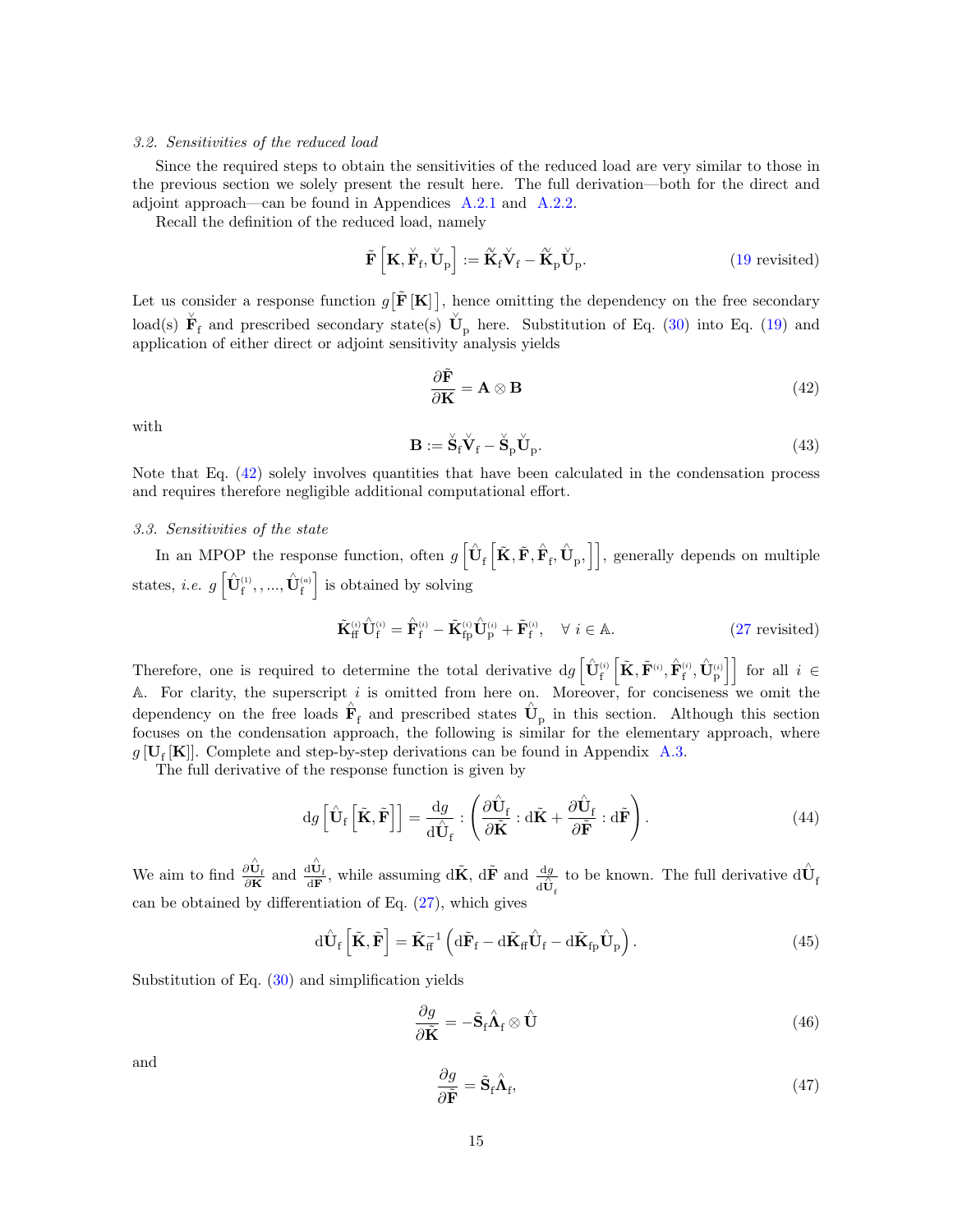where

<span id="page-15-1"></span>
$$
\tilde{\mathbf{K}}_{\rm ff} \hat{\mathbf{\Lambda}}_{\rm f} = \frac{\mathrm{d}g}{\mathrm{d}\hat{\mathbf{U}}_{\rm f}} \tag{48}
$$

is the adjoint equation and  $\hat{\Lambda}^{(i)} \in \mathbb{R}^{m \times l^{(i)}}$  is the state of the adjoint problem of analysis set i. Thus, to obtain  $d\hat{\mathbf{U}}_f\left[\tilde{\mathbf{K}}, \tilde{\mathbf{F}}\right]$  one requires one additional system of linear equations to be solved per analysis set.

The total number of adjoint loads to solve an MPOP theoretically equals the number of responses times the number of states, that is the total number of adjoint loads

$$
b = hl = h \sum_{i=1}^{a} l^{(i)},
$$
\n(49)

with  $h$  the number of responses of the MPOP. However, if the right-hand-side is linear dependent on the applied load, the problem is self-adjoint and solving the corresponding adjoint equation can be omitted  $[2]$ . This is for example the case in classical compliance minimization  $[44]$ . What is more, in practice, the majority of responses depend on a single state or multiple states of a single analysis set, that is many adjoint loads  $\frac{dg_k}{d\hat{u}_j^{(i)}}$  are zero. Thereto, generally the total number of adjoint loads satisfies

$$
b = \sum_{j=1}^{h} \sum_{i=1}^{a} b_j^{(i)},\tag{50}
$$

with  $b_j^{(i)}$  the number of non-zero adjoint loads of response function j to the states of analysis set i, and thus  $b^{(i)} \leq l^{(i)}$ .

# 3.4. Comparison of sensitivity analysis

To compare the sensitivity analyses, consider the pseudo-codes Algorithms [3](#page-15-0) and [4,](#page-16-1) respectively for the elementary and condensation approach. Herein, it is assumed both applied loads and prescribed states are design independent. Note the difference in dimensionality of the systems of equations to be solved in the second step of the algorithms, that is Algorithm [3:](#page-15-0) Line 2 and Algorithm [4:](#page-16-1) Line 2. It may be assumed here no additional preprocessing is required, as the preprocessing of the response evaluation can be reused. As a result, in the elementary approach, for each response  $g_i$ ,  $b_i$  adjoint states of substantial dimensionality are to be solved for. In contrast, assuming  $m \ll n$ , the computational effort of the sensitivity analysis in the condensation approach is negligible. Most notably is the fact that *zero* solves of substantial dimensionality are required, see Section [3.1.1.](#page-13-3)

Apart from some additional matrix-vector operations, see Algorithm [4:](#page-16-1) Lines 4—5, implementation of the sensitivity analysis of the condensation approach is straightforward. Also note the similarity between the structure of Algorithm [3:](#page-15-0) Line 4 and Algorithm [4:](#page-16-1) Line 6.

Full step-by-step sensitivity analysis of  $g\left[\hat{\mathbf{U}}_{\text{f}}\left[\mathbf{K}, \breve{\mathbf{F}}_{\text{f}}, \breve{\mathbf{U}}_{\text{p}}, \hat{\mathbf{F}}_{\text{f}}, \hat{\mathbf{U}}_{\text{p}}\right]\right]$  and  $g\left[\hat{\mathbf{F}}_{\text{p}}\left[\mathbf{K}, \breve{\mathbf{F}}_{\text{f}}, \breve{\mathbf{U}}_{\text{p}}, \hat{\mathbf{F}}_{\text{f}}, \hat{\mathbf{U}}_{\text{p}}$ without those assumptions, can be found in Appendices [A.3](#page-32-1) and [A.4.](#page-33-0) In addition, the derivation of sensitivities for responses involving the state or reaction load of secondary DOFs, that is  $g\left[\breve{\mathbf{U}}_{\text{f}}\left[\mathbf{K}, \breve{\mathbf{F}}_{\text{f}}, \hat{\mathbf{U}}_{\text{p}}\right]\right]$  and  $g\left[\breve{\mathbf{F}}_{\text{p}}\left[\mathbf{K}, \breve{\mathbf{F}}_{\text{f}}, \breve{\mathbf{U}}_{\text{p}}, \hat{\mathbf{F}}_{\text{f}}, \hat{\mathbf{U}}_{\text{p}}\right]\right]$ , can be found in Appendices [A.5](#page-35-0) and [A.6.](#page-36-0) All resulting sensitivities are summarized in Table [A.2](#page-38-0) of Appendix [A.7.](#page-38-1)

Algorithm 3 elementary approach: sensitivity analysis

<span id="page-15-0"></span>1: for all i ∈ A do 2: solve  $\mathbf{K}_{\text{ff}}^{(i)} \mathbf{\Lambda}_{\text{f}}^{(i)} = \frac{\partial g}{\partial \mathbf{I}^{\text{f}}}$  $\frac{\partial g}{\partial \mathbf{U}_{\rm f}^{(i)}}, \quad \mathbf{K}_{\rm ff}^{(i)} \in \mathbb{R}^{f^{(i)} \times f^{(i)}}$ 3: end for  $\mathcal{O} \subset \mathcal{C}_f$ 4: return  $\frac{\partial g}{\partial x_k} \leftarrow -\sum_{i \in \mathbb{A}} \sum_{j=1}^{l^{(i)}} \boldsymbol{\lambda}_j^{_{(i)}} \cdot \frac{\partial \mathbf{K}}{\partial x_k} \mathbf{u}_j^{_{(i)}}$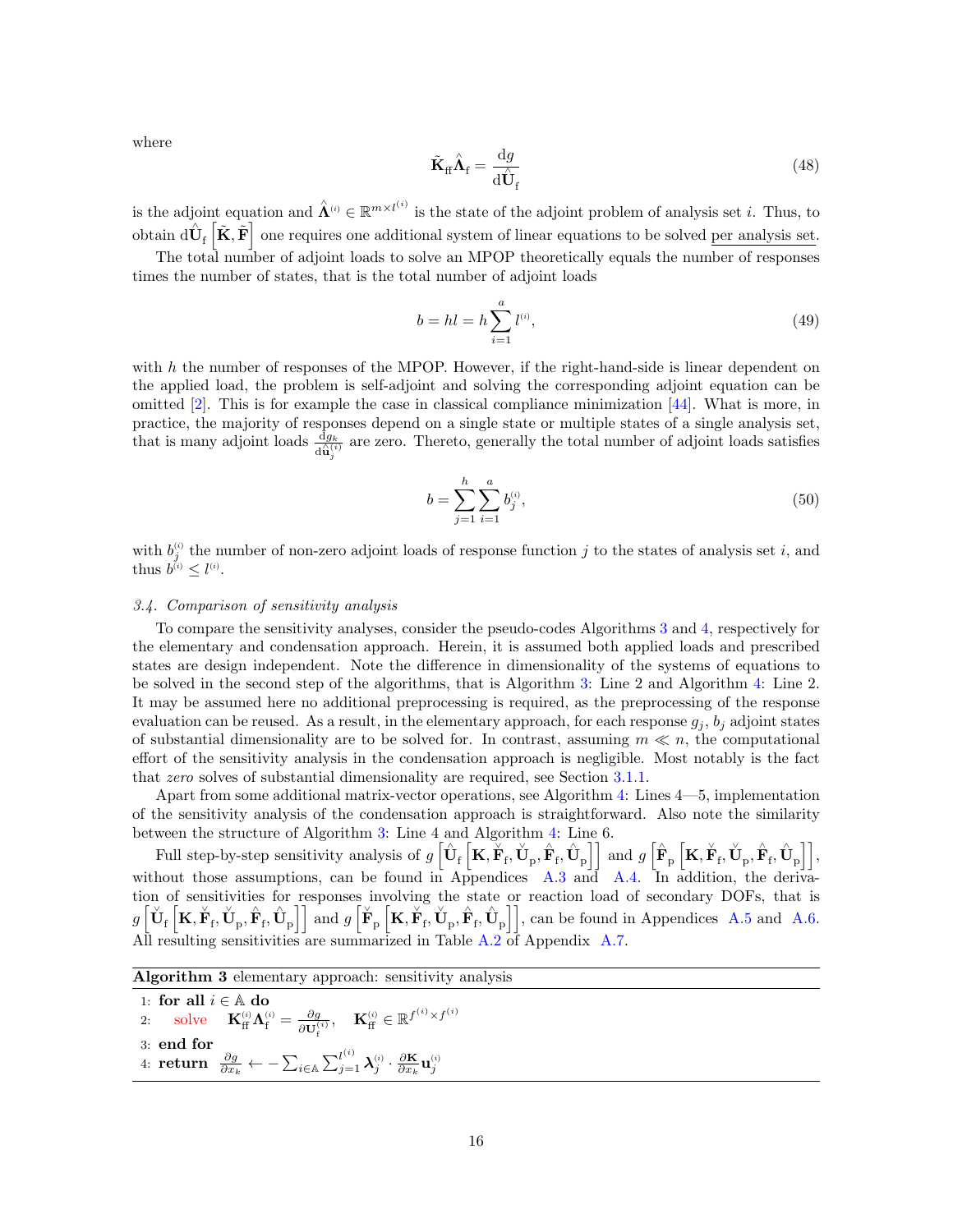Algorithm 4 Condensation approach: sensitivity analysis

<span id="page-16-1"></span>1: for all  $i \in \mathbb{A}$  do 2: solve  $\tilde{\mathbf{K}}_\text{ff}^{(i)}$  $\hat{\mathbf{\Lambda}}_{\rm f}^{\scriptscriptstyle(i)}=\frac{\partial g}{\mathbf{a}_{\rm\mathbf{I}}^{\mathbf{A}}\mathbf{I}}$  $\overline{\partial \hat{\mathbf{U}}_{\text{f}}^{(i)}}$  $\tilde{\mathbf{K}}_\text{ff}^{_{(i)}} \in \mathbb{R}^{\hat{f}^{(i)} \times \hat{f}^{(i)}}$ 3: end for 4:  $\mathbf{A} \leftarrow \hat{\mathbf{S}} - \breve{\mathbf{S}}_\mathrm{f} \breve{\mathbf{X}}_\mathrm{f}$  $\mathrm{5:}\;\; \mathbf{B} \leftarrow \check{\mathbf{S}}_{\mathrm{f}}\check{\mathbf{V}}_{\mathrm{f}} - \check{\mathbf{S}}_{\mathrm{p}}\check{\mathbf{U}}_{\mathrm{p}}$  $\displaystyle 6\colon \mathbf{return}\;\; \frac{\partial g}{\partial x_k} \leftarrow \sum_{i\in \mathbb{A}} \sum_{j=1}^{l^{(i)}} \left(\mathbf{A}\hat{\bm{\lambda}}_j^{_{(i)}}\right)\cdot \frac{\partial \mathbf{K}}{\partial x_k} \left(\mathbf{b}_j^{_{(i)}}-\mathbf{A}\hat{\mathbf{u}}_j^{_{(i)}}\right)$ 

### <span id="page-16-0"></span>4. Computational effort

This section describes the computational effort involved in using the condensation approach compared to the elementary approach. First, predominant factors that influence the computational effort are discussed. Subsequently, the computational effort of both approaches is estimated using algorithmic complexity analysis, which yields an estimate of the computational efficiency of using the condensation approach with respect to the elementary approach as a function of the predominant factors.

# 4.1. Predominant factors

A critical factor influencing the computational effort of the condensation approach is the number of free secondary DOFs versus number of primary DOFs. The number of free secondary DOFs  $\check{f}$  depends on the system size n, the number of prescribed secondary DOFs  $\check{p}$  and the number of primary DOFs m via  $\check{f} = n - \check{p} - m$ . The number of free secondary DOFs  $\check{f}$  is the primary contributor to the total effort of calculating the Schur complement, as it directly influences the cost of the preprocessing of  $\mathbf{K}_{\text{ff}}$ . The number of primary DOFs m determines the number of right-hand-sides of the system of linear equations solved in the static condensation process. If the number of primary DOFs increases, the number of secondary DOFs decreases with equal amount. In addition, the number of primary DOFs m influences the computational effort of the subsequent analysis sets based upon  $\bf{K}$ . The computational effort of subsequent analysis sets increases rapidly as m increases, since  $\bf{K}$  is a dense system matrix as compared to the generally sparse system matrix  $\bf{K}$ .

The similarity between analysis sets or, equivalently, the amount of overlap of sets  $\mathbb{F}^{(i)}$  for all analysis sets is crucial. The higher the overlap of those sets, the smaller M can be, and hence, the lower becomes the computational effort of both the static condensation and subsequent analysis sets. The presence of non-zero prescribed values on the secondary DOFs, *i.e.*  $\check{U}_p \neq 0$  and/or non-zero applied loads on the secondary DOFs  $\check{\mathbf{F}}_f \neq \mathbf{0}$  introduces l extra right-hand-sides for the static condensation and introduces a reduced load term. In that case, the number of prescribed secondary DOFs  $\check{p}$  influences the effort of matrix-vector product  $\breve{K}_{fp} \breve{U}_p$  and  $\widetilde{K}_p \breve{U}_p$  if  $\breve{U}_p \neq 0$ , and influences  $\breve{f}$  via  $\breve{f} = n - m - \breve{p}$ . However, for the majority of large scale problems  $\check{p} \ll n$  and the additional effort becomes negligible.

Another clearly important factor influencing the computational effort is the number of analysis sets a. The computational effort of the elementary approach increases linearly with a. In contrast, in the condensation approach a has little influence on the computational effort if  $m \ll n$ , as analysis sets based upon K are—in that case—of negligible effort. In contrast, when  $m \to n$  both the static condensation and all analysis sets based upon  $\bf{K}$  become expensive, due to the high number of righthand-sides in the static condensation and the large dense matrix  $\bf{K}$ . For the elementary approach, most important is the number of free DOFs for each analysis set  $f^{(i)}$ , which determines the effort of the preprocessing of  $\mathbf{K}_{\text{ff}}^{(i)}$ . Note that generally  $f^{(i)} \approx f^{(j)}$  for all  $i, j \in \mathbb{A}$ . The number of loads  $l^{(i)}$  for each analysis set will have a positive influence on the efficiency of the condensation approach with respect to the elementary approach for  $m \ll n$ , but vice versa if  $m \to n$ .

Lastly, implementation-related factors play a role, e.g. type of solver, compiled vs. interpreted code, vectorization and parallelization. Also the sparsity, bandedness and band structure of  $\bf{K}$  influence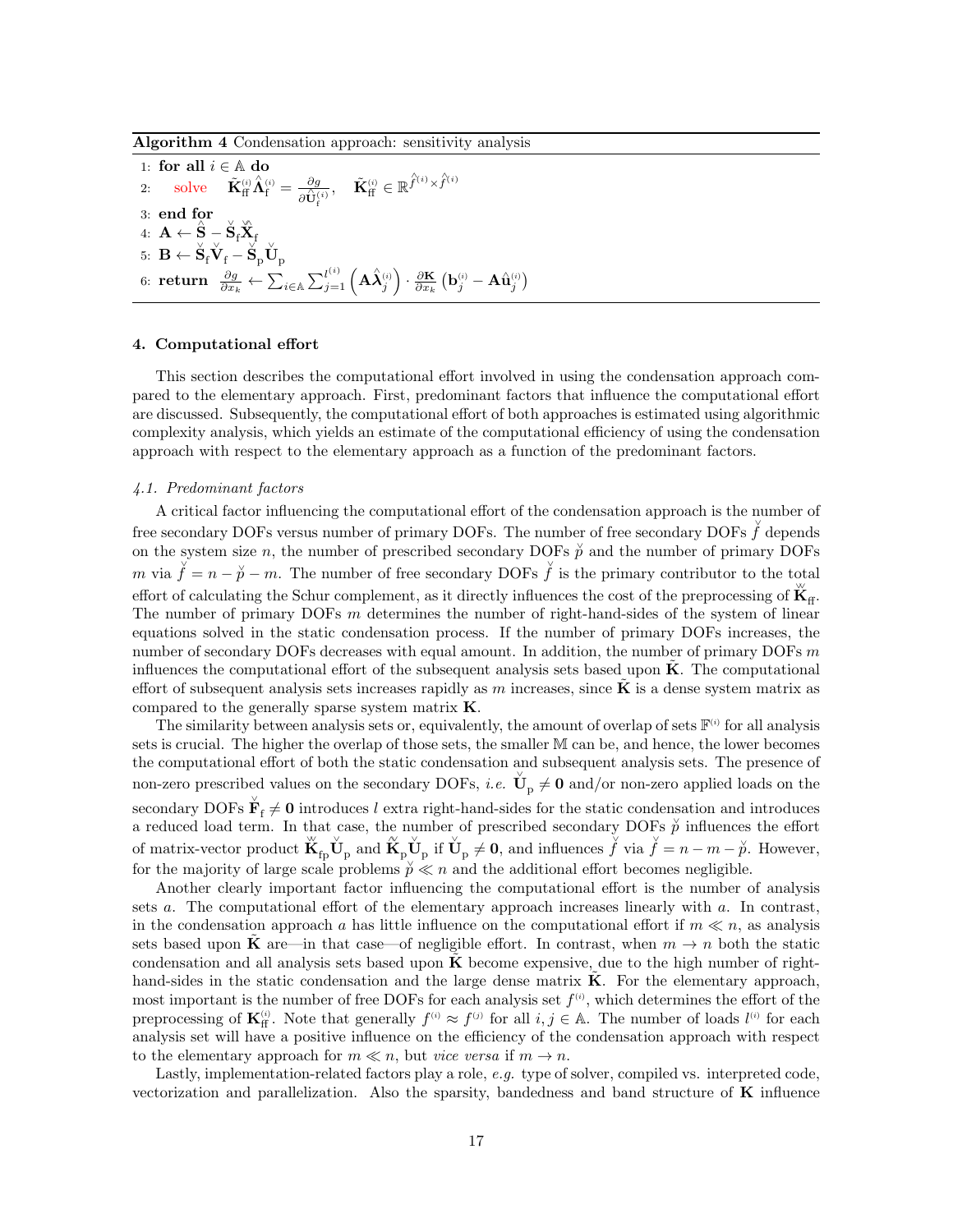the type of preprocessing and, hence, to a lesser extent impact the computational effort of both the condensation and/or elementary approach. Note that some of the dominant parameters mostly affect the computational effort of the condensation approach (such as the number of analyses  $a$  or dimensionality of  $\hat{\mathbf{K}}$ ), whereas others will have a comparable influence on both approaches, e.g. the type of solver or specific implementation.

# 4.2. Prognosis

Based on the previous discussion we expect the computational efficiency of the condensation approach with respect to the elementary approach to be high when  $m \ll n$  and to increase linearly with a. Assuming  $m \ll n$  and  $a \geq 1$ , we expect the source of computational efficiency of the condensation approach with respect to the elementary approach to be twofold:

- 1. The condensation approach requires a single preprocessing of the system matrix, as opposed to a for the elementary approach.<sup>[4](#page-17-0)</sup> All subsequent analysis sets based on the reduced system matrix have relatively negligible computational effort. Thus, the more analysis sets are based upon  $\mathbf{K}$ . the higher will be the computational efficiency with respect to the elementary approach.
- 2. As described in Section [3.1.1,](#page-13-3) the sensitivities of the reduced system matrix are self-adjoint, independent of the response. All information required to compute those sensitivities has been calculated during the condensation process. What remains is the computational effort of the adjoint problems based on the reduced system matrix. The problem may still consist of multiple non-self-adjoint responses, but when  $m \ll n$ , the associated adjoint problems are negligibly small compared to the condensation process required for the response evaluation. The sensitivity analysis of any response depending solely on the reduced system matrix is therefore of negligible computational effort.

For a fixed number of analysis sets  $a$ , an increase in m causes an increase in computational efficiency due to the low cost of repetitive analysis sets based upon the reduced system matrix in contrast to the high cost of each extra analysis set in the elementary approach. However, when  $m$  becomes large, the static condensation becomes computationally more demanding. Of even more importance is the increase in dimensionality of the reduced system matrix, which is a dense matrix. Thus, it is expected that there exists a globally optimal ratio of m to n as a function of a for any combination of other parameters that maximizes the computational efficiency of the condensation approach with respect to the elementary approach.

# 4.3. Algorithmic complexity analysis

To fairly compare the computational efficiency of the condensation approach to the elementary approach, we investigate the computational gain Ξ, defined as the relative decrease in computational effort through the use of the condensation approach compared to the elementary approach, as a function of the predominant parameters. We define the theoretical computational effort as the number of floating point operations (FLOPs)  $\beta$  required and assume that the relative FLOP count of the two algorithms is an approximation that gives sufficient accuracy to estimate the resulting relative Central Processing Unit (CPU) time t. In what follows it will be shown that this assumption is valid under the chosen conditions. The computational gain can be based upon the theoretical estimated FLOP count, denoted by  $\Xi_{\tilde{\beta}}$  or, alternatively, based on experimentally measured run time, hereafter denoted by  $\Xi_t$ . First, this section presents an algorithmic complexity analysis, followed by a numerical study in Section [5.](#page-19-0)

Note that computational gain is measured in relative FLOPs or relative runtime, whereas—in some cases—storage considerations might be critical. Similar to runtime, the memory usage is expected to be high for large systems with low to moderate number of primary DOFs, and degrade with increasing

<span id="page-17-0"></span> $4$ Note that in the elementary approach, if using a direct solution method, one also has to store  $a$  system matrices of notable size in memory, as opposed to a single matrix in the condensation approach.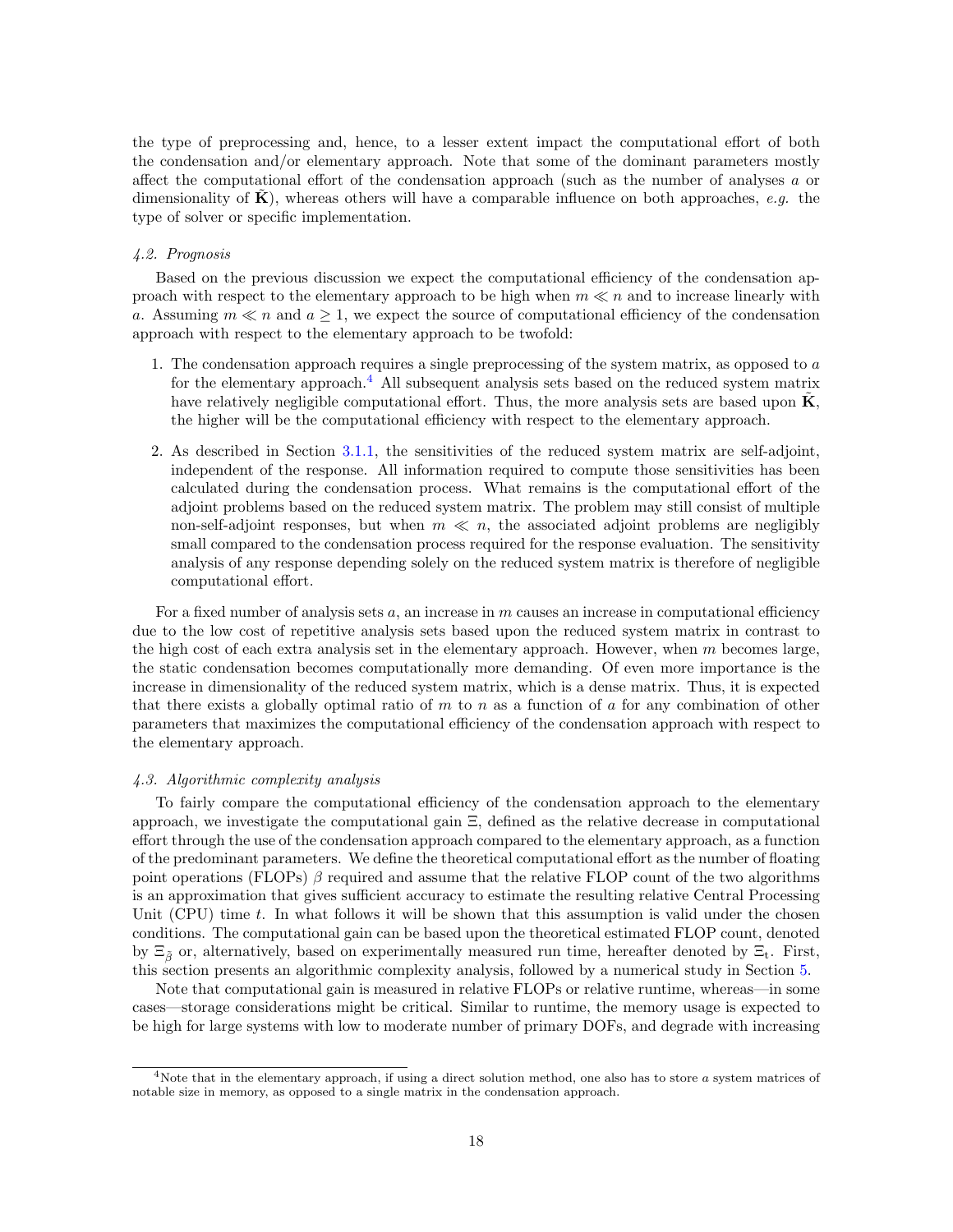number of primary DOFs. A thorough investigation of this aspect is considered out of scope of the present work.

# 4.3.1. Assumptions on FLOP count of predominant operations

The FLOP count for the operations involved in the condensation and elementary approach are based upon the following assumptions:

- Arithmetic operations with individual elements have computational complexity  $\mathcal{O}(1)$ , as is the case with fixed-precision floating-point arithmetic. CPU time is equal for all individual operations (addition, multiplication etc.).
- Linear systems of equations are either solved using direct (factorization plus back-substitution) or iterative (preconditioning plus iterative solve) solution methods.
- The computational effort is dominated by the preprocessing and solve. Thus, all other operations are of negligible cost. In other words, we assume problems to be sufficiently large, that is  $n \gg 1$ .
- The properties (sparsity, symmetry, band density, definiteness, band structure etc.) of all system matrices are known. Based on this the solution method is chosen, as well as specific implementation(s).
- To calculate the gain  $\Xi_{\tilde{\beta}}$  the following are assumed to be known: problem size n and number of analysis sets a as well as the index sets  $\mathbb{F}^{(i)}$  and  $\mathbb{P}^{(i)}$ , indices of the DOFs of interest  $\mathbb{M}^{(i)}$ , prescribed state  $\mathbf{U}_{\mathrm{p}}^{(i)}$  and applied load  $\mathbf{F}_{\mathrm{f}}^{(i)}$  for each analysis set  $i \in \mathbb{A}$ .

The accuracy of  $\Xi_{\tilde{\beta}}$  with respect to  $\Xi_t$  under the given assumptions, as well as the range of validity will be shown by numerical experiments in Section [5.1.](#page-20-0)

#### 4.3.2. Theoretical approximated gain

Based on the above assumptions we can approximate the expected gain of using the condensation approach compared to the elementary approach for a MPOP with a single response function by

<span id="page-18-0"></span>
$$
\Xi_{\tilde{\beta}}\left[n,m,a,l,b\right] \approx \frac{\sum_{i}^{a} \tilde{\beta}_{\rm s}\left[n,l^{(i)}+b^{(i)}\right]}{\tilde{\beta}_{\rm s}\left[n-m,m\right]+\sum_{i}^{a} \tilde{\beta}_{\rm d}\left[m,l^{(i)}+b^{(i)}\right]},\tag{51}
$$

where  $\tilde{\beta}_{s}[i,j]$  and  $\tilde{\beta}_{d}[i,j]$  are the cost (in number of FLOPs) of solving respectively a sparse and dense system of equations of size i with j right-hand-sides. The parameter  $b^{(i)}$  denotes the number of non-zero right-hand-sides for the adjoint solve of analysis set  $i$ . The gain is based upon the response evaluation and sensitivity analysis, where we assume the preprocessing is reused where possible. In addition, we assumed that for a sufficiently large problems the ratio of prescribed DOFs to free DOFs becomes so small, that it is valid to assume the size of the analysis equals the system size, that is  $f^{(i)} \approx n, \hat{f}^{(i)} \approx m$  for all  $i \in \mathbb{A}$ .

In order to show the general applicability of the estimation, the estimation is validated on numerical examples using two different approaches to solve the system of equations:

- 1. Solving both sparse and dense system of equations using a direct solution method, and
- 2. Solving sparse system of equations using an iterative solution method and dense systems using a direct solution method.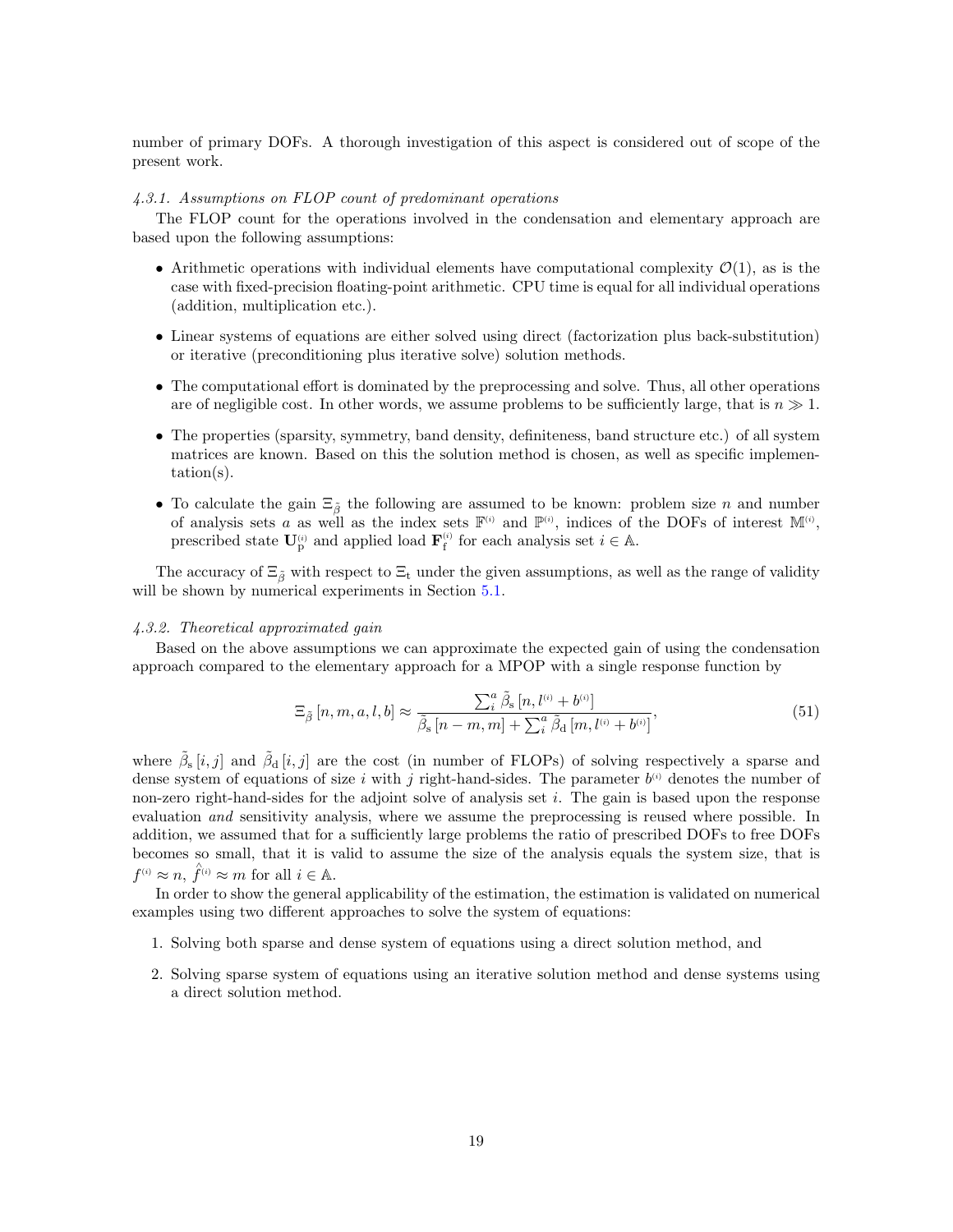#### 4.3.3. Theoretical complexity of solution methods

The Cholesky factorization (CHOL) with subsequent back-substitutions is the most commonly applied direct solution method (both for sparse and dense matrices) to solve symmetric positive definite system matrices of small to moderate size. The FLOP count of a CHOL (without reordering) and subsequent back-substitutions of a symmetric sparse banded system matrix depends on dimensionality  $n$ , bandwidth k and number of right-hand-sides l. Note that the bandwidth for discretized PDEs *n*, bandwidth *n* and number of dimensions, e.g. in 2D  $k = \sqrt{n}$ , whereas in 3D  $k = n^{\frac{2}{3}}$  [\[45\]](#page-28-14). In this work we will—without loss of generality—study 2D examples, and hence approximate

$$
\tilde{\beta}_{s}[n,l] = n^2 + 2ln^{\frac{3}{2}},\tag{52}
$$

for a sparse system, and

$$
\tilde{\beta}_{\mathbf{d}}\left[n,l\right] = \frac{1}{3}n^3 + 2ln\tag{53}
$$

for a dense system [\[46\]](#page-28-15).

One of the most common iterative solution methods to solve symmetric positive definite system of equations is to first construct an incomplete Cholesky factorization (ICHOL) preconditioner and then find the solution using a Conjugate Gradient (CG) algorithm. The computational cost of the preconditioning (for simple preconditioners) is assumed negligible compared to the cost of the iterative solve. Therefore, in what follows, this contribution is neglected. This assumption also emphasizes the usability of the method for a wide range of solution methods. Each CG iteration involves multiple operations, of which one matrix-vector product is dominating. For a  $k$ -banded matrix, the total FLOP count per iteration is thus  $2nk$  [\[47\]](#page-28-16). The required number of CG iterations is approximately proportional to  $\sqrt{n}$ . The FLOP count of a CG solve on a discretized 2D PDE can thus be estimated proportional to  $\sqrt{n}$ . The FLOP count of a CG solve on a discretized 2D PDE can thus be estimated as

$$
\tilde{\beta}_{\rm s}[n,l] = 2ln^2. \tag{54}
$$

Note that both functions  $\tilde{\beta}_{s}[n,l]$  and  $\tilde{\beta}_{d}[n,l]$  and coefficients therein depend on both type of solver, implementation and computer efficiency, and are thus subjected to change depending on the solver of choice.

# <span id="page-19-0"></span>5. Numerical examples

This section demonstrates the computational efficiency of the condensation approach for two different example problems, each representative for a specific type of MPOP.

We consider the following distinct examples:

- 1. A self-adjoint thermal conductivity MPOP where, by definition of the problem, the number of analysis sets equals the number of DOFs of interest, that is  $a = m$ , and each additional DOF of interest introduces an additional analysis set based on the reduced system matrix.
- 2. A non-self-adjoint displacement-based compliant mechanism design MPOP. The problem emphasizes the effect of reduction of computational effort of the sensitivity analysis.

These examples are defined to easy allow variations of parameters to emphasize the validation of the efficiency improvements. As a result, the examples are conceptual and lack direct usefulness in practice. Both examples are topology optimization problems, parametrized in a 2D structured grid of N bilinear quadrilaterals with a single design variable per element. The constrained nonlinear optimization problem is defined as

$$
\begin{array}{ll}\n\text{minimize} & g_0 \left[ \mathbf{x} \right] \\
\text{subject to} & g_j \left[ \mathbf{x} \right] \leq 0, \quad j = 1, \dots, m \\
& \mathbf{x} \in \mathbb{X}^N\n\end{array} \tag{55}
$$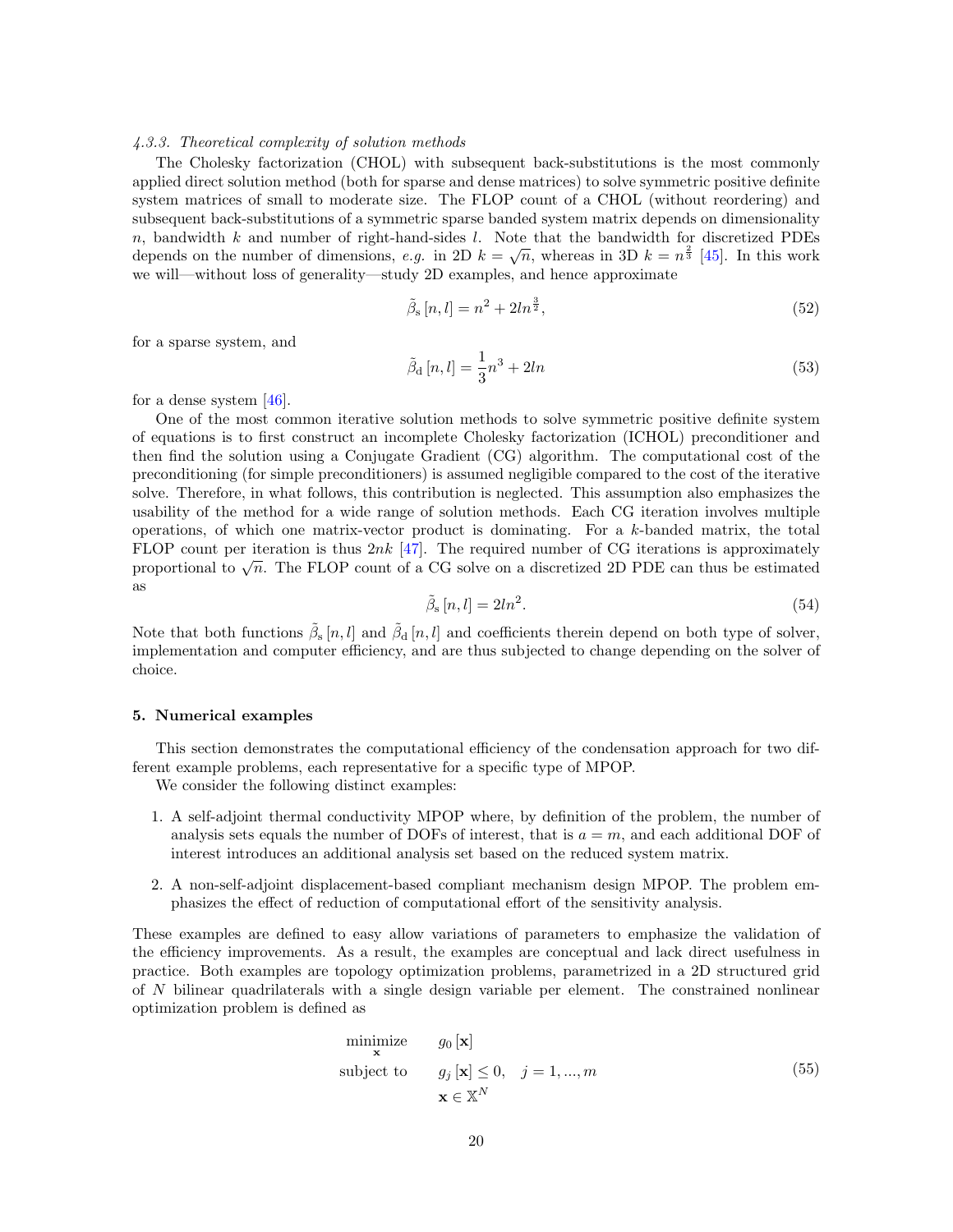where **x** is the field of design variables,  $\mathbb{X} := \{x_i \in \mathbb{R} \mid 0 < x_i \leq 1\}$ . The design variable field is blurred using a filter [\[48\]](#page-28-17) with a radius of  $r = 2.0$  finite elements. The element conductivity/stiffness is related to the filtered design variable via the modified  $SIMP<sup>5</sup>$  $SIMP<sup>5</sup>$  $SIMP<sup>5</sup>$  interpolation function [\[49\]](#page-28-18) with a constant penalty value of  $p = 3.0$ .

#### <span id="page-20-0"></span>5.1. Problem 1

Consider the well known heat conduction topology optimization problem in a two-dimensional domain [\[50\]](#page-28-19). We investigate a variation of this problem with multiple analysis sets, by considering efficient heat conduction between  $m$  randomly distributed DOFs. In each of the  $a$  analysis sets, a single DOF acts as a heat sink (temperature prescribed to zero), and a heat load of random magnitude (between  $0 \text{ J s}^{-1}$  and  $1 \text{ J s}^{-1}$ ) is applied to the  $m-1$  remaining primary DOFs.

Following the drawing conventions as previously used, a representation of this problem is sketched in Fig. [6.](#page-21-0) For this MPOP, the number of primary DOFs is equal to the number of distinct analysis sets, *i.e.*  $m = a$ . The aim is to find a design that efficiently conducts heat between all primary DOFs, for each considered scenario. Thereto, we minimize the overall conductive resistance for all considered analyses, that is

$$
g_0\left[\mathbf{U}^{(1)}\left[\mathbf{x}\right],...,\mathbf{U}^{(a)}\left[\mathbf{x}\right]\right] = \sum_{i \in \mathbb{A}} \sum_{j}^{l^{(i)}} \mathbf{u}_{j}^{(i)} \cdot \mathbf{K}\left[\mathbf{x}\right] \mathbf{u}_{j}^{(i)}
$$
(56)

for the elementary approach and

$$
g_0\big[\hat{\mathbf{U}}^{(1)}\left[\mathbf{x}\right],...,\hat{\mathbf{U}}^{(a)}\left[\mathbf{x}\right]\big] = \sum_{i \in \mathbb{A}} \sum_{j}^{l^{(i)}} \hat{\mathbf{u}}_j^{(i)} \cdot \tilde{\mathbf{K}}\left[\mathbf{x}\right] \hat{\mathbf{u}}_j^{(i)}
$$
(57)

for the condensation approach. The material usage is constrained as

$$
g_1 = \sum_{i}^{N} \frac{\tilde{x}_i}{N\overline{v}} - 1,\tag{58}
$$

where  $\bar{v}$  is the maximum ratio of solid to void material based upon the filtered field  $\tilde{x}$ . An example of a resulting topology for  $m = 100$  is shown in Fig. [7,](#page-21-1) which can be reproduced using the attached MATLAB code.

#### 5.1.1. Computational efficiency

Although the choice of approach, *i.e.* elementary or condensation-based, has no influence on the resulting topology or design performance, it does influence the computational effort. For this specific MPOP  $l^{(i)} = m - 1$  for all  $i \in \mathbb{A}$  and  $\frac{dg_0}{d\mathbf{U}^{(i)}} = \mathbf{F}^{(i)}$ . As a result, we can simply write  $\mathbf{\Lambda}^{(i)} = \mathbf{U}^{(i)}$  and fully equivalent for the condensation approach  $\hat{\Lambda}^{(i)} = \hat{U}^{(i)}$ . Hence, the problem is self-adjoint and there is no need to solve the additional system of equations of Eq. [\(48\)](#page-15-1). Therefore,  $b^{(i)} = 0$  for all  $i \in A$ . For the proposed optimization problem, Eq.  $(51)$  can thereto be simplified to

$$
\Xi_{\tilde{\beta}}\left[n,m\right] \approx \frac{\sum_{i}^{m} \tilde{\beta}_{\rm s}\left[n,m-1\right]}{\tilde{\beta}_{\rm s}\left[n-m,m\right]+\sum_{i}^{m} \tilde{\beta}_{\rm d}\left[m,m-1\right]}.\tag{59}
$$

The computational gain  $\Xi_\beta$  as a function of n and m is plotted in Figs. [8a](#page-22-0) and [8b](#page-22-0) for direct and iterative solution methods respectively. The contour graphs show the condensation approach clearly outperforms the elementary approach, especially for large systems and small to moderate  $m$ . For this

<span id="page-20-1"></span><sup>5</sup>We omit further explanation as these terms, arguments and implications are considered common knowledge within the field.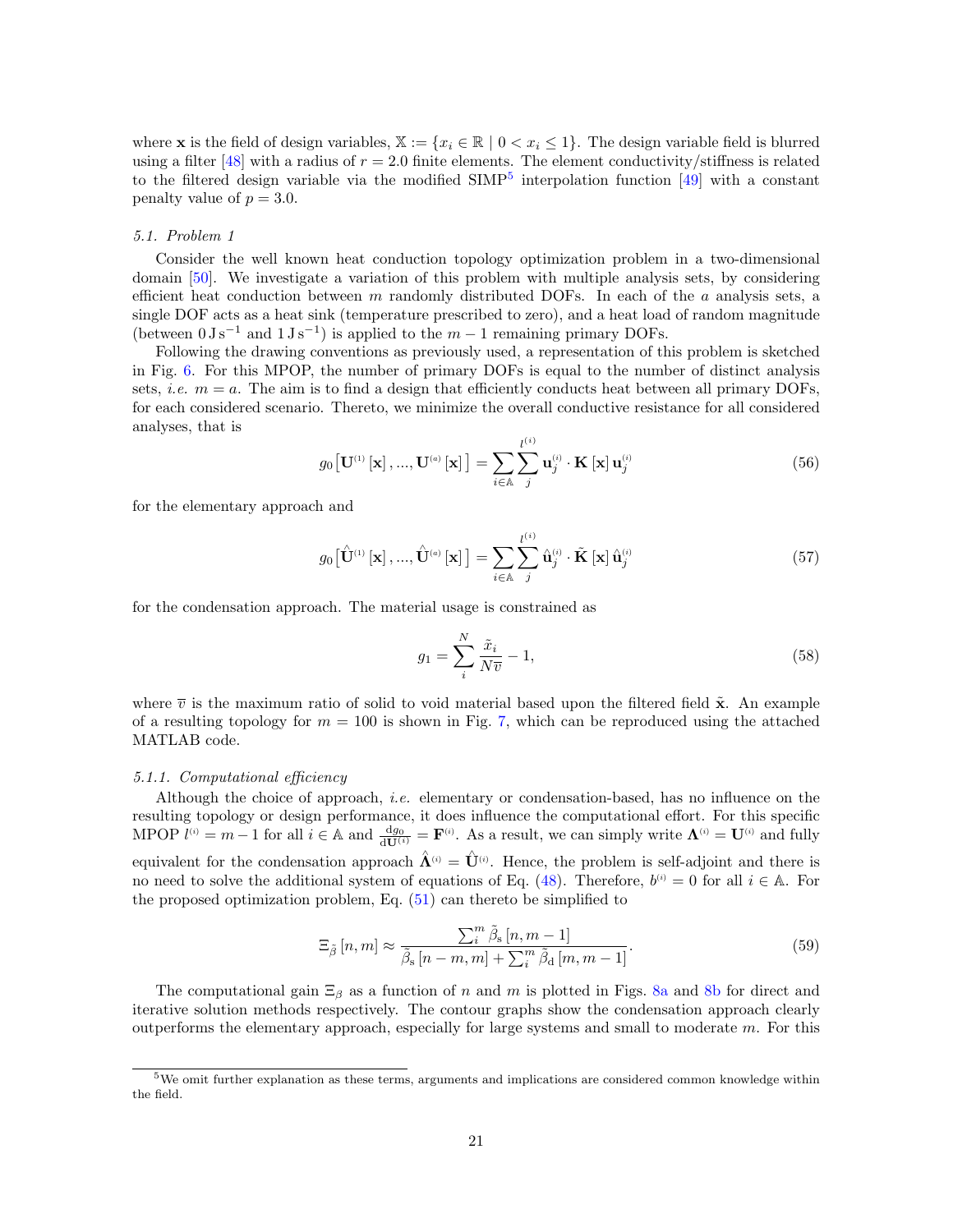<span id="page-21-0"></span>

**Figure 6:** Schematic representation of Problem 1 for  $N = 9$  and  $m = 3$ . The DOFs of interest are chosen arbitrarily. From left to right: one of the three analyses as solved for in the elementary approach, subdivision into primary and secondary DOFs, resulting system after static condensation and, the equivalent analysis as solved for in the condensation approach. The DOFs with prescribed states are denoted by a square  $(\Box)$ , the DOFs with free states by a circle  $(\circ)$  and primary DOFs by a black dot  $(\bullet)$  (analogously to Figs. [2](#page-3-0) and [3\)](#page-4-0). DOFs of interest are coloured in red  $(①, \Box)$ .

<span id="page-21-1"></span>

Figure 7: Resulting topology of Problem 1 as schematically sketched in Fig. [6.](#page-21-0) The white material is highly conductive, whereas the black material has low conductivity. For this MPOP the number of variables  $N = 100 \times 100$ , the number of structural DOFs  $n = 10000$ , and the number of primary DOFs and analyses  $m = a = 100$ . The maximum amount of material usage  $\overline{v} = 0.2$ . The location and magnitude (size of red dot) of the primary DOFs and applied loads are indicated in red.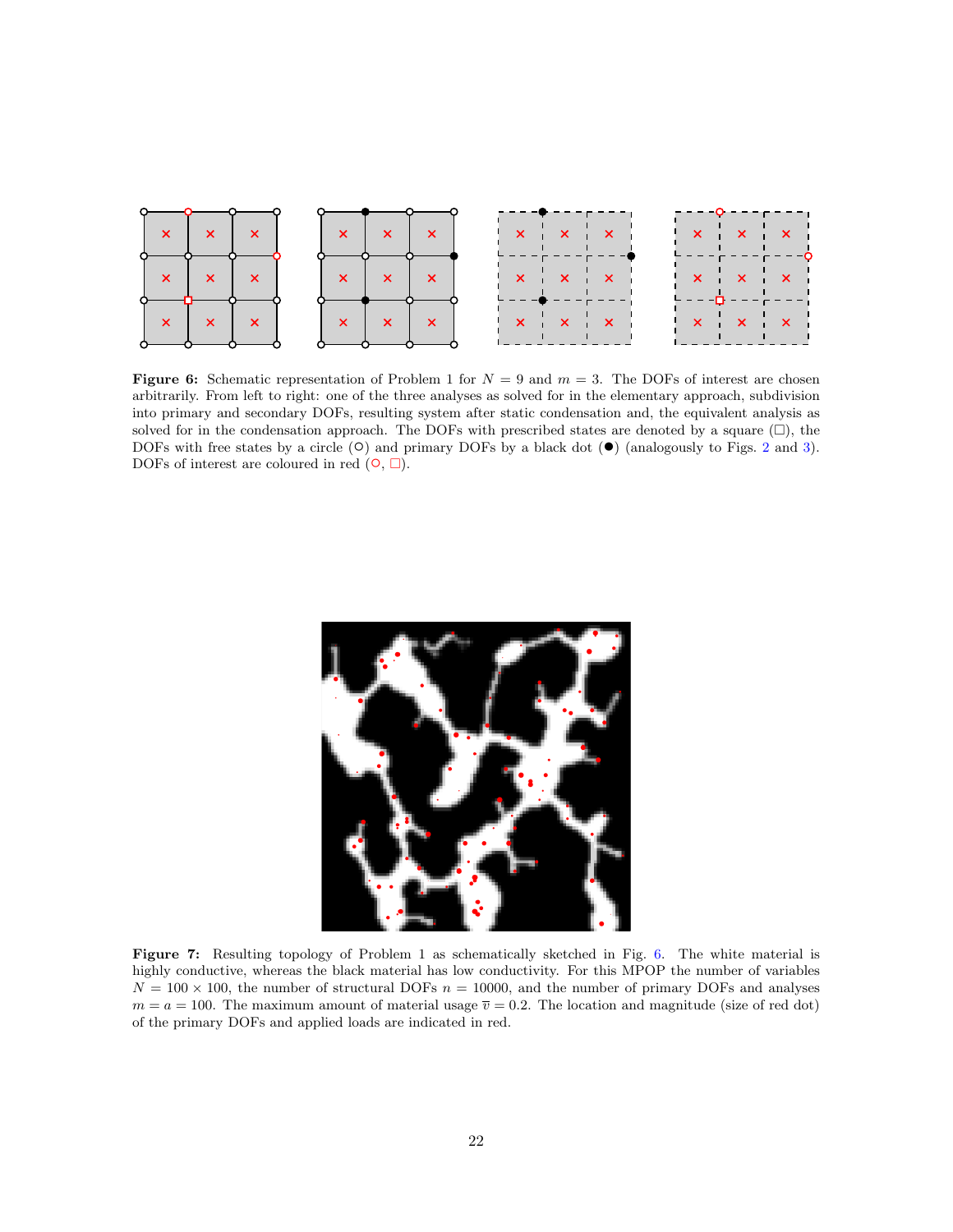<span id="page-22-0"></span>

Figure 8: Theoretical estimated gain of the condensation approach compared to the elementary approach for Problem 1. Figs. [8a](#page-22-0) and [8b](#page-22-0) show a triple-log contour plot of the gain  $\Xi_\beta$  as a function of system size n and number of DOFs of interest m for the direct (a) and iterative (b) solution methods respectively.

type of MPOP, a problem with many DOFs and a low ratio of m to n can be solved up to  $1000$  times faster using the condensation approach independent of the chosen solution method. Figures [9a](#page-23-0) and [9b](#page-23-0) give a clear view of the gain as a function of  $m$  for different system sizes using direct and iterative solution methods, respectively. In addition to the gain as a function of FLOP count  $\Xi_{\tilde{\beta}}$ , the gain obtained via a time measurement<sup>[6](#page-22-1)</sup> for  $n = 10^4$  is plotted. Although  $\Xi_t$  deviates from  $\Xi_{\tilde{\beta}}$ , the trend is captured, which confirms the validity of the assumptions on FLOP count. Therefore, Eq. [\(51\)](#page-18-0) can be used to roughly estimate the expected gain of using the condensation approach.

# <span id="page-22-2"></span>5.2. Problem 2

The second problem aims to maximize the amount of material required to achieve a displacementbased x-input x-output compliant mechanism satisfying prescribed input-output transmission ratios, see e.g. Larsen et al. [\[51\]](#page-28-20). The problem is sketched in Fig. [10.](#page-23-1) This second problem emphasizes the effect of reduction of computational effort of the sensitivity analysis.

The objective function for this MPOP is

$$
g_0 = \sum_i^N \tilde{x}_i. \tag{60}
$$

One can write the mechanism output displacements as a function of the input displacements as

$$
\mathbf{u}_i = \mathbf{J}_{ij}\mathbf{u}_j, \quad \forall \ i, j = 1, ..., x \tag{61}
$$

where **J** is the so-called Jacobian matrix, i denotes the output and j the input. For example,  $J_{12}$  is the displacement of Output 1 due to an input displacement on Input 2. One requires  $a = x$  analyses with prescribed unit input displacements to obtain **J**. In order to control all entries in the Jacobian matrix, we introduce  $2x$  transmission constraints, *i.e.* 

$$
g_{ij} = \frac{\mathbf{J}_{ij}}{\mathbf{\bar{J}}_{ij}} + 1,\tag{62}
$$

<span id="page-22-1"></span><sup>&</sup>lt;sup>6</sup>The gain based on time measurements, equivalently to the gain based on FLOP count, only considers the time of solving the systems of equations.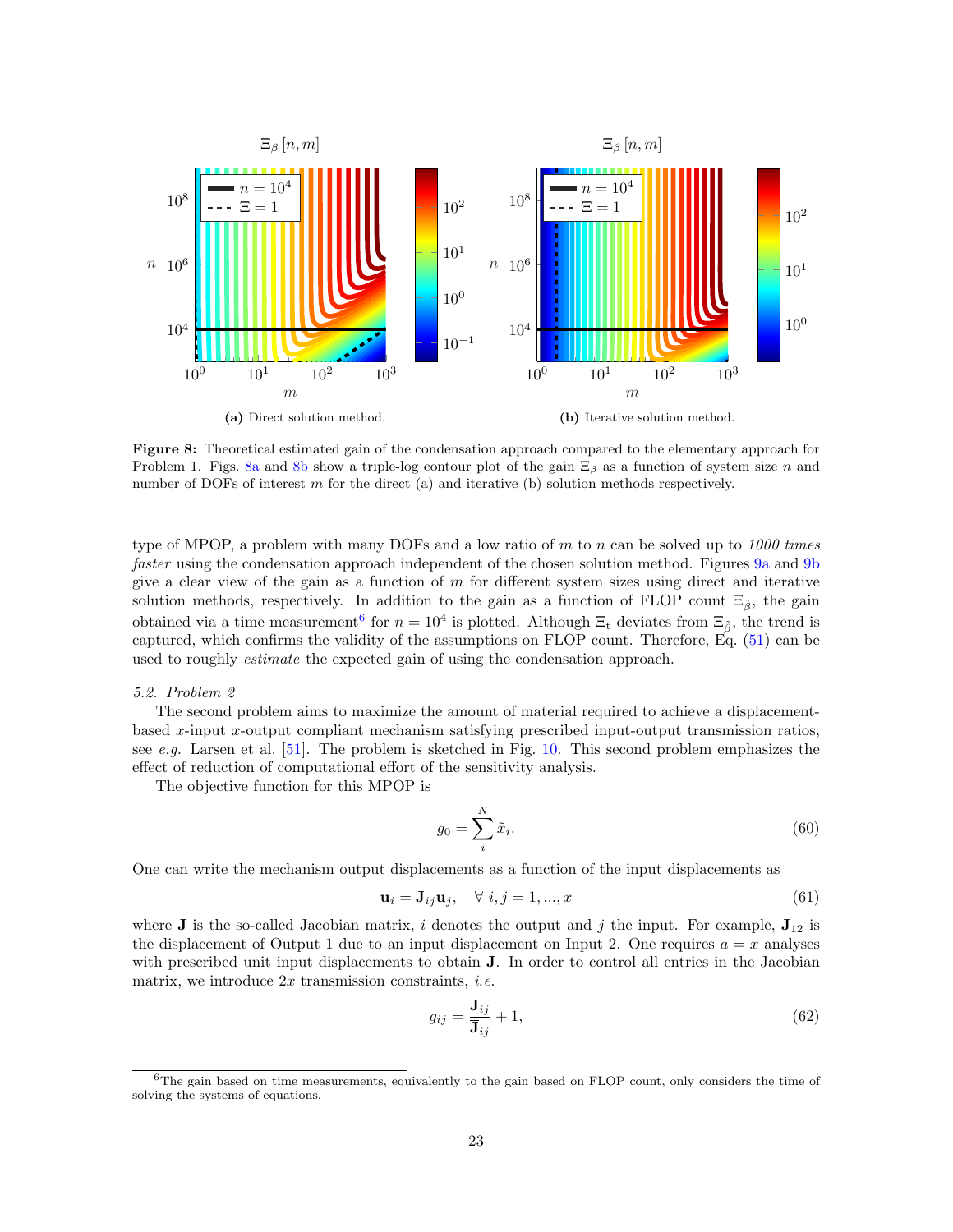<span id="page-23-0"></span>

Figure 9: Theoretical estimated and experimental gain of the condensation approach compared to the elementary approach for Problem 1. Figs. [9a](#page-23-0) and [9b](#page-23-0) show double-log graphs of the gain as a function of the number of primary DOFs  $m$  for a variety of system sizes. The gain based on FLOP count is verified by calculating the gain based on CPU time as shown in Figs. [9a](#page-23-0) and [9b.](#page-23-0)

<span id="page-23-1"></span>

Figure 10: Schematic representation of Problem 2; a multi-input-multi-output compliant mechanism with  $N = 16$ , the number of inputs  $x = 2$  and  $m = 2x = 4$ . The number of DOFs per node is 2, however, for simplicity of visualization, only a single DOF is shown. From left to right (analogous to Fig. [6\)](#page-21-0): one of the two analyses as solved for in the elementary approach, subdivision into primary and secondary DOFs, resulting system after static condensation and, the equivalent analysis as solved for in the condensation approach. Note that the displacements of both sides are fixed.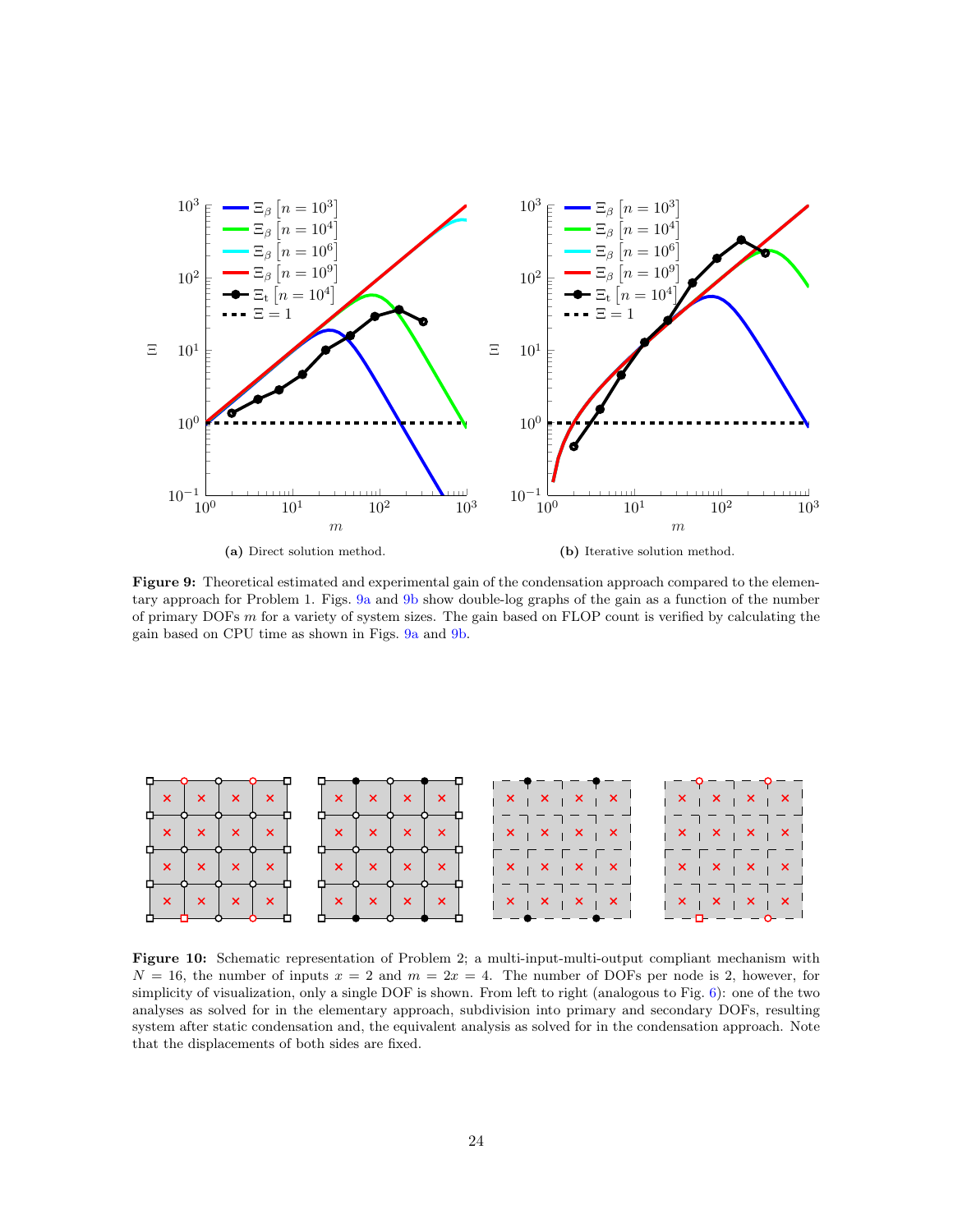<span id="page-24-0"></span>

Figure 11: Resulting topology of the MPOP posed in Section [5.2](#page-22-2) as schematically sketched in Fig. [10.](#page-23-1) The white material is void, whereas the black material is solid. For this MPOP the number of variables  $N = 100 \times 100$ , the number of structural DOFs  $n = 10000$ , the number of analysis sets  $a = 2$  and the number of primary DOFs  $m = 2x = 4$ . The location of primary DOFs and applied loads are indicated in red. This multi-input-multi-output compliant mechanism is optimized for a Jacobian matrix  $\bar{J} = [0.5, 2.0; 1.0, -1.0].$ An interpretation of the resulting mechanism is illustrated as a rigid-body mechanism with rigid links and bodies as well as rotation points.

with  $\bar{J}_{ij} \neq 0$  the minimum transmission between input i and output j. Note this response can be used for both positive and negative ratios. If one assigns  $\bar{J}_{ij} = u^*$ , then the required  $J_{ij} \le -u^*$  and if  $\overline{\mathbf{J}}_{ij} = -u^*$ , then  $\mathbf{J}_{ij} \geq u^*$ , for any target displacement  $u^* \in \mathbb{R}^+$ .

An example of the resulting topology for  $x = 2$  and

$$
\overline{\mathbf{J}} = \begin{bmatrix} 0.5 & 2.0 \\ 1.0 & -1.0 \end{bmatrix}
$$

is shown in Fig. [11.](#page-24-0) Due to the conflicting behaviour between volume maximization and minimum transmission ratio the resulting topology almost exactly satisfies the target Jacobian with a minimum amount of holes.

#### 5.2.1. Computational efficiency

For this specific MPOP  $l^{(i)} = 1$  for all  $i \in A$ . Since the problem is non-self-adjoint an additional x right-hand-sides per analysis has to be solved for, that is  $b^{(i)} = x$  for all  $i \in A$ . Note that the number of DOFs of interest equals twice the number of inputs<sup>[7](#page-24-1)</sup>, *i.e.*  $m = 2x$ . For the proposed optimization formulation, Eq.  $(51)$  can therefore be simplified to

$$
\Xi_{\tilde{\beta}}\left[n,m\right] \approx \frac{\sum_{i=1}^{\frac{m}{2}} \tilde{\beta}_{\rm s}\left[n,m\right]}{\tilde{\beta}_{\rm s}\left[n-m,m\right] + \sum_{i=1}^{\frac{m}{2}} \tilde{\beta}_{\rm d}\left[m,m\right]},\tag{63}
$$

with  $m = 2x$  and x the number of inputs and outputs. Note the computational gain for this type of problem is twofold. One requires a single analysis set with  $2x$  analyses, as opposed to x analysis sets to obtain the responses plus an additional  $x$  analysis sets to obtain the sensitivities. Simple reasoning

<span id="page-24-1"></span><sup>7</sup>Assuming the number of inputs and outputs are equal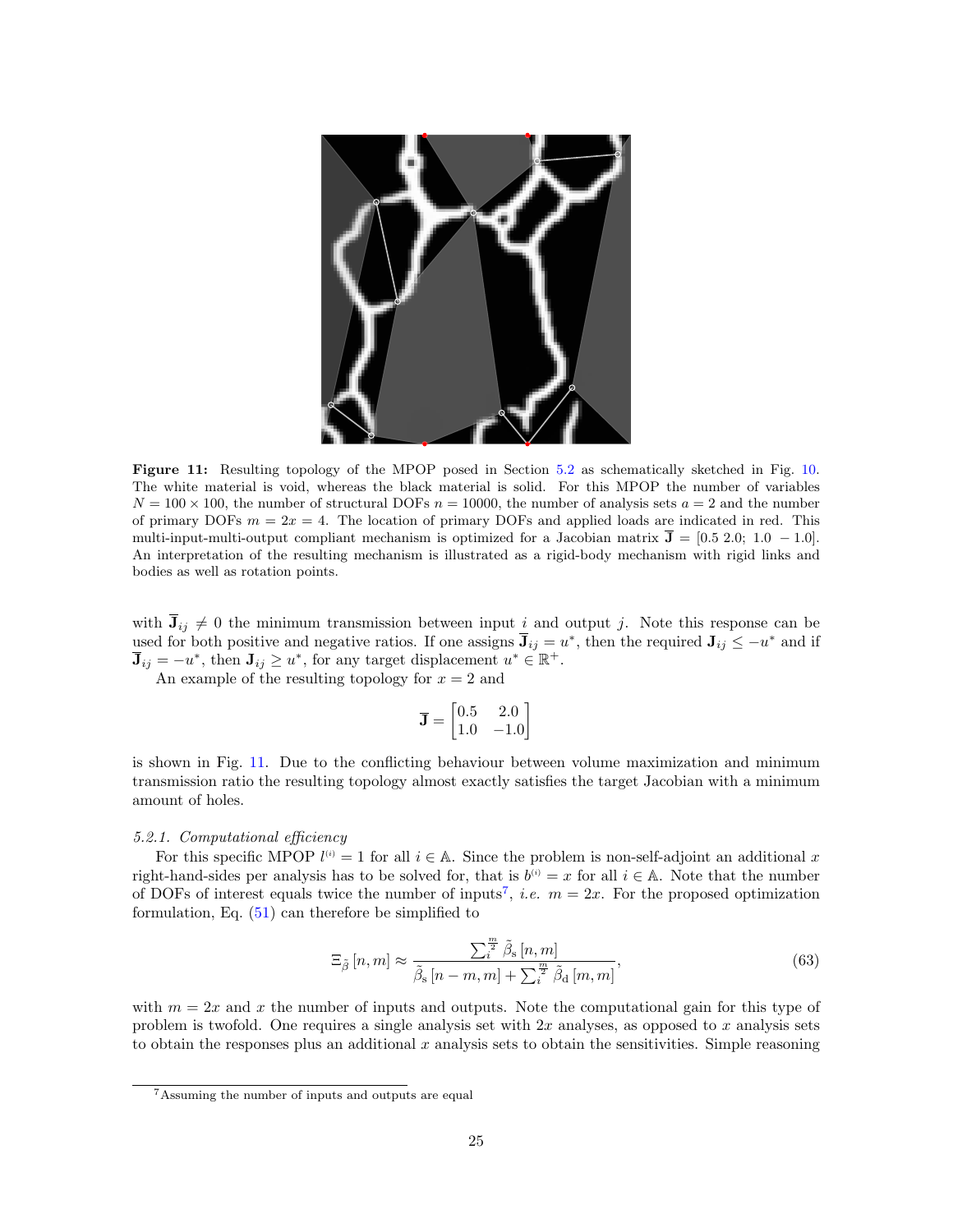<span id="page-25-0"></span>

Figure 12: Theoretical estimated gain of the condensation approach compared to the elementary approach for Problem 2. Figs. [12a](#page-25-0) and [12b](#page-25-0) show a triple-log contour plot of the gain  $\Xi_\beta$  as a function of system size n and number of DOFs of interest m for direct (a) and iterative (b) solution methods respectively.

as well as the FLOP count analysis learns that for this type of problem the gain approximately equals the number of inputs (and thus the number of analysis sets) for low to moderate number of inputs, see Fig. [12.](#page-25-0)

## 6. Extensions

The proposed method is applicable to any linear(ized) PDE as well as multi-physical coupled problems and can be extended or adapted to a range of other problems. The method is still applicable to asymmetric system matrices. The advantageous property of inexpensive sensitivities vanishes for asymmetric matrices since the self-adjointness property no longer holds, hence the method is expected to reduce efficiency. The method is applicable to reduce the dimensionality of eigen-problems, with tremendous reduction in computational cost. However, in the reduced mass matrix, combinations of stiffness and mass elements appear. The result is that the eigenvalue-eigenvector problem is closely but not exactly preserved, with scenario-dependent accuracy issues [\[17\]](#page-27-10).

A response function may depend on secondary DOFs, in which case an additional large system of linear equations has to be solved to obtain the sensitivities, see Appendix [A.5.](#page-35-0) Although the additional effort is marginal since the preconditioner can be reused, it makes the use of responses dependent on secondary DOFs uneconomical. As opposed to the general guidelines presented in this work, one may want to put secondary DOFs with varying freedom per analysis set subjected to loading into the set of primary DOFs. This will increase the number of primary DOFs, however circumvents the necessity to calculate and use the reduced load. This will reduce the computational effort if the number of loaded secondary DOFs are small.

For scenarios with multiple DOFs following the same freedom and magnitude throughout each analysis set (for example the DOFs contained in a non-design domain), pre-processing of the system matrix by multi-point constraints<sup>[8](#page-25-1)</sup> is recommended to limit the dimensionality of the reduced system matrix. This has no further consequences apart from implementation, possibly reduction in global dimensionality and change of sparsity pattern / band density.

<span id="page-25-1"></span><sup>8</sup>Primary-secondary, penalty augmentation or Lagrange multiplier adjunction methods.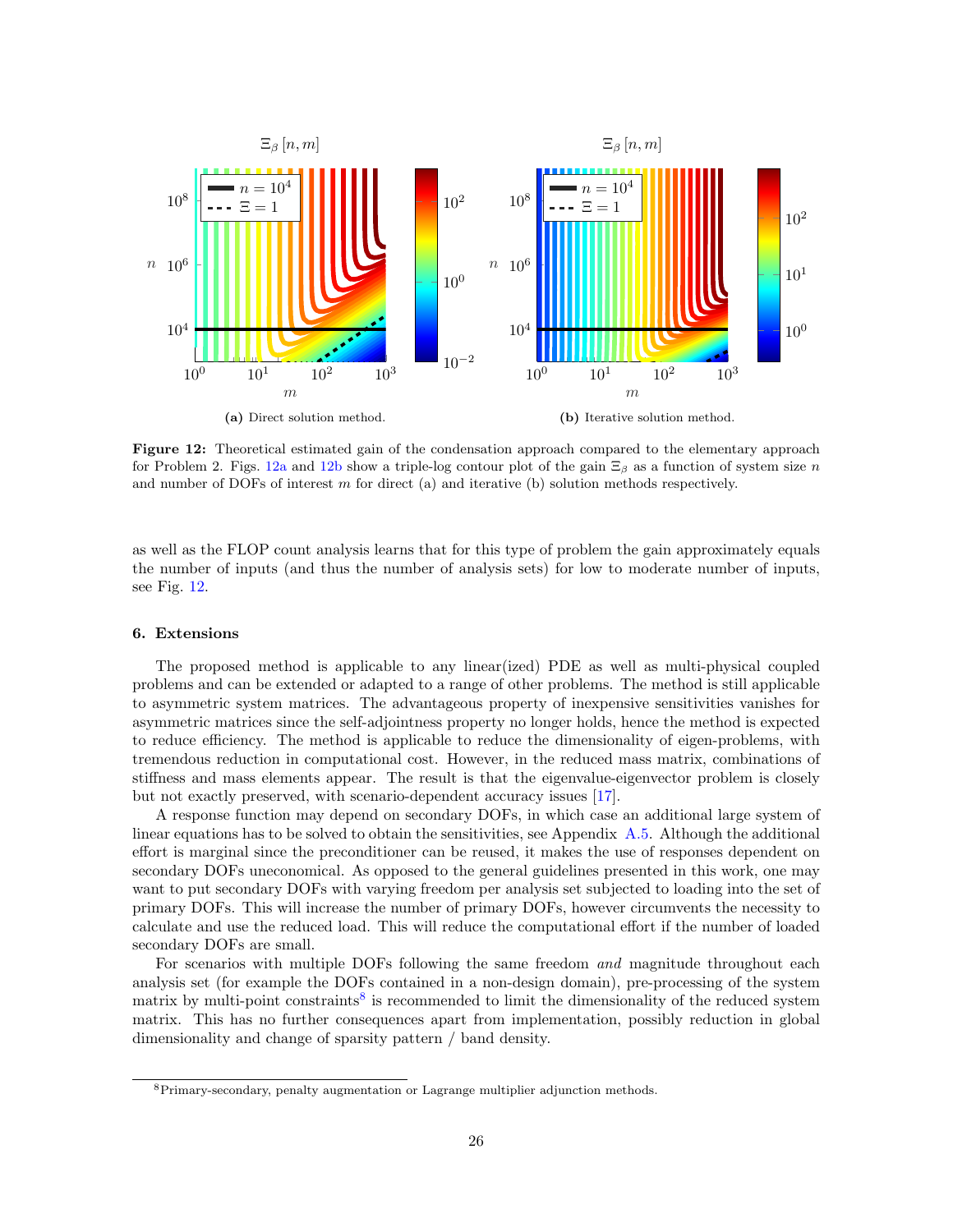# 7. Conclusion

This study aims to find a solution to efficiently solve for large-scale structural optimization problems involving multiple analyses with varying boundary conditions. With an increasing number of analyses, the computational effort to solve such problems quickly increases. Using static condensation to eliminate the DOFs that do not change freedom between analyses and are not of interest to any of the optimization responses, the effort can be highly reduced. In contrast to solving for multiple systems of equations with different sparse system matrices of high dimensionality, this allows for solving multiple systems of equations with the same sparse system matrix of high dimensionality and multiple systems of equations with different dense system matrices of low dimensionality. A profound finding is that the sensitivities of the static condensation procedure can be calculated without solving additional systems of equations, even if the response functions are not self-adjoint. Consequently, the dimensionality of the adjoint equations is highly reduced.

Numerical examples indicate an algorithmic complexity analysis can be used to roughly estimate the expected computational effort of a broad range of problems, even if solely the major contributors are taken into account. In line with the prognosis the numerical examples demonstrate that substantial computational gains can be achieved. However, the presented examples only cover a small part of the total applicability.

It is expected that future research will reveal more applications that benefit from this method. We expect at least applications in structural and multidisciplinary optimization with many conflicting requirements based on a variety of load cases. Given the limited additional implementation effort, future work on—or including—multi-partition structural optimization problem(s) should consider a back-of-the-envelop estimation of computational gain by using the condensation approach.

#### Declaration of interest

The authors declare that there is no conflict of interest.

#### Acknowledgements

The authors would like to thank Freek Broeren (set theory), Can Ayas (Einstein notation), Arnoud Delissen (dyadic product) and Max van der Kolk (algorithmic complexity analysis) for their help. This work was supported by the Dutch Research Council (NWO) Applied and Engineering Sciences (AES) project 16191 entitled Stable and Adjustable Mechanisms for Optical Instruments and Implants (SAMOII).

# References

- <span id="page-26-0"></span>[1] O. Amir, M. Bendsøe, O. Sigmund, Int. J. Numer. Methods Eng. 78 (2009) 1474–1491. doi:[10.](http://dx.doi.org/10.1002/nme.2536) [1002/nme.2536](http://dx.doi.org/10.1002/nme.2536). [arXiv:1010.1724](http://arxiv.org/abs/1010.1724).
- <span id="page-26-1"></span>[2] G. Rozvany, O. Sigmund, T. Lewiński, D. Gerdes, T. Birker, Struct. Optim. 5 (1993) 204–206. doi:[10.1007/bf01743359](http://dx.doi.org/10.1007/bf01743359).
- <span id="page-26-2"></span>[3] M. Cavazzuti, A. Baldini, E. Bertocchi, D. Costi, E. Torricelli, P. Moruzzi, Struct. Multidiscip. Optim. 44 (2011) 45–56. doi:[10.1007/s00158-010-0578-7](http://dx.doi.org/10.1007/s00158-010-0578-7).
- <span id="page-26-3"></span>[4] A. R. Diaz, M. P. Bendsøe, Struct. Optim. 4 (1992) 17–22. doi:[10.1007/BF01894077](http://dx.doi.org/10.1007/BF01894077).
- <span id="page-26-4"></span>[5] X. S. Zhang, E. de Sturler, G. H. Paulino, Comput. Methods Appl. Mech. Eng. 325 (2017) 463–487. doi:[10.1016/j.cma.2017.06.035](http://dx.doi.org/10.1016/j.cma.2017.06.035).
- <span id="page-26-5"></span>[6] X. S. Zhang, E. de Sturler, A. Shapiro, J. Appl. Mech. 87 (2020). doi:[10.1115/1.4045902](http://dx.doi.org/10.1115/1.4045902).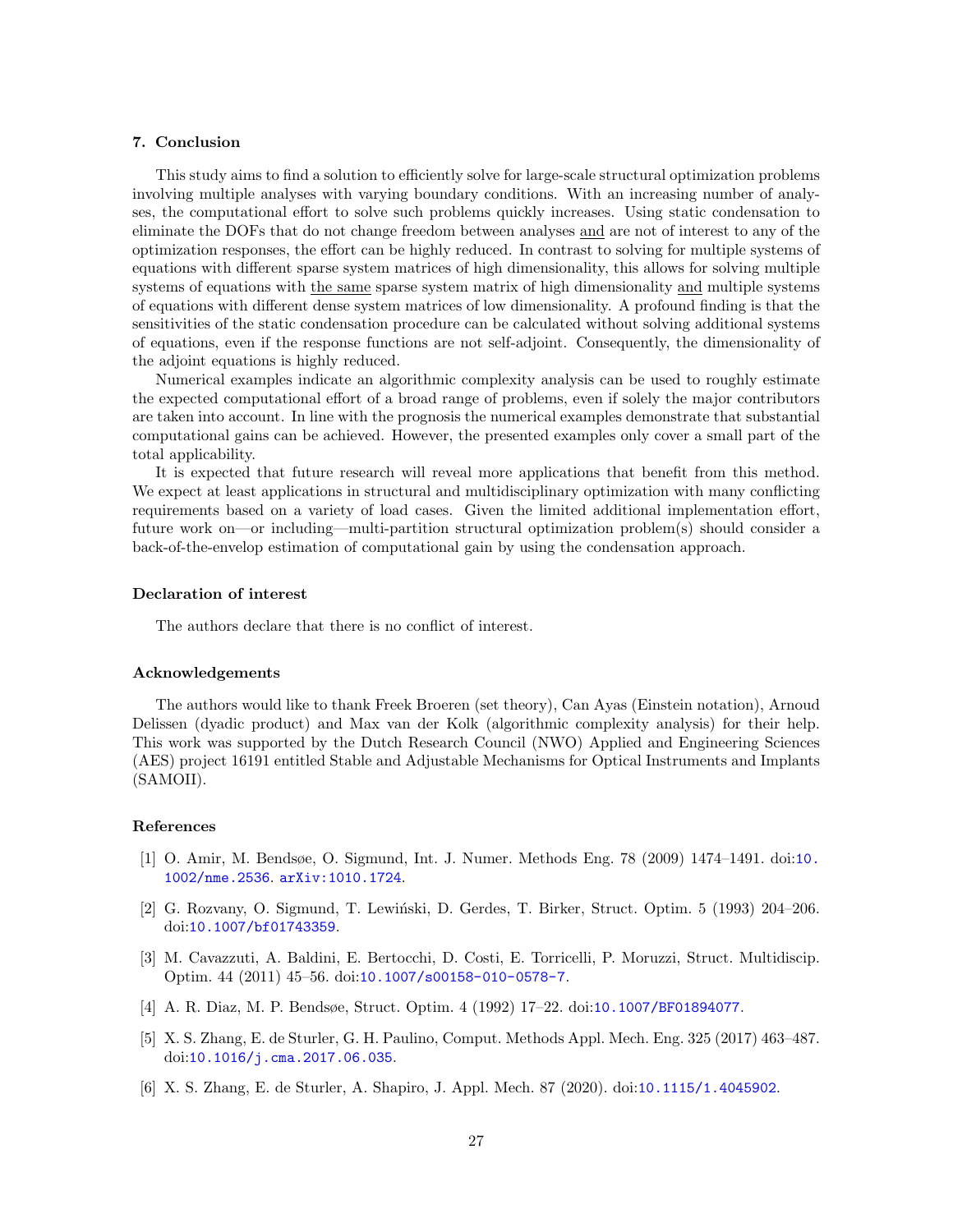- <span id="page-27-0"></span>[7] Z. Liu, J. Korvink, Finite Elem. Anal. Des. 45 (2009) 555–568. doi:[10.1016/j.finel.2009.03.](http://dx.doi.org/10.1016/j.finel.2009.03.005) [005](http://dx.doi.org/10.1016/j.finel.2009.03.005).
- <span id="page-27-1"></span>[8] M. Jin, X. Zhang, Z. Yang, B. Zhu, J. Mech. Des. 140 (2017) 011402. doi:[10.1115/1.4038332](http://dx.doi.org/10.1115/1.4038332).
- <span id="page-27-2"></span>[9] A. Evgrafov, C. Rupp, K. Maute, M. Dunn, Struct. Multidiscip. Optim. 36 (2008) 329–345. doi:[10.1007/s00158-007-0190-7](http://dx.doi.org/10.1007/s00158-007-0190-7).
- <span id="page-27-3"></span>[10] O. Amir, N. Aage, B. Lazarov, Struct. Multidiscip. Optim. 49 (2014) 815–829. doi:[10.1007/](http://dx.doi.org/10.1007/s00158-013-1015-5) [s00158-013-1015-5](http://dx.doi.org/10.1007/s00158-013-1015-5).
- <span id="page-27-4"></span>[11] N. Aage, E. Andreassen, B. Lazarov, Struct. Multidiscip. Optim. 51 (2015) 565–572. doi:[10.1007/](http://dx.doi.org/10.1007/s00158-014-1157-0) [s00158-014-1157-0](http://dx.doi.org/10.1007/s00158-014-1157-0).
- <span id="page-27-5"></span>[12] J. Wu, C. Dick, R. Westermann, IEEE Trans. Vis. Comput. Graph. 22 (2016) 1195–1208. doi:[10.](http://dx.doi.org/10.1109/TVCG.2015.2502588) [1109/TVCG.2015.2502588](http://dx.doi.org/10.1109/TVCG.2015.2502588).
- <span id="page-27-6"></span>[13] U. Kirsch, Struct. Optim. 6 (1993) 143–150. doi:[10.1007/BF01743505](http://dx.doi.org/10.1007/BF01743505).
- <span id="page-27-7"></span>[14] O. Amir, Struct. Multidiscip. Optim. 51 (2015) 41–57. doi:[10.1007/s00158-014-1098-7](http://dx.doi.org/10.1007/s00158-014-1098-7).
- <span id="page-27-8"></span>[15] G.-H. Yoon, Comput. Methods Appl. Mech. Eng. 199 (2010) 1744–1763. doi:[10.1016/j.cma.](http://dx.doi.org/10.1016/j.cma.2010.02.002) [2010.02.002](http://dx.doi.org/10.1016/j.cma.2010.02.002).
- <span id="page-27-9"></span>[16] Y. Choi, G. Oxberry, D. White, T. Kirchdoerfer (2019). doi:[10.13140/RG.2.2.16056.08965](http://dx.doi.org/10.13140/RG.2.2.16056.08965). [arXiv:1909.11320](http://arxiv.org/abs/1909.11320).
- <span id="page-27-10"></span>[17] R. Guyan, AIAA J. 3 (1965) 380–380. doi:[10.2514/3.2874](http://dx.doi.org/10.2514/3.2874).
- <span id="page-27-11"></span>[18] B. Irons, AIAA J. 3 (1965) 961–962. doi:[10.2514/3.3027](http://dx.doi.org/10.2514/3.3027).
- <span id="page-27-12"></span>[19] J. Przemieniecki, AIAA J. 1 (1963) 138–147.
- <span id="page-27-13"></span>[20] L. Schmit, M. Hirokazu, Approximation concepts for efficient structural synthesis, Technical Report, NASA, 1976.
- <span id="page-27-14"></span>[21] A. Noor, H. Kamel, R. Fulton, Comput. Struct. 8 (1978) 621–632. doi:[10.1016/0045-7949\(78\)](http://dx.doi.org/10.1016/0045-7949(78)90100-1) [90100-1](http://dx.doi.org/10.1016/0045-7949(78)90100-1).
- <span id="page-27-15"></span>[22] G. Kron, J. Appl. Mech. 22 (1955) 235–244.
- <span id="page-27-16"></span>[23] E. Wilson, Int. J. Numer. Methods Eng. 8 (1974) 198–203. doi:[10.1002/nme.1620080115](http://dx.doi.org/10.1002/nme.1620080115).
- <span id="page-27-17"></span>[24] S. Benscoter, J. Appl. Mech. 15 (1948) 303–307.
- <span id="page-27-18"></span>[25] E. Haynsworth, On the Schur Complement, 1968.
- <span id="page-27-19"></span>[26] I. Schur, J. für die Reine und Angew. Math. 147 (1917) 205–232.
- <span id="page-27-20"></span>[27] M. Botkin, R. Yang, AIAA J. 29 (1989) 486–488. doi:[10.2514/3.59924](http://dx.doi.org/10.2514/3.59924).
- <span id="page-27-21"></span>[28] S. Gangadharan, R. Haftka, E. Nikolaidis, Commun. Appl. Numer. Methods 6 (1990) 161–171. doi:[10.1002/cnm.1630060302](http://dx.doi.org/10.1002/cnm.1630060302).
- <span id="page-27-22"></span>[29] R. Yang, C. Lu, AIAA J. 34 (1996) 1533–1535. doi:[10.2514/3.60028](http://dx.doi.org/10.2514/3.60028).
- <span id="page-27-23"></span>[30] G.-H. Yoon, Y.-S. Joung, Y.-Y. Kim, Int. J. Numer. Methods Eng. 69 (2007) 1278–1304. doi:[10.](http://dx.doi.org/10.1002/nme.1808) [1002/nme.1808](http://dx.doi.org/10.1002/nme.1808).
- <span id="page-27-24"></span>[31] L. Xia, J.-H. Zhu, W.-H. Zhang, Struct. Multidiscip. Optim. 45 (2012) 643–655. doi:[10.1007/](http://dx.doi.org/10.1007/s00158-011-0720-1) [s00158-011-0720-1](http://dx.doi.org/10.1007/s00158-011-0720-1).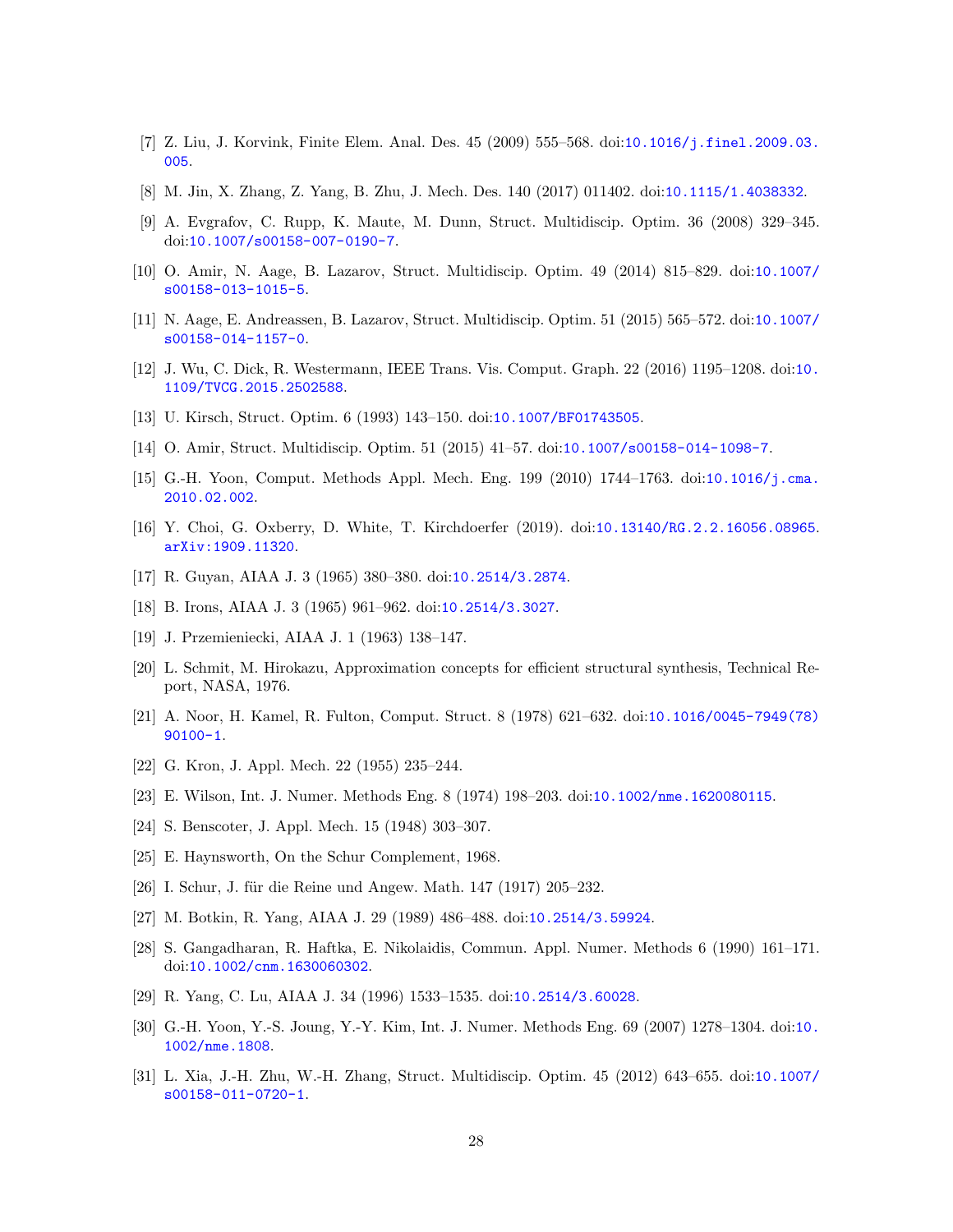- <span id="page-28-0"></span>[32] J. Groen, M. Langelaar, O. Sigmund, M. Ruess, Int. J. Numer. Methods Eng. 110 (2017) 903–920. doi:[10.1002/nme.5432](http://dx.doi.org/10.1002/nme.5432).
- <span id="page-28-1"></span>[33] E. Amir, O. Amir, Struct. Multidiscip. Optim. 59 (2019) 165–184. doi:[10.1007/](http://dx.doi.org/10.1007/s00158-018-2058-4) [s00158-018-2058-4](http://dx.doi.org/10.1007/s00158-018-2058-4).
- <span id="page-28-2"></span>[34] W.-H. Zhang, S. Sun, Int. J. Numer. Methods Eng. 68 (2006) 993–1011. doi:[10.1002/nme.1743](http://dx.doi.org/10.1002/nme.1743).
- <span id="page-28-3"></span>[35] Z. Wu, L. Xia, S. Wang, T. Shi, Comput. Methods Appl. Mech. Eng. 345 (2019) 602–617. doi:[10.](http://dx.doi.org/10.1016/j.cma.2018.11.003) [1016/j.cma.2018.11.003](http://dx.doi.org/10.1016/j.cma.2018.11.003).
- <span id="page-28-4"></span>[36] M. Y. Wang, J. Mech. Robot. 1 (2009) 021011. doi:[10.1115/1.3056476](http://dx.doi.org/10.1115/1.3056476).
- <span id="page-28-5"></span>[37] A. Hasse, L. Campanile, Compliant mechanisms with selective compliance, 2009. doi:[10.1088/](http://dx.doi.org/10.1088/0964-1726/18/11/115016) [0964-1726/18/11/115016](http://dx.doi.org/10.1088/0964-1726/18/11/115016).
- <span id="page-28-6"></span>[38] A. Hasse, M. Franz, K. Mauser, in: Mech. Mach. Sci., volume 45, Springer, Cham, 2017, pp. 227–238. doi:[10.1007/978-3-319-45387-3\\_20](http://dx.doi.org/10.1007/978-3-319-45387-3_20).
- <span id="page-28-7"></span>[39] L. Li, X. Zhu, Struct. Multidiscip. Optim. 60 (2019) 1475–1489. doi:[10.1007/](http://dx.doi.org/10.1007/s00158-019-02278-8) [s00158-019-02278-8](http://dx.doi.org/10.1007/s00158-019-02278-8).
- <span id="page-28-8"></span>[40] R. Cook, D. Malkus, M. Plesha, R. Witt, Concepts and Applications of Finite Element Analysis, 4th editio ed., John Wiley & Sons, Ltd., 2001.
- <span id="page-28-10"></span>[41] J. Arora, E. Haug, AIAA J. 17 (1979) 970–974.
- <span id="page-28-11"></span>[42] A. Belegundu, J. Struct. Eng. (United States) 112 (1986) 1971–1976. doi:[10.1061/\(ASCE\)](http://dx.doi.org/10.1061/(ASCE)0733-9445(1986)112:8(1971)) [0733-9445\(1986\)112:8\(1971\)](http://dx.doi.org/10.1061/(ASCE)0733-9445(1986)112:8(1971)).
- <span id="page-28-12"></span>[43] G. Vanderplaats, AIAA J. 18 (1980) 1406–1407.
- <span id="page-28-13"></span>[44] M. P. Bendsøe, N. Kikuchi, Computer Methods in Applied Mechanics and Engineering 71 (1988) 197–224. doi:[10.1016/0045-7825\(88\)90086-2](http://dx.doi.org/10.1016/0045-7825(88)90086-2).
- <span id="page-28-14"></span>[45] M. Yano, J. D. Penn, G. Konidaris, A. T. Patera, September, MIT, 2012.
- <span id="page-28-15"></span>[46] S. Boyd, S. P. Boyd, L. Vandenberghe, Convex optimization, Cambridge university press, 2004.
- <span id="page-28-16"></span>[47] Y. Saad, Iterative methods for sparse linear systems, SIAM, 2003.
- <span id="page-28-17"></span>[48] T. Bruns, D. Tortorelli, Comput. Methods Appl. Mech. Eng. 190 (2001) 3443–3459. doi:[10.1016/](http://dx.doi.org/10.1016/S0045-7825(00)00278-4) [S0045-7825\(00\)00278-4](http://dx.doi.org/10.1016/S0045-7825(00)00278-4).
- <span id="page-28-18"></span>[49] O. Sigmund, P. Clausen, Comput. Methods Appl. Mech. Eng. 196 (2007) 1874–1889. doi:[10.1016/](http://dx.doi.org/10.1016/j.cma.2006.09.021) [j.cma.2006.09.021](http://dx.doi.org/10.1016/j.cma.2006.09.021).
- <span id="page-28-19"></span>[50] M. P. Bendsøe, O. Sigmund, Topology Optimization, Springer Berlin Heidelberg, 2004. doi:[10.](http://dx.doi.org/10.1007/978-3-662-05086-6) [1007/978-3-662-05086-6](http://dx.doi.org/10.1007/978-3-662-05086-6).
- <span id="page-28-20"></span>[51] U. Larsen, O. Sigmund, S. Bouwstra, J. Microelectromechanical Syst. 6 (1997) 99–106. doi:[10.](http://dx.doi.org/10.1109/84.585787) [1109/84.585787](http://dx.doi.org/10.1109/84.585787).

#### <span id="page-28-9"></span>A. Sensitivity analysis

Dependencies will, after first mention, be omitted for brevity without further notice.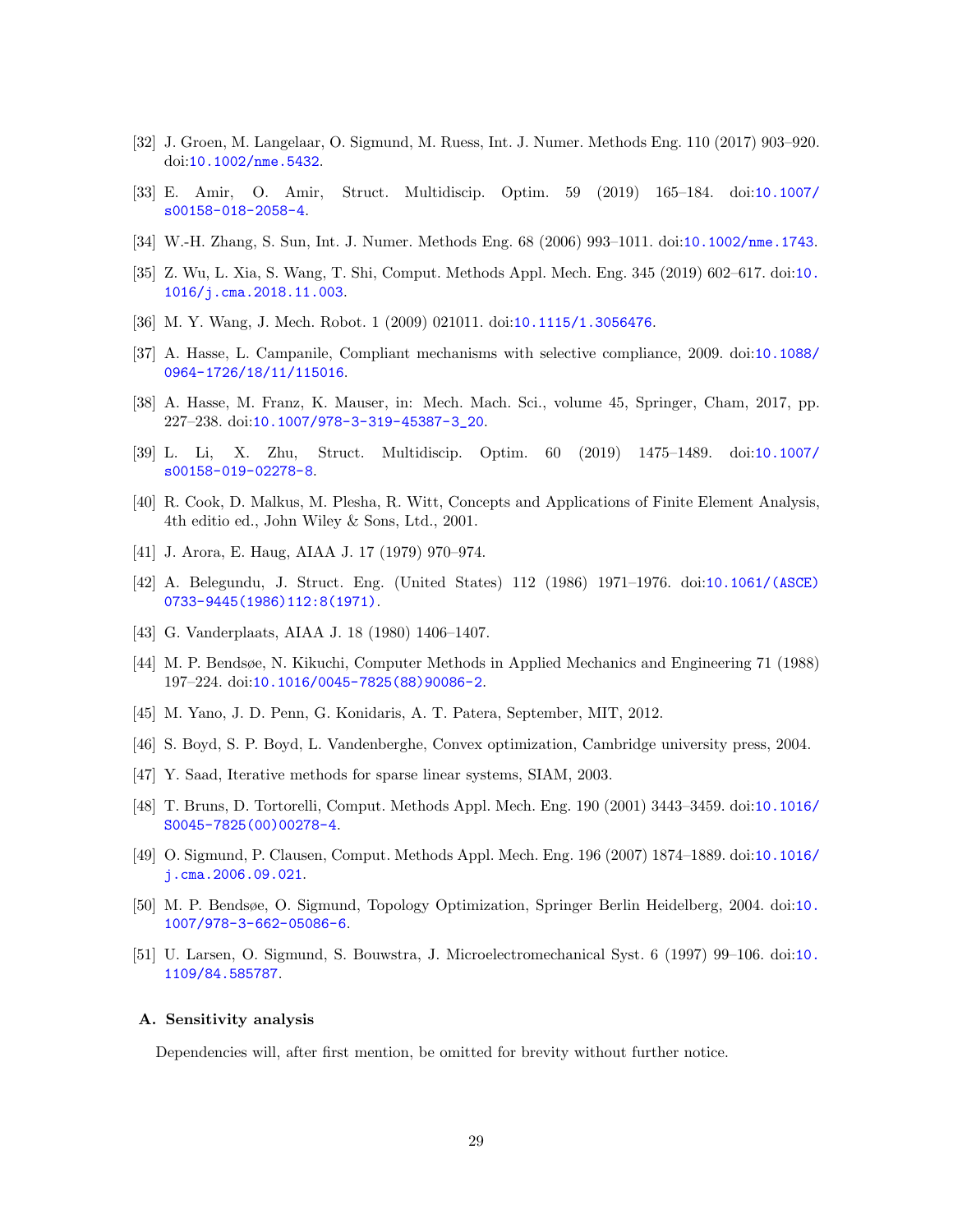# <span id="page-29-4"></span>A.1. Sensitivities of the reduced system matrix

Consider a response function  $g[\tilde{\mathbf{K}}[\mathbf{K}]]$ , with

$$
\tilde{\mathbf{K}} := \hat{\mathbf{K}} - \hat{\mathbf{K}}_{\text{f}} \hat{\mathbf{X}}_{\text{f}}.
$$
\n(18 revisited)

Here the system matrix is a function of the design variables, *i.e.*  $\mathbf{K}[\mathbf{x}]$ . For now we are solely interested in the sensitivities of the reduced system matrix with respect to the system matrix and therefore omit this dependency from here onward. The full derivative can be written as

$$
dg[\tilde{\mathbf{K}}\left[\mathbf{K}\right]] = \frac{dg}{d\tilde{\mathbf{K}}} : \frac{d\tilde{\mathbf{K}}}{d\mathbf{K}} : d\mathbf{K},
$$
\n(31 revisited)

where  $\frac{dg}{d\tilde{K}}$  is the sensitivity of the response function with respect to  $\tilde{K}$  and  $dK$  the sensitivity of the system matrix. In the following we assume both are known. The aim is to find the fourth order tensor dK˜  $\frac{d\mathbf{R}}{d\mathbf{K}}$ , *i.e.* the sensitivities of the reduced system matrix with respect to the system matrix.

#### <span id="page-29-0"></span>A.1.1. Direct method

Direct differentiation of Eq. [\(18\)](#page-8-4) yields

$$
d\tilde{\mathbf{K}} = d\hat{\mathbf{K}} - d\hat{\mathbf{K}}_{f}\tilde{\mathbf{X}}_{f} - \tilde{\mathbf{K}}_{f}d\tilde{\mathbf{X}}_{f}.
$$
 (32 revisited)

Here  $d\hat{\mathbf{X}}_f$  can be obtained by direct differentiation of Eq. [\(20\)](#page-8-6), that is

$$
\mathrm{d}\mathbf{\hat{X}}_{\mathrm{f}} = -\mathbf{\ddot{K}}_{\mathrm{f}}^{-1} \mathrm{d}\mathbf{\ddot{K}}_{\mathrm{f}} \mathbf{\ddot{X}}_{\mathrm{f}} + \mathbf{\ddot{K}}_{\mathrm{f}}^{-1} \mathrm{d}\mathbf{\dot{K}}_{\mathrm{f}}.
$$
 (33 revisited)

Substitution of Eq.  $(33)$  into Eq.  $(32)$  gives

<span id="page-29-1"></span>
$$
\mathrm{d}\tilde{\mathbf{K}} = \mathrm{d}\tilde{\mathbf{K}} - \mathrm{d}\tilde{\mathbf{K}}_{\mathrm{f}}\tilde{\mathbf{X}}_{\mathrm{f}} + \tilde{\mathbf{X}}_{\mathrm{f}}\mathrm{d}\tilde{\mathbf{K}}_{\mathrm{f}}\tilde{\mathbf{X}}_{\mathrm{f}} - \tilde{\mathbf{X}}_{\mathrm{f}}\mathrm{d}\tilde{\mathbf{K}}_{\mathrm{f}}.\tag{A.1}
$$

Substitution of Eq.  $(30)$  into Eq.  $(A.1)$  yields

$$
\mathrm{d}\tilde{\mathbf{K}} = \hat{\mathbf{S}}^{\mathsf{T}} \mathrm{d}\mathbf{K}\hat{\mathbf{S}} - \hat{\mathbf{S}}^{\mathsf{T}} \mathrm{d}\mathbf{K}\check{\mathbf{S}}_{\mathsf{f}}\check{\mathbf{X}}_{\mathsf{f}} + \check{\mathbf{X}}_{\mathsf{f}}\check{\mathbf{S}}_{\mathsf{f}}^{\mathsf{T}} \mathrm{d}\mathbf{K}\check{\mathbf{S}}_{\mathsf{f}}\check{\mathbf{X}}_{\mathsf{f}} - \check{\mathbf{X}}_{\mathsf{f}}\check{\mathbf{S}}_{\mathsf{f}}^{\mathsf{T}} \mathrm{d}\mathbf{K}\hat{\mathbf{S}}.\tag{A.2}
$$

Subsequent substitution of the result into Eq. [\(31\)](#page-12-2) gives the expression for the sensitivities of the response function, i.e.

$$
dg = \frac{dg}{d\tilde{K}} : \left( \left( \hat{S}^{T} - \tilde{X}_{f} \tilde{S}_{f}^{T} \right) dK \left( \hat{S} - \tilde{S}_{f} \tilde{X}_{f} \right) \right)
$$
  
= 
$$
\frac{dg}{d\tilde{K}} : (A^{T} dK A),
$$
 (34 revisited)

where

 $\mathbf{A} := \overset{\wedge}{\mathbf{S}} - \overset{\vee}{\mathbf{S}}_{\mathrm{f}} \overset{\wedge}{\mathbf{X}}_{\mathrm{f}}$ . [\(36](#page-13-5) revisited)

We can simplify this to obtain

<span id="page-29-3"></span>
$$
dg = \left(\mathbf{A} \frac{dg}{d\tilde{\mathbf{K}}} \otimes \mathbf{A}\right) : d\mathbf{K},
$$
\n(A.3)

In addition, rewriting<sup>[3](#page-13-1)</sup> of Eq.  $(34)$  gives

$$
\frac{\mathrm{d}\tilde{\mathbf{K}}}{\mathrm{d}\mathbf{K}} = \mathbf{A} \otimes \mathbf{A}.
$$
 (37 revisited)

<span id="page-29-2"></span> ${}^{9}{\rm A}:({\rm BCD})=({\rm B}^{\sf T}{\rm A}\otimes{\rm D}):{\rm C}$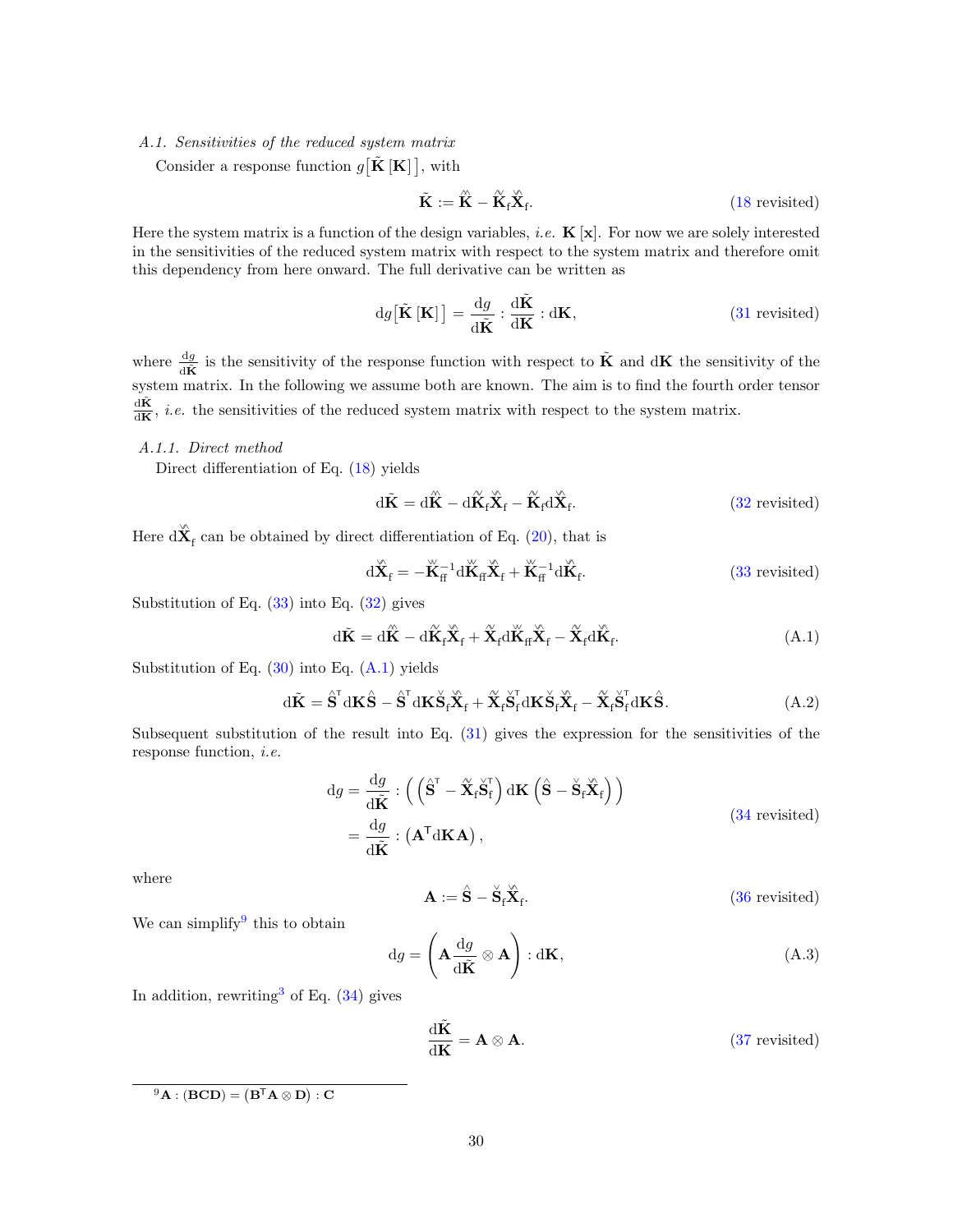# <span id="page-30-0"></span>A.1.2. Adjoint method

Alternatively to the direct method, one can use the adjoint method [\[41,](#page-28-10) [43\]](#page-28-12). After augmentation of the response function as defined in Eq.  $(31)$  with Eq.  $(20)$ , we get

$$
\mathcal{L}\big[\tilde{\mathbf{K}}\left[\mathbf{K}\right],\tilde{\boldsymbol{\Lambda}}_{\mathrm{f}}\big] := g\big[\tilde{\mathbf{K}}\left[\mathbf{K}\right]\big] + \tilde{\boldsymbol{\Lambda}}_{\mathrm{f}} : \left(\tilde{\mathbf{K}}_{\mathrm{ff}}\tilde{\mathbf{X}}_{\mathrm{f}} - \tilde{\mathbf{K}}_{\mathrm{f}}\right),\tag{38 \text{ revisited}}
$$

where  $\mathcal{L}[\tilde{\mathbf{K}}\left[\mathbf{K}\right], \tilde{\mathbf{\Lambda}}_{\mathrm{f}}]$  is the Lagrangian and  $\tilde{\mathbf{\Lambda}}_{\mathrm{f}} \in \mathbb{R}^{\tilde{\mathcal{Y}} \times m}$  the Lagrange multipliers related to  $\tilde{\mathbf{X}}_{\mathrm{f}}$ . Full differentiation of both sides gives

$$
d\mathcal{L} = \frac{dg}{d\tilde{K}} : d\tilde{K} + \tilde{\Lambda}_{f} : \left( d\breve{K}_{ff} \breve{X}_{f} + \breve{K}_{ff} d\breve{X}_{f} - d\breve{K}_{f} \right). \tag{A.4}
$$

Substitution of Eq.  $(32)$  into Eq.  $(A.4)$  yields

$$
d\mathcal{L} = \frac{dg}{d\tilde{K}} : \left( d\hat{K} - d\tilde{K}_{f}\tilde{X}_{f} - \tilde{K}_{f}d\tilde{X}_{f} \right) + \tilde{\Lambda}_{f} : \left( d\tilde{K}_{f} \tilde{X}_{f} + \tilde{K}_{f}d\tilde{X}_{f} - d\tilde{K}_{f} \right).
$$
\n(A.5)

Since  $d\hat{\mathbf{X}}_f$  is computationally expensive to calculate, the aim is to circumvent this by a suitable choice of  $\hat{\Lambda}_{f}$ . Collecting terms involving  $d\hat{X}_{f}$  gives

<span id="page-30-1"></span>
$$
\hat{\mathbf{\Lambda}}_{\mathrm{f}} : \left( \breve{\mathbf{K}}_{\mathrm{ff}} \mathrm{d} \breve{\mathbf{X}}_{\mathrm{f}} \right) - \frac{\mathrm{d} g}{\mathrm{d} \tilde{\mathbf{K}}} : \left( \breve{\mathbf{K}}_{\mathrm{f}} \mathrm{d} \breve{\mathbf{X}}_{\mathrm{f}} \right). \tag{A.6}
$$

This can be rewritten<sup>[10](#page-30-2)</sup> into

<span id="page-30-3"></span>
$$
\left(\breve{\mathbf{K}}_{\text{ff}}\breve{\mathbf{\Lambda}}_{\text{f}} - \breve{\mathbf{K}}_{\text{f}}\frac{\mathrm{d}g}{\mathrm{d}\tilde{\mathbf{K}}}\right) : \mathrm{d}\breve{\mathbf{X}}_{\text{f}}.\tag{A.7}
$$

To make the terms involving  $d\mathbf{X}_f$  vanish, the term in parentheses must be zero. This can be achieved by choosing  $\hat{\Lambda}_{\mathrm{f}}$  as

<span id="page-30-4"></span>
$$
\hat{\mathbf{\Lambda}}_{\rm f} = \breve{\mathbf{K}}_{\rm f}^{-1} \breve{\mathbf{K}}_{\rm f} \frac{\mathrm{d}g}{\mathrm{d}\tilde{\mathbf{K}}} = \breve{\mathbf{X}}_{\rm f} \frac{\mathrm{d}g}{\mathrm{d}\tilde{\mathbf{K}}}.
$$
\n(41 revisited)

Here the self-adjointness property appears; no additional solves are needed to compute  $\hat{\lambda}_f$ . With these multipliers, the terms involving  $d\hat{\mathbf{X}}_f$  vanish from Eq. [\(A.5\)](#page-30-3), that is

$$
d\mathcal{L} = \frac{dg}{d\tilde{K}} : \left( d\tilde{K} - d\tilde{K}_{f}\tilde{X}_{f} \right) + \tilde{\Lambda}_{f} : \left( d\tilde{K}_{f}\tilde{X}_{f} - d\tilde{K}_{f} \right), \tag{A.8}
$$

with  $\hat{\Lambda}_{f}$  as defined in Eq. [\(41\)](#page-13-8). Next, substitution of Eq. [\(30\)](#page-12-0) into Eq. [\(A.8\)](#page-30-4) yields

$$
d\mathcal{L} = \frac{dg}{d\tilde{K}} : (\hat{S}^{\mathsf{T}} dK\hat{S} - \hat{S}^{\mathsf{T}} dK\check{S}_{f}\check{X}_{f}) + \check{\Lambda}_{f} : (\check{S}_{f}^{\mathsf{T}} dK\check{S}_{f}\check{X}_{f} - \check{S}_{f}^{\mathsf{T}} dK\hat{S})
$$
  
\n
$$
= \frac{dg}{d\tilde{K}} : (\hat{S}^{\mathsf{T}} dK\mathbf{A}) - \check{\Lambda}_{f} : (\check{S}_{f}^{\mathsf{T}} dK\mathbf{A})
$$
  
\n
$$
= (\hat{S}\frac{dg}{d\tilde{K}} - \check{S}_{f}\check{\Lambda}_{f})^{\mathsf{T}} dK\mathbf{A}.
$$
  
\n(39 revisited)

The reader can verify that substitution of Eq. [\(41\)](#page-13-8) into Eq. [\(39\)](#page-13-9) results in Eq. [\(A.3\)](#page-29-3).

<span id="page-30-2"></span> $^{10}\textbf{A}:(\textbf{B}\textbf{C})=(\textbf{B}^{\textsf{T}}\textbf{A}):\textbf{C}$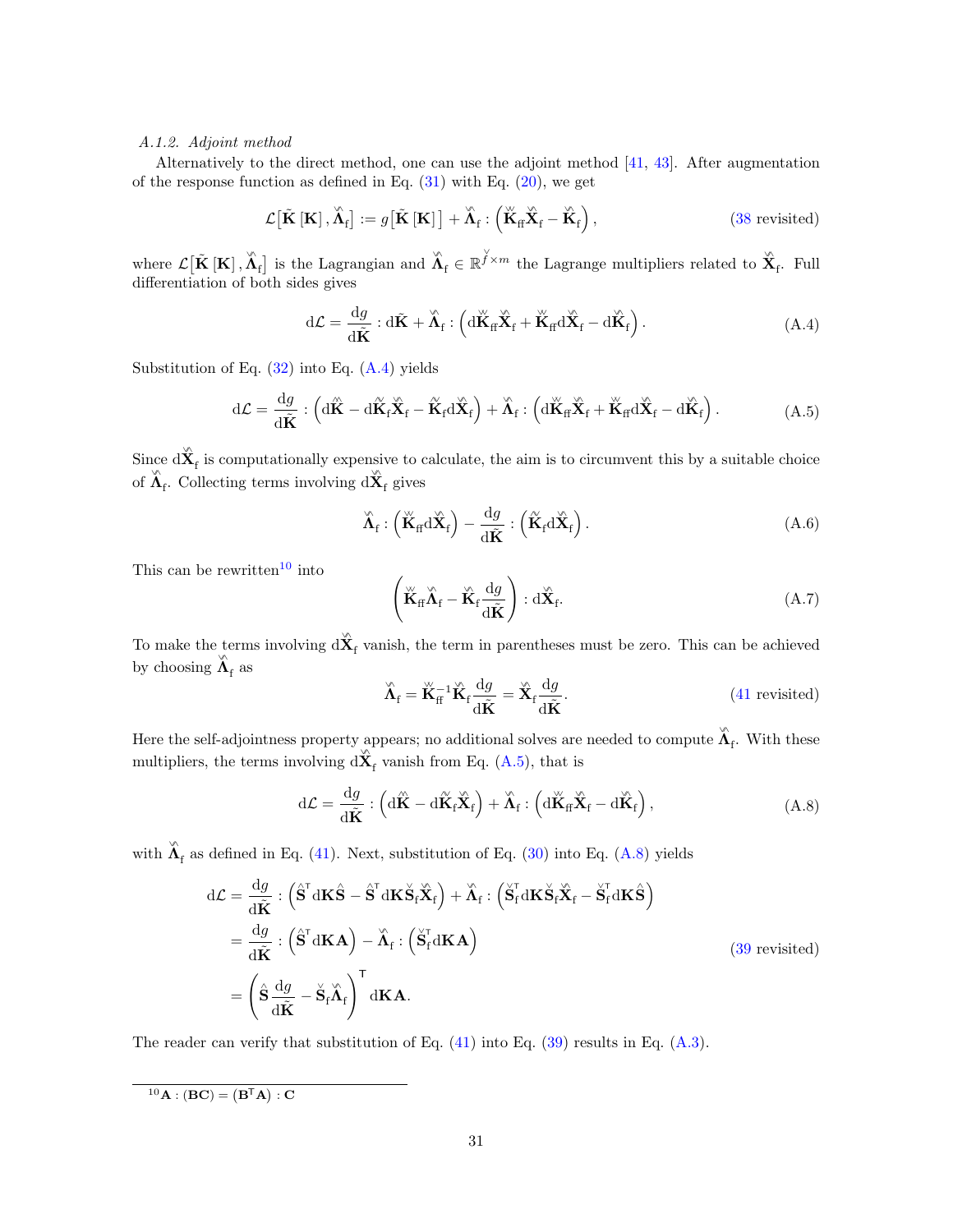### A.2. Sensitivities of the reduced load

Consider a response function  $g\left[\tilde{\mathbf{F}}\left[\mathbf{K}, \breve{\mathbf{F}}_{f}, \breve{\mathbf{U}}_{p}\right]\right]$ , with

<span id="page-31-5"></span>
$$
\tilde{\mathbf{F}}\left[\mathbf{K}, \check{\mathbf{F}}_{\rm f}, \check{\mathbf{U}}_{\rm p}\right] := \overset{\sim}{\mathbf{K}}_{\rm f} \check{\mathbf{V}}_{\rm f}\left[\mathbf{K}, \check{\mathbf{F}}_{\rm f}, \check{\mathbf{U}}_{\rm p}\right] - \overset{\sim}{\mathbf{K}}_{\rm p} \check{\mathbf{U}}_{\rm p}.
$$
\n(19 revisited)

By applying the chain-rule, the full derivative of this response function can be written as

$$
dg\left[\tilde{\mathbf{F}}\left[\mathbf{K}, \check{\mathbf{F}}_{f}, \check{\mathbf{U}}_{p}\right]\right] = \frac{dg}{d\tilde{\mathbf{F}}} : d\tilde{\mathbf{F}}\left[\mathbf{K}, \check{\mathbf{F}}_{f}, \check{\mathbf{U}}_{p}\right]
$$

$$
= \frac{dg}{d\tilde{\mathbf{F}}} : \left(\frac{\partial \tilde{\mathbf{F}}}{\partial \mathbf{K}} : d\mathbf{K} + \frac{\partial \tilde{\mathbf{F}}}{\partial \check{\mathbf{F}}_{f}} : d\check{\mathbf{F}}_{f} + \frac{\partial \tilde{\mathbf{F}}}{\partial \check{\mathbf{U}}_{p}} : d\check{\mathbf{U}}_{p}\right).
$$
(A.9)

The aim is to find  $\frac{\partial \tilde{\mathbf{F}}}{\partial \mathbf{K}}$ ,  $\frac{\partial \tilde{\mathbf{F}}}{\partial \tilde{\mathbf{F}}}$  $\overline{\partial\breve{\mathbf{F}}_{\rm f}}$ and  $\frac{\partial \tilde{\mathbf{F}}}{\partial \mathbf{U}_{\mathbf{p}}}.$ 

# <span id="page-31-0"></span>A.2.1. Direct method

Direct differentiation of both sides of Eq. [\(19\)](#page-8-5) yields

$$
\mathrm{d}\tilde{\mathbf{F}} = \mathrm{d}\tilde{\mathbf{K}}_{\mathrm{f}}\check{\mathbf{V}}_{\mathrm{f}} + \tilde{\mathbf{K}}_{\mathrm{f}}\mathrm{d}\check{\mathbf{V}}_{\mathrm{f}} - \mathrm{d}\tilde{\mathbf{K}}_{\mathrm{p}}\check{\mathbf{U}}_{\mathrm{p}} - \tilde{\mathbf{K}}_{\mathrm{p}}\mathrm{d}\check{\mathbf{U}}_{\mathrm{p}}.\tag{A.10}
$$

Here  $d\check{\mathbf{V}}_{\mathrm{f}}$  can be obtained by direct differentiation of Eq. [\(21\)](#page-8-7), that is

<span id="page-31-1"></span>
$$
\mathrm{d}\check{\mathbf{V}}_{\mathrm{f}} = \check{\mathbf{K}}_{\mathrm{f}}^{-1} \left( -\mathrm{d}\check{\mathbf{K}}_{\mathrm{f}} \check{\mathbf{V}}_{\mathrm{f}} + \mathrm{d}\check{\mathbf{K}}_{\mathrm{fp}} \check{\mathbf{U}}_{\mathrm{p}} - \mathrm{d}\check{\mathbf{F}}_{\mathrm{f}} + \check{\mathbf{K}}_{\mathrm{fp}} \mathrm{d}\check{\mathbf{U}}_{\mathrm{p}} \right). \tag{A.11}
$$

Substitution of Eq. [\(A.11\)](#page-31-1) into Eq. [\(A.10\)](#page-31-2), and using the definition of  $\check{\mathbf{V}}_f$  from Eq. [\(21\)](#page-8-7) yields

$$
\mathrm{d}\tilde{\mathbf{F}} = \mathrm{d}\tilde{\mathbf{K}}_{\mathrm{f}}\check{\mathbf{V}}_{\mathrm{f}} + \tilde{\mathbf{X}}_{\mathrm{f}}\left(-\mathrm{d}\breve{\mathbf{K}}_{\mathrm{f}}\check{\mathbf{V}}_{\mathrm{f}} + \mathrm{d}\breve{\mathbf{K}}_{\mathrm{f}\mathrm{p}}\check{\mathbf{U}}_{\mathrm{p}} - \mathrm{d}\breve{\mathbf{F}}_{\mathrm{f}} + \breve{\mathbf{K}}_{\mathrm{f}\mathrm{p}}\mathrm{d}\check{\mathbf{U}}_{\mathrm{p}}\right) - \mathrm{d}\tilde{\mathbf{K}}_{\mathrm{p}}\check{\mathbf{U}}_{\mathrm{p}} - \tilde{\mathbf{K}}_{\mathrm{p}}\mathrm{d}\check{\mathbf{U}}_{\mathrm{p}}.\tag{A.12}
$$

For conciseness, we define the variable

<span id="page-31-7"></span><span id="page-31-4"></span><span id="page-31-3"></span><span id="page-31-2"></span>
$$
\mathbf{C}^{\mathsf{T}} := \widetilde{\mathbf{X}}_{\mathsf{f}} \widetilde{\mathbf{K}}_{\mathsf{fp}} - \widetilde{\mathbf{K}}_{\mathsf{p}},\tag{A.13}
$$

and substitute this into Eq.  $(A.12)$ , which yields

$$
\mathrm{d}\tilde{\mathbf{F}} = \mathrm{d}\tilde{\mathbf{K}}_{\mathrm{f}}\check{\mathbf{V}}_{\mathrm{f}} - \tilde{\mathbf{X}}_{\mathrm{f}}\mathrm{d}\check{\mathbf{K}}_{\mathrm{f}}\check{\mathbf{V}}_{\mathrm{f}} + \tilde{\mathbf{X}}_{\mathrm{f}}\mathrm{d}\check{\mathbf{K}}_{\mathrm{fp}}\check{\mathbf{U}}_{\mathrm{p}} - \mathrm{d}\tilde{\mathbf{K}}_{\mathrm{p}}\check{\mathbf{U}}_{\mathrm{p}} - \tilde{\mathbf{X}}_{\mathrm{f}}\mathrm{d}\check{\mathbf{F}}_{\mathrm{f}} + \mathbf{C}^{\mathsf{T}}\mathrm{d}\check{\mathbf{U}}_{\mathrm{p}}.\tag{A.14}
$$

Subsequent substitution of Eq.  $(30)$  into Eq.  $(A.14)$ , and Eq.  $(A.14)$  into Eq.  $(A.9)$  gives an expression for the sensitivities of the response function, *i.e.* 

$$
\mathrm{d}g = \frac{\mathrm{d}g}{\mathrm{d}\tilde{\mathbf{F}}} : \left( \hat{\mathbf{S}}^{\mathsf{T}} \mathrm{d}\mathbf{K} \check{\mathbf{S}}_{\mathsf{f}} \check{\mathbf{V}}_{\mathsf{f}} - \tilde{\mathbf{X}}_{\mathsf{f}} \check{\mathbf{S}}_{\mathsf{f}}^{\mathsf{T}} \mathrm{d}\mathbf{K} \check{\mathbf{S}}_{\mathsf{f}} \check{\mathbf{V}}_{\mathsf{f}} + \tilde{\mathbf{X}}_{\mathsf{f}} \check{\mathbf{S}}_{\mathsf{f}}^{\mathsf{T}} \mathrm{d}\mathbf{K} \check{\mathbf{S}}_{\mathsf{p}} \check{\mathbf{U}}_{\mathsf{p}} - \hat{\mathbf{S}}^{\mathsf{T}} \mathrm{d}\mathbf{K} \check{\mathbf{S}}_{\mathsf{p}} \check{\mathbf{U}}_{\mathsf{p}} - \tilde{\mathbf{X}}_{\mathsf{f}} \mathrm{d}\check{\mathbf{F}}_{\mathsf{f}} + \mathbf{C}^{\mathsf{T}} \mathrm{d}\check{\mathbf{U}}_{\mathsf{p}} \right). (A.15)
$$

We can simplify this to obtain

<span id="page-31-6"></span>
$$
\mathrm{d}g = \left(\mathbf{A}\frac{\mathrm{d}g}{\mathrm{d}\tilde{\mathbf{F}}}\otimes\mathbf{B}\right): \mathrm{d}\mathbf{K} - \mathbf{\tilde{X}}_{\mathrm{f}}\frac{\mathrm{d}g}{\mathrm{d}\tilde{\mathbf{F}}}: \mathrm{d}\mathbf{\tilde{F}}_{\mathrm{f}} + \mathbf{C}\frac{\mathrm{d}g}{\mathrm{d}\tilde{\mathbf{F}}}: \mathrm{d}\mathbf{\tilde{U}}_{\mathrm{p}},\tag{A.16}
$$

with

$$
\mathbf{B} := \check{\mathbf{S}}_{\mathrm{f}} \check{\mathbf{V}}_{\mathrm{f}} - \check{\mathbf{S}}_{\mathrm{p}} \check{\mathbf{U}}_{\mathrm{p}}.
$$
 (43 revisited)

And thus

$$
\frac{\partial \tilde{\mathbf{F}}}{\partial \mathbf{K}} = \mathbf{A} \otimes \mathbf{B}.
$$
 (42 revisited)

Note that all terms in Eq. [\(A.16\)](#page-31-6) are calculated in the corresponding forward analysis, and thus no additional solves are required.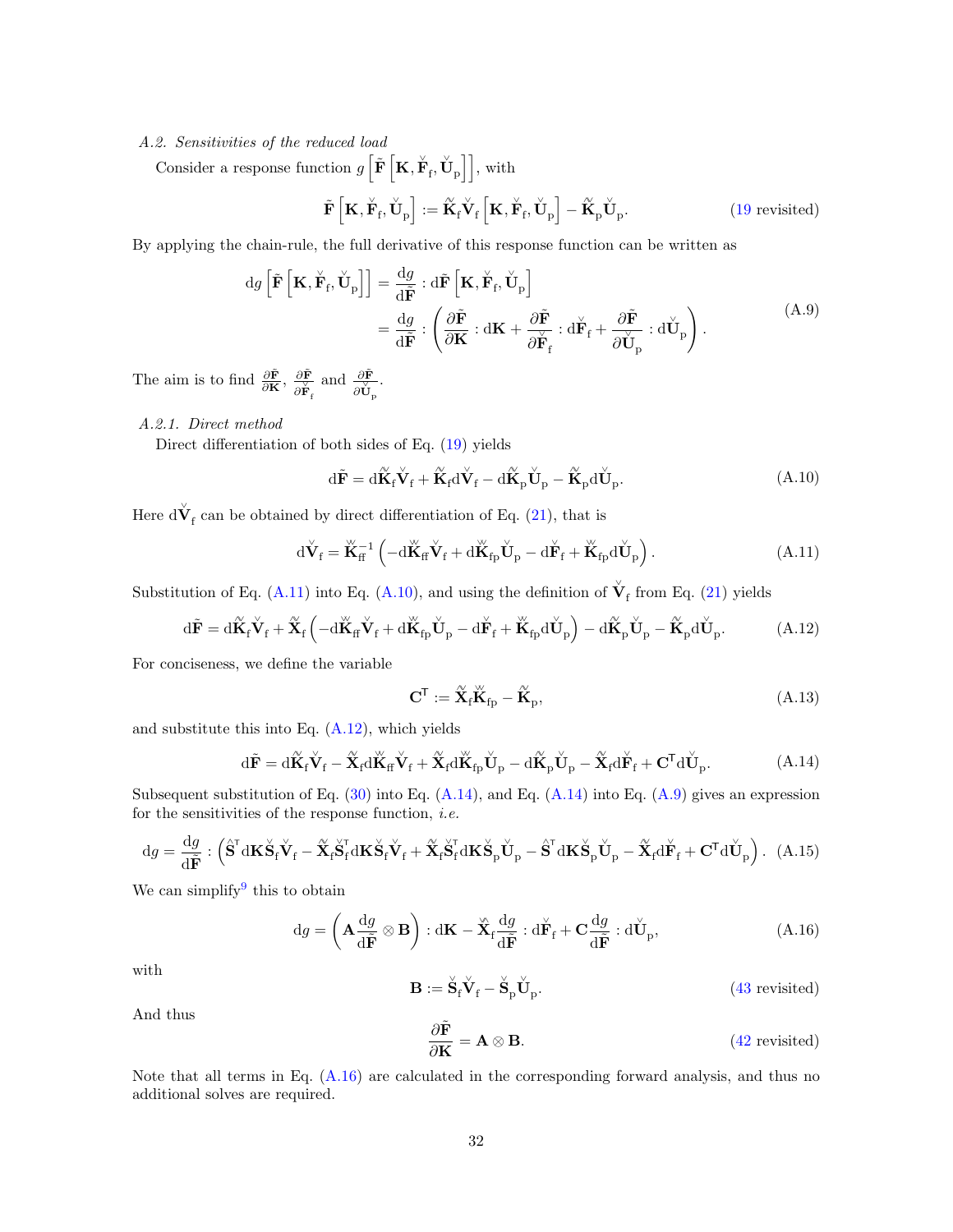# <span id="page-32-0"></span>A.2.2. Adjoint method

After augmentation of the response function with the linear system of equations from Eq.  $(21)$ , we get

$$
\mathcal{L}\left[\tilde{\mathbf{F}}\left[\mathbf{K}, \check{\mathbf{F}}_{\rm f}, \check{\mathbf{U}}_{\rm p}\right], \check{\mathbf{\Lambda}}_{\rm f}\right] := g\left[\tilde{\mathbf{F}}\left[\mathbf{K}, \check{\mathbf{F}}_{\rm f}, \check{\mathbf{U}}_{\rm p}\right]\right] - \check{\mathbf{\Lambda}}_{\rm f} : \left(\check{\mathbf{K}}_{\rm f} \check{\mathbf{V}}_{\rm f} + \check{\mathbf{F}}_{\rm f} - \check{\mathbf{K}}_{\rm fp} \check{\mathbf{U}}_{\rm p}\right),\tag{A.17}
$$

where  $\check{A}_f \in \mathbb{R}^{\check{f} \times l}$  are the Lagrange multipliers related to  $\check{V}_f$ . Differentiation of both sides gives

<span id="page-32-2"></span>
$$
d\mathcal{L} = \frac{dg}{d\tilde{F}} : d\tilde{F} - \check{\Lambda}_{f} : (d\breve{K}_{ff}\breve{V}_{f} + \breve{K}_{ff}d\breve{V}_{f} - d\breve{K}_{fp}\breve{U}_{p} + d\breve{F}_{f} - \breve{K}_{fp}d\breve{U}_{p}). \tag{A.18}
$$

Substitution of Eq.  $(A.10)$  into Eq.  $(A.18)$  gives

<span id="page-32-3"></span>
$$
d\mathcal{L} = \frac{dg}{d\tilde{F}} : (d\tilde{K}_{f}\check{V}_{f} + \tilde{K}_{f}d\check{V}_{f} - d\tilde{K}_{p}\check{U}_{p} - \tilde{K}_{p}d\check{U}_{p}) - \check{\Lambda}_{f} : (d\check{K}_{f}f\check{V}_{f} + \check{K}_{f}d\check{V}_{f} - d\check{K}_{fp}\check{U}_{p} + d\check{F}_{f} - \check{K}_{fp}d\check{U}_{p}).
$$
\n(A.19)

Since  $d\check{\mathbf{V}}_f$  is computationally expensive to calculate, aim is to circumvent this by a suitable choice of  $\check{\mathbf{\Lambda}}_{\mathrm{f}}$  . Collecting terms involving  $\mathrm{d}\check{\mathbf{V}}_{\mathrm{f}}$  gives

$$
\frac{\mathrm{d}g}{\mathrm{d}\tilde{\mathbf{F}}} : \left(\tilde{\mathbf{K}}_{\mathrm{f}} \mathrm{d}\check{\mathbf{V}}_{\mathrm{f}}\right) - \check{\mathbf{\Lambda}}_{\mathrm{f}} : \left(\check{\mathbf{K}}_{\mathrm{ff}} \mathrm{d}\check{\mathbf{V}}_{\mathrm{f}}\right). \tag{A.20}
$$

This can be rewritten<sup>[10](#page-30-2)</sup> into

$$
\left(\mathbf{\tilde{K}}\frac{\mathrm{d}g}{\mathrm{d}\tilde{\mathbf{F}}}-\mathbf{\tilde{K}}\mathbf{\tilde{\Lambda}}_{\mathrm{f}}\right):\mathrm{d}\mathbf{\tilde{V}}_{\mathrm{f}}.\tag{A.21}
$$

To make the terms  $\text{d}\check{\mathbf{V}}_{\mathrm{f}}$  vanish we choose  $\check{\mathbf{\Lambda}}_{\mathrm{f}}$  as

<span id="page-32-4"></span>
$$
\check{\mathbf{\Lambda}}_{\mathbf{f}} = \check{\mathbf{K}}_{\mathbf{f}}^{-1} \check{\mathbf{K}}_{\mathbf{f}} \frac{\mathrm{d}g}{\mathrm{d}\tilde{\mathbf{F}}} = \check{\mathbf{X}}_{\mathbf{f}} \frac{\mathrm{d}g}{\mathrm{d}\tilde{\mathbf{F}}}.
$$
\n(A.22)

Note again that no adjoint solve is necessary. Substitution of Eq.  $(30)$  into Eq.  $(A.19)$  yields

<span id="page-32-5"></span>
$$
d\mathcal{L} = \frac{dg}{d\tilde{F}} : (\hat{\mathbf{S}}^{T} d\mathbf{K} \check{\mathbf{S}}_{f} \check{\mathbf{V}}_{f} - \hat{\mathbf{S}}^{T} d\mathbf{K} \check{\mathbf{S}}_{p} \check{\mathbf{U}}_{p} - \tilde{\mathbf{K}}_{p} d\check{\mathbf{U}}_{p}) - \check{\mathbf{\Lambda}}_{f} : (\check{\mathbf{S}}_{f}^{T} d\mathbf{K} \check{\mathbf{S}}_{f} \check{\mathbf{V}}_{f} - \check{\mathbf{S}}_{f}^{T} d\mathbf{K} \check{\mathbf{S}}_{p} \check{\mathbf{U}}_{p} + d\check{\mathbf{F}}_{f} - \check{\mathbf{K}}_{fp} d\check{\mathbf{U}}_{p}),
$$
(A.23)

with  $\check{\Lambda}_{\rm f}$  as defined in Eq. [\(A.22\)](#page-32-4). The reader can verify that substitution of Eq. (A.22) into Eq. [\(A.23\)](#page-32-5) results in Eq.  $(A.16)$ .

# <span id="page-32-1"></span>A.3. Sensitivities of the state

Often responses are a function of the state, *i.e.*  $g\left[\hat{\mathbf{U}}_{\text{f}}\left[\tilde{\mathbf{K}}\left[\mathbf{K}\right], \tilde{\mathbf{F}}\left[\mathbf{K}, \breve{\mathbf{F}}_{\text{f}}, \breve{\mathbf{U}}_{\text{p}}\right], \hat{\mathbf{F}}_{\text{f}}, \hat{\mathbf{U}}_{\text{p}}\right]\right]$ . Note that this may be the state of multiple analyses, that is  $g\left[\hat{\mathbf{U}}_f^{(1)}, \hat{\mathbf{U}}_f^{(2)}, ..., \hat{\mathbf{U}}_f^{(a)}\right]$ , where a is the total number of analyses based upon  $\tilde{\mathbf{K}}$ . Therefore, one is required to determine  $d\hat{\mathbf{U}}_{f}^{(i)}\left[\tilde{\mathbf{K}}, \tilde{\mathbf{F}}, \hat{\mathbf{F}}_{f}^{(i)}, \hat{\mathbf{U}}_{p}^{(i)}\right]$  for all  $i \in \mathbb{A}$ . For clarity, we omit the superscript  $i$  from here on (assume a single analysis set). Taking the full derivative of  $g\left[\hat{\mathbf{U}}_{\text{f}}\left[\tilde{\mathbf{K}},\tilde{\mathbf{F}},\hat{\mathbf{F}}_{\text{f}},\hat{\mathbf{U}}_{\text{p}}\right]\right]$  yields

$$
\mathrm{d}g = \frac{\mathrm{d}g}{\mathrm{d}\hat{\mathbf{U}}_{\mathrm{f}}} : \mathrm{d}\hat{\mathbf{U}}_{\mathrm{f}} = \frac{\mathrm{d}g}{\mathrm{d}\hat{\mathbf{U}}_{\mathrm{f}}} : \left( \frac{\partial \hat{\mathbf{U}}_{\mathrm{f}}}{\partial \tilde{\mathbf{K}}} : \mathrm{d}\tilde{\mathbf{K}} + \frac{\partial \hat{\mathbf{U}}_{\mathrm{f}}}{\partial \tilde{\mathbf{F}}} : \mathrm{d}\tilde{\mathbf{F}} + \frac{\partial \hat{\mathbf{U}}_{\mathrm{f}}}{\partial \hat{\mathbf{F}}_{\mathrm{f}}} : \mathrm{d}\hat{\mathbf{F}}_{\mathrm{f}} + \frac{\partial \hat{\mathbf{U}}_{\mathrm{f}}}{\partial \hat{\mathbf{U}}_{\mathrm{p}}} : \mathrm{d}\hat{\mathbf{U}}_{\mathrm{p}} \right), \qquad (44 \text{ revisited})
$$

where we assume  $\frac{dg}{d\hat{U}_f}$ to be known. The terms  $\frac{\partial \hat{\mathbf{U}}_{\text{f}}}{\partial \tilde{\mathbf{V}}}$  $\frac{\partial \hat{\mathbf{U}}_{\text{f}}}{\partial \tilde{\mathbf{K}}}, \, \frac{\partial \hat{\mathbf{U}}_{\text{f}}}{\partial \tilde{\mathbf{F}}}, \, \frac{\partial \hat{\mathbf{U}}_{\text{f}}}{\partial \hat{\mathbf{F}}_{\text{c}}}$  $\overline{\partial\overset{\wedge}{\mathbf{F}}_{\mathrm{f}}}$ and  $\frac{\partial \hat{\mathbf{U}}_{\text{f}}}{\partial \mathbf{A}}$  $\frac{\partial \mathbf{O}_{\mathbf{f}}}{\partial \hat{\mathbf{U}}_{\mathbf{p}}}$  are to be determined. To this end, we augment the response function with the linear system of equations from Eq. [\(27\)](#page-10-0), which yields

$$
\mathcal{L}\left[\hat{\mathbf{U}}_{\mathrm{f}}, \hat{\mathbf{\Lambda}}_{\mathrm{f}}\right] := g\left[\hat{\mathbf{U}}_{\mathrm{f}}\right] - \hat{\mathbf{\Lambda}}_{\mathrm{f}} : \left(\tilde{\mathbf{K}}_{\mathrm{ff}}\hat{\mathbf{U}}_{\mathrm{f}} - \hat{\mathbf{F}}_{\mathrm{f}} + \tilde{\mathbf{K}}_{\mathrm{fp}}\hat{\mathbf{U}}_{\mathrm{p}} - \tilde{\mathbf{F}}_{\mathrm{f}}\right) \tag{A.24}
$$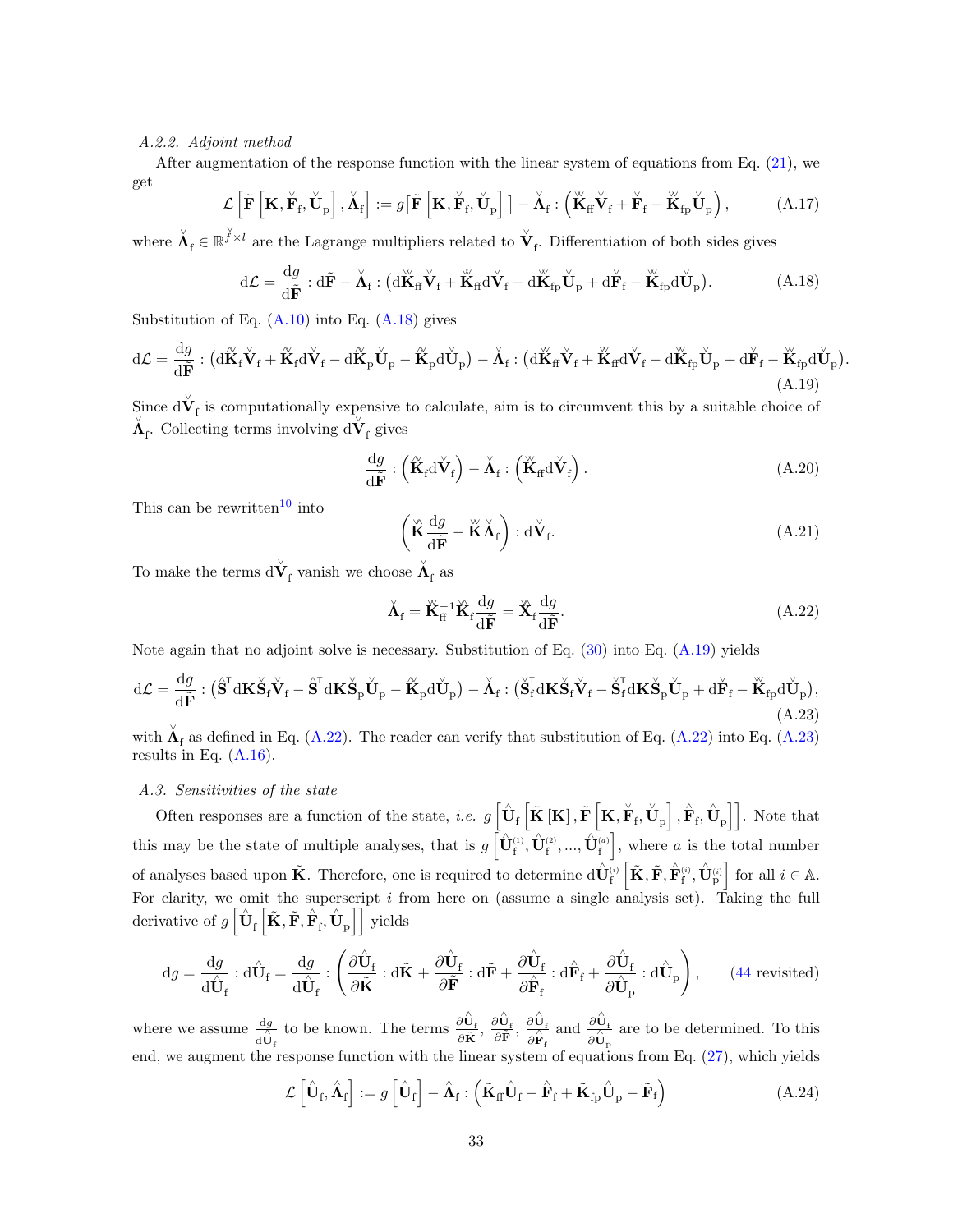where  $\mathcal{L}[\hat{\mathbf{U}}_{\text{f}}, \hat{\mathbf{\Lambda}}_{\text{f}}]$  is the Lagrangian and  $\hat{\mathbf{\Lambda}}_{\text{f}} \in \mathbb{R}^{\hat{f} \times l}$  the Lagrange multipliers related to  $\hat{\mathbf{U}}_{\text{f}}$ . Full differentiation of both sides gives

<span id="page-33-1"></span>
$$
d\mathcal{L} = \frac{dg}{d\hat{U}_f} : d\hat{U}_f - \hat{\Lambda}_f : \left( d\tilde{\mathbf{K}}_f \hat{\mathbf{U}}_f + \tilde{\mathbf{K}}_f d\hat{\mathbf{U}}_f - d\hat{\mathbf{F}}_f + d\tilde{\mathbf{K}}_{fp} \hat{\mathbf{U}}_p + \tilde{\mathbf{K}}_{fp} d\hat{\mathbf{U}}_p - d\tilde{\mathbf{F}}_f \right).
$$
 (A.25)

Since  $d\hat{\mathbf{U}}_f$  is computationally expensive to calculate, aim is to circumvent this by a suitable choice of  $\hat{\mathbf{\Lambda}}_{\rm f}.$  Collecting terms involving  ${\rm d}\hat{\mathbf{U}}_{\rm f}$  gives

$$
\frac{\mathrm{d}g}{\mathrm{d}\hat{\mathbf{U}}_{\mathrm{f}}}:\mathrm{d}\hat{\mathbf{U}}_{\mathrm{f}}-\hat{\mathbf{\Lambda}}_{\mathrm{f}}:\tilde{\mathbf{K}}_{\mathrm{ff}}\mathrm{d}\hat{\mathbf{U}}_{\mathrm{f}}.\tag{A.26}
$$

This can be rewritten<sup>[10](#page-30-2)</sup> into

$$
\left(\frac{\mathrm{d}g}{\mathrm{d}\hat{\mathbf{U}}_{\mathrm{f}}}-\tilde{\mathbf{K}}_{\mathrm{ff}}\hat{\mathbf{\Lambda}}_{\mathrm{f}}\right):\mathrm{d}\hat{\mathbf{U}}_{\mathrm{f}}.\tag{A.27}
$$

To make the terms  $\hat{\mathrm{d}} \hat{\mathrm{U}}_\mathrm{f}$  vanish we choose  $\hat{\mathrm{A}}_\mathrm{f}$  as

$$
\tilde{\mathbf{K}}_{\text{ff}} \hat{\mathbf{\Lambda}}_{\text{f}} = \frac{\mathrm{d}g}{\mathrm{d}\hat{\mathbf{U}}_{\text{f}}}.
$$
\n(48 revisited)

Note that to obtain  $\hat{\Lambda}_{\mathrm{f}}$  one has to solve an additional system of equations. Subsequent substitution of Eq.  $(30)$  into Eq.  $(A.25)$  gives

<span id="page-33-2"></span>
$$
d\mathcal{L} = \hat{\Lambda}_{f} : \left( -\tilde{\mathbf{S}}_{f}^{T} d\tilde{\mathbf{K}} \hat{\mathbf{U}} + \tilde{\mathbf{S}}_{f}^{T} d\tilde{\mathbf{F}} + d\hat{\mathbf{F}}_{f} - \tilde{\mathbf{K}}_{fp} d\hat{\mathbf{U}}_{p} \right), \tag{A.28}
$$

where we also used

<span id="page-33-4"></span>
$$
\hat{\mathbf{U}} = \tilde{\mathbf{S}}_{\text{f}} \hat{\mathbf{U}}_{\text{f}} + \tilde{\mathbf{S}}_{\text{p}} \hat{\mathbf{U}}_{\text{p}}.
$$
\n(A.29)

Note that Eq.  $(A.28)$  can be rewritten as

<span id="page-33-3"></span>
$$
d\mathcal{L} = \left(-\tilde{\mathbf{S}}_{f}\hat{\mathbf{\Lambda}}_{f} \otimes \hat{\mathbf{U}}\right) : d\tilde{\mathbf{K}} + \tilde{\mathbf{S}}_{f}\hat{\mathbf{\Lambda}}_{f} : d\tilde{\mathbf{F}} + \hat{\mathbf{\Lambda}}_{f} : d\hat{\mathbf{F}}_{f} - \tilde{\mathbf{K}}_{pf}\hat{\mathbf{\Lambda}}_{f} : d\hat{\mathbf{U}}_{p}.
$$
 (A.30)

Substitution of Eqs.  $(35)$  and  $(A.14)$  into Eq.  $(A.30)$  yields

$$
d\mathcal{L} = \left( \mathbf{A}\tilde{\mathbf{S}}_{\mathbf{f}}\hat{\mathbf{\Lambda}}_{\mathbf{f}} \otimes \mathbf{D} \right) : d\mathbf{K} - \tilde{\mathbf{X}}_{\mathbf{f}}\tilde{\mathbf{S}}_{\mathbf{f}}\hat{\mathbf{\Lambda}}_{\mathbf{f}} : d\check{\mathbf{F}}_{\mathbf{f}} + \mathbf{C}\tilde{\mathbf{S}}_{\mathbf{f}}\hat{\mathbf{\Lambda}}_{\mathbf{f}} : d\check{\mathbf{U}}_{\mathbf{p}} + \hat{\mathbf{\Lambda}}_{\mathbf{f}} : d\hat{\mathbf{F}}_{\mathbf{f}} - \tilde{\mathbf{K}}_{\mathbf{p}\mathbf{f}}\hat{\mathbf{\Lambda}}_{\mathbf{f}} : d\hat{\mathbf{U}}_{\mathbf{p}}, \tag{A.31}
$$

with

<span id="page-33-5"></span>
$$
\mathbf{D} := \mathbf{B} - \mathbf{A}\hat{\mathbf{U}}.\tag{A.32}
$$

Thus to obtain  $d\hat{\mathbf{U}}_f$  one requires an extra solve or matrix-vector product (depending on the selfadjointness), Eq. [\(48\)](#page-15-1), per analysis based on the reduced system.

### <span id="page-33-0"></span>A.4. Sensitivities of the reaction load

From the solution of Eq. [\(27\)](#page-10-0) the reaction loads can be calculated via

$$
\hat{\mathbf{F}}_{\mathbf{p}} = \tilde{\mathbf{K}}_{\mathbf{p}\mathbf{f}} \hat{\mathbf{U}}_{\mathbf{f}} + \tilde{\mathbf{K}}_{\mathbf{p}\mathbf{p}} \hat{\mathbf{U}}_{\mathbf{p}} - \tilde{\mathbf{F}}_{\mathbf{p}},
$$
\n(28 revisited)

Note that here we have again omitted the subscript *i*. Sensitivities of a response function  $g\left[\hat{\mathbf{F}}_{\text{p}}\left[\tilde{\mathbf{K}},\tilde{\mathbf{F}},\hat{\mathbf{U}}_{\text{f}},\hat{\mathbf{U}}_{\text{p}}\right]\right]$ are defined as

$$
dg = \frac{dg}{d\hat{F}_p} : d\hat{F}_p.
$$
\n(A.33)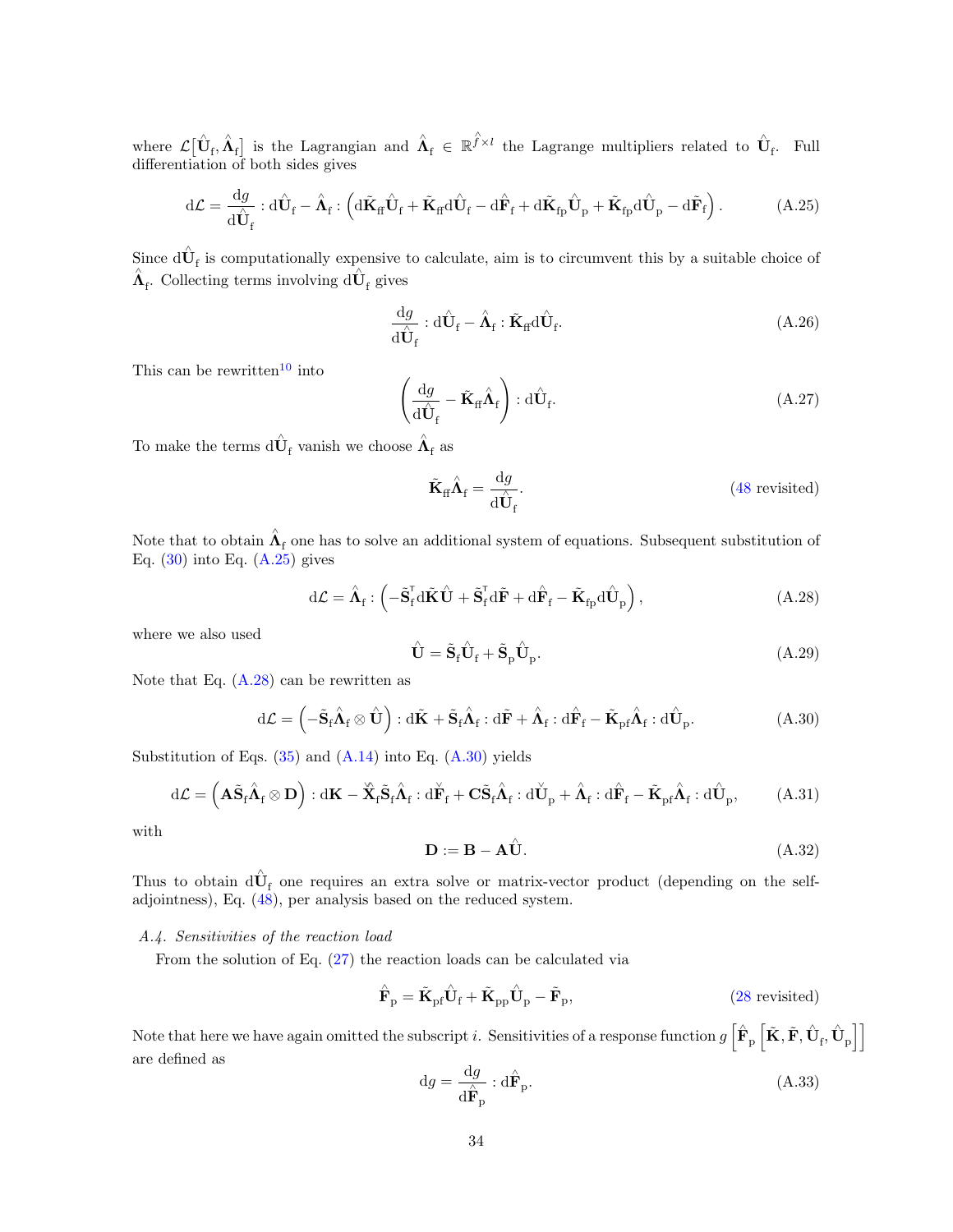To this end, we augment the response function with the linear system of equations from Eq. [\(27\)](#page-10-0), which yields

$$
\mathcal{L}\left[\hat{\mathbf{F}}_{\mathrm{p}}, \hat{\mathbf{\Lambda}}_{\mathrm{f}}\right] := g\left[\hat{\mathbf{F}}_{\mathrm{p}}\right] - \hat{\mathbf{\Lambda}}_{\mathrm{f}} : \left(\tilde{\mathbf{K}}_{\mathrm{f}\mathrm{f}}\hat{\mathbf{U}}_{\mathrm{f}} - \hat{\mathbf{F}}_{\mathrm{f}} + \tilde{\mathbf{K}}_{\mathrm{fp}}\hat{\mathbf{U}}_{\mathrm{p}} - \tilde{\mathbf{F}}_{\mathrm{f}}\right) \tag{A.34}
$$

where  $\mathcal{L}\left[\hat{\mathbf{F}}_{\text{p}},\hat{\mathbf{\Lambda}}_{\text{f}}\right]$  is the Lagrangian and  $\hat{\mathbf{\Lambda}}_{\text{f}} \in \mathbb{R}^{\hat{f}\times l}$  the Lagrange multipliers related to  $\hat{\mathbf{U}}_{\text{f}}$ . Full differentiation of both sides gives

<span id="page-34-1"></span>
$$
d\mathcal{L} = \frac{dg}{d\hat{\mathbf{F}}_p} \cdot d\hat{\mathbf{F}}_p - \hat{\mathbf{\Lambda}}_f : \left( d\tilde{\mathbf{K}}_f \hat{\mathbf{U}}_f + \tilde{\mathbf{K}}_f d\hat{\mathbf{U}}_f - d\hat{\mathbf{F}}_f + d\tilde{\mathbf{K}}_{fp} \hat{\mathbf{U}}_p + \tilde{\mathbf{K}}_{fp} d\hat{\mathbf{U}}_p - d\tilde{\mathbf{F}}_f \right), \tag{A.35}
$$

with

<span id="page-34-0"></span>
$$
\mathrm{d}\hat{\mathbf{F}}_{\mathrm{p}} = \mathrm{d}\tilde{\mathbf{K}}_{\mathrm{pf}}\hat{\mathbf{U}}_{\mathrm{f}} + \tilde{\mathbf{K}}_{\mathrm{pf}}\mathrm{d}\hat{\mathbf{U}}_{\mathrm{f}} + \mathrm{d}\tilde{\mathbf{K}}_{\mathrm{pp}}\hat{\mathbf{U}}_{\mathrm{p}} + \tilde{\mathbf{K}}_{\mathrm{pp}}\mathrm{d}\hat{\mathbf{U}}_{\mathrm{p}} - \mathrm{d}\tilde{\mathbf{F}}_{\mathrm{p}}.\tag{A.36}
$$

Since  $d\hat{\mathbf{U}}_f$  is computationally expensive to calculate, aim is to circumvent this by a suitable choice of  $\hat{\mathbf{\Lambda}}_{\rm f}.$  Collecting terms involving  ${\rm d}\hat{\mathbf{U}}_{\rm f}$  gives

$$
\frac{\mathrm{d}g}{\mathrm{d}\hat{\mathbf{F}}_{\mathrm{p}}} : \tilde{\mathbf{K}}_{\mathrm{pf}} \mathrm{d}\hat{\mathbf{U}}_{\mathrm{f}} - \hat{\mathbf{\Lambda}}_{\mathrm{f}} : \tilde{\mathbf{K}}_{\mathrm{ff}} \mathrm{d}\hat{\mathbf{U}}_{\mathrm{f}}.\tag{A.37}
$$

This can be rewritten<sup>[10](#page-30-2)</sup> into

$$
\left(\tilde{\mathbf{K}}_{\text{fp}}\frac{\mathrm{d}g}{\mathrm{d}\hat{\mathbf{F}}_{\text{p}}}-\tilde{\mathbf{K}}_{\text{ff}}\hat{\mathbf{\Lambda}}_{\text{f}}\right):\mathrm{d}\hat{\mathbf{U}}_{\text{f}}.\tag{A.38}
$$

To make the terms  $d\hat{\mathbf{U}}_f$  vanish, the term in parentheses must be zero. This can be achieved by choosing  $\hat{\mathbf{\Lambda}}_{\rm f}$  as

<span id="page-34-3"></span>
$$
\tilde{\mathbf{K}}_{\text{ff}} \hat{\Lambda}_{\text{f}} = \tilde{\mathbf{K}}_{\text{fp}} \frac{\mathrm{d}g}{\mathrm{d}\hat{\mathbf{F}}_{\text{p}}}.\tag{A.39}
$$

Note that to obtain  $\hat{\Lambda}_{\rm f}$  one has to solve a system of equations. Substitution of Eqs. [\(30\)](#page-12-0), [\(A.29\)](#page-33-4) and [\(A.36\)](#page-34-0) into Eq. [\(A.35\)](#page-34-1) and rewriting yields

$$
d\mathcal{L} = \frac{dg}{d\hat{\mathbf{F}}_p} : \left( \tilde{\mathbf{S}}_p^{\mathsf{T}} d\tilde{\mathbf{K}} \hat{\mathbf{U}} + \tilde{\mathbf{K}}_{pp} d\hat{\mathbf{U}}_p - \tilde{\mathbf{S}}_p^{\mathsf{T}} d\tilde{\mathbf{F}} \right) - \hat{\mathbf{\Lambda}}_f : \left( \tilde{\mathbf{S}}_f^{\mathsf{T}} d\tilde{\mathbf{K}} \hat{\mathbf{U}} - d\hat{\mathbf{F}}_f + \tilde{\mathbf{K}}_{fp} d\hat{\mathbf{U}}_p - \tilde{\mathbf{S}}_f^{\mathsf{T}} d\tilde{\mathbf{F}} \right) \tag{A.40}
$$

Subsequent substitution of Eqs.  $(35)$  and  $(A.14)$  and simplifying using Eqs.  $(A.13)$  and  $(A.32)$  yields

$$
dg = (\mathbf{A}\mathbf{E} \otimes \mathbf{D}) : d\mathbf{K} - \mathbf{\hat{X}}_f \mathbf{E} : d\mathbf{\hat{F}}_f + \mathbf{C}\mathbf{E} : d\mathbf{\hat{U}}_p + \mathbf{\hat{A}}_f : d\mathbf{\hat{F}}_f + \left(\mathbf{\tilde{K}}_{pp}\frac{dg}{d\mathbf{\hat{F}}_p} - \mathbf{\tilde{K}}_{pf}\mathbf{\hat{A}}_f\right) : d\mathbf{\hat{U}}_p, \quad (A.41)
$$

with temporary<br> $\real^{11}$  $\real^{11}$  $\real^{11}$  variable

$$
\mathbf{E} := \tilde{\mathbf{S}}_{\text{f}} \hat{\mathbf{\Lambda}}_{\text{f}} - \tilde{\mathbf{S}}_{\text{p}} \frac{\mathrm{d}g}{\mathrm{d}\hat{\mathbf{F}}_{\text{p}}}.
$$
 (A.42)

Thus to obtain  $\hat{dF}_p$  one requires an extra solve or matrix-vector product (depending on the selfadjointness), Eq. [\(A.39\)](#page-34-3), per analysis based on using the reduced system.

<span id="page-34-2"></span><sup>11</sup>Only used within this section.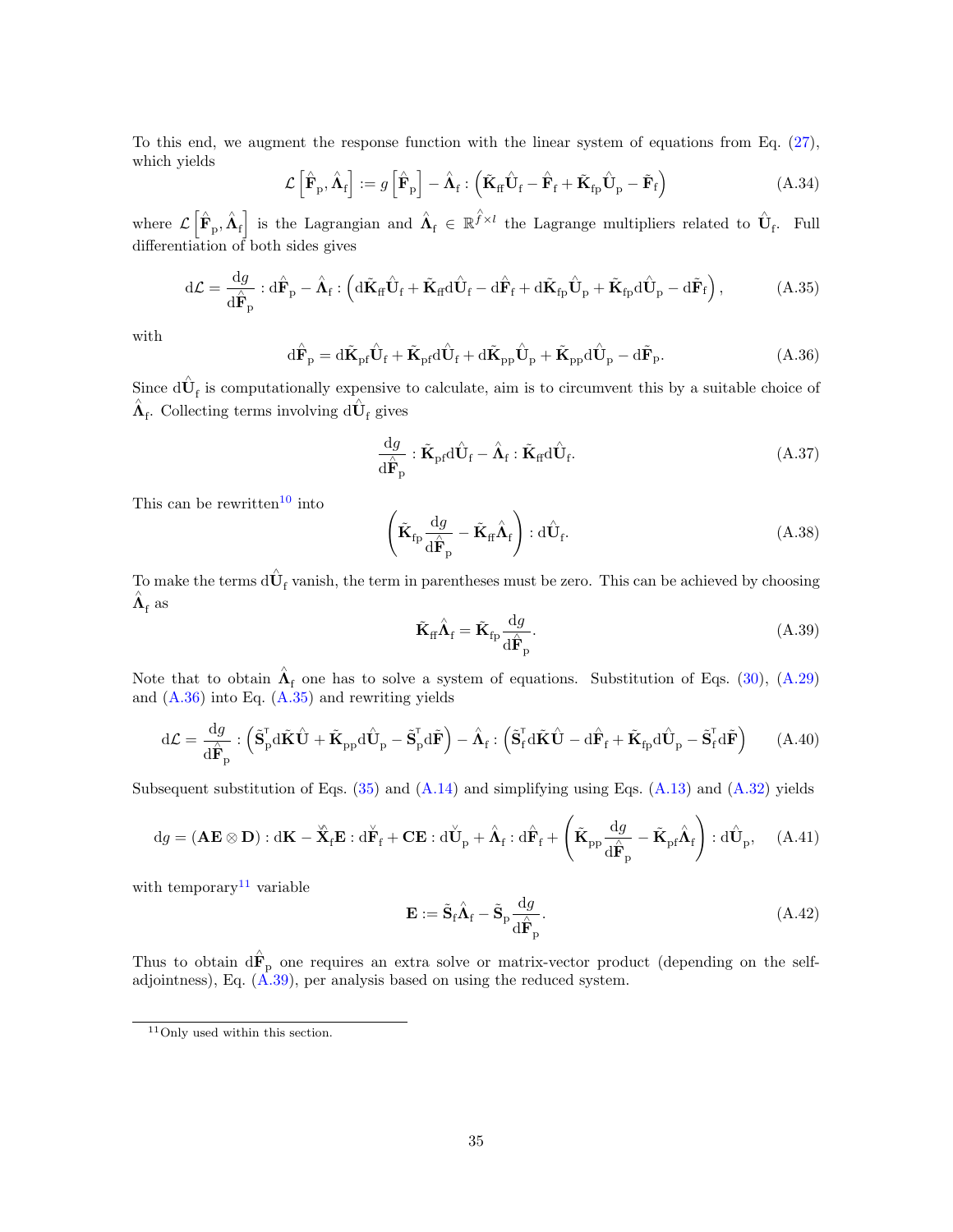# <span id="page-35-0"></span>A.5. Sensitivities of the state on the secondary DOFs

After obtaining the solution to the state of the primary DOFs one can obtain the solution of the free secondary DOFs via

$$
\check{\mathbf{U}}_{\mathrm{f}} = -\left(\check{\mathbf{X}}_{\mathrm{f}}\hat{\mathbf{U}} + \check{\mathbf{V}}_{\mathrm{f}}\right). \tag{22 revisited}
$$

We augment the response function with the linear systems of equations from Eqs. [\(20\)](#page-8-6), [\(21\)](#page-8-7) and [\(27\)](#page-10-0), that is

$$
\mathcal{L}\left[\check{\mathbf{U}}_{\mathrm{f}}, \check{\mathbf{\Lambda}}_{\mathrm{f}}, \check{\mathbf{\Lambda}}_{\mathrm{f}}\right] := g\left[\check{\mathbf{U}}_{\mathrm{f}}\right] - \check{\mathbf{\Lambda}}_{\mathrm{f}} : \left(\check{\mathbf{K}}_{\mathrm{f}} \check{\mathbf{X}}_{\mathrm{f}} - \check{\mathbf{K}}_{\mathrm{f}}\right) - \check{\mathbf{\Lambda}}_{\mathrm{f}} : \left(\check{\mathbf{K}}_{\mathrm{f}} \check{\mathbf{V}}_{\mathrm{f}} - \check{\mathbf{K}}_{\mathrm{f}\mathrm{p}} \check{\mathbf{U}}_{\mathrm{p}} + \check{\mathbf{F}}_{\mathrm{f}}\right) - \hat{\mathbf{\Lambda}}_{\mathrm{f}} : \left(\check{\mathbf{K}}_{\mathrm{f}\mathrm{f}} \hat{\mathbf{U}}_{\mathrm{f}} - \hat{\mathbf{F}}_{\mathrm{f}} + \check{\mathbf{K}}_{\mathrm{f}\mathrm{p}} \hat{\mathbf{U}}_{\mathrm{p}} - \check{\mathbf{F}}_{\mathrm{f}}\right).
$$
\n(A.43)

Full differentiation of both sides gives

<span id="page-35-3"></span>
$$
d\mathcal{L} = -\frac{dg}{d\check{U}_{f}} : (d\check{X}_{f}\hat{U} + \check{X}_{f}d\hat{U} + d\check{V}_{f})
$$
  
\n
$$
- \check{\Lambda}_{f} : (d\check{K}_{f} \check{X}_{f} + \check{K}_{f}d\check{X}_{f} - d\check{K}_{f})
$$
  
\n
$$
- \check{\Lambda}_{f} : (d\check{K}_{f} \check{V}_{f} + \check{K}_{f}d\check{V}_{f} - d\check{K}_{fp}\check{U}_{p} - \check{K}_{fp}d\check{U}_{p} + d\check{F}_{f})
$$
  
\n
$$
- \hat{\Lambda}_{f} : (d\check{K}_{f} \hat{U}_{f} + \check{K}_{f}d\hat{U}_{f} - d\hat{F}_{f} + d\check{K}_{fp}\hat{U}_{p} + \tilde{K}_{fp}d\hat{U}_{p} - d\tilde{F}_{f}).
$$
\n(A.44)

Since  $d\hat{\mathbf{X}}_f$ ,  $d\check{\mathbf{V}}_f$  and  $d\hat{\mathbf{U}}_f$  are computationally expensive to calculate, aim is to circumvent this by a suitable choices of  $\hat{\Lambda}_{f}$ ,  $\hat{\Lambda}_{f}$  and  $\hat{\Lambda}_{f}$ . Collecting terms involving  $d\hat{U}_{f}$  gives

$$
\left(-\tilde{\mathbf{S}}_{\mathrm{f}}^{\mathsf{T}}\tilde{\mathbf{X}}_{\mathrm{f}}\frac{\mathrm{d}g}{\mathrm{d}\check{\mathbf{U}}_{\mathrm{f}}}-\tilde{\mathbf{K}}_{\mathrm{f}\mathrm{f}}\hat{\mathbf{\Lambda}}_{\mathrm{f}}\right):\mathrm{d}\hat{\mathbf{U}}_{\mathrm{f}},\tag{A.45}
$$

where we used

<span id="page-35-2"></span>
$$
d\hat{\mathbf{U}} = \tilde{\mathbf{S}}_{f} d\hat{\mathbf{U}}_{f} + \tilde{\mathbf{S}}_{p} d\hat{\mathbf{U}}_{p}.
$$
 (A.46)

To make the terms  $\hat{\mathbf{d}}\hat{\mathbf{U}}_{\text{f}}$  vanish we define  $\hat{\mathbf{A}}_{\text{f}}$  as

$$
\tilde{\mathbf{K}}_{\text{ff}} \hat{\mathbf{\Lambda}}_{\text{f}} = -\tilde{\mathbf{S}}_{\text{f}}^{\text{T}} \tilde{\mathbf{X}}_{\text{f}} \frac{\mathrm{d}g}{\mathrm{d}\check{\mathbf{U}}_{\text{f}}},\tag{A.47}
$$

which requires an additional solve using the condensed system. Collecting terms involving  $d\check{\mathbf{V}}_{\text{f}}$  gives

$$
\left(-\frac{\mathrm{d}g}{\mathrm{d}\check{\mathbf{U}}_{\mathrm{f}}}-\check{\mathbf{K}}_{\mathrm{f}}\check{\mathbf{\Lambda}}_{\mathrm{f}}\right):\mathrm{d}\check{\mathbf{V}}_{\mathrm{f}}.\tag{A.48}
$$

To make the terms  $\text{d}\check{\mathbf{V}}_{\mathrm{f}}$  vanish we define  $\check{\mathbf{\Lambda}}_{\mathrm{f}}$  as

<span id="page-35-1"></span>
$$
\breve{\mathbf{K}}_{\text{ff}} \breve{\mathbf{\Lambda}}_{\text{f}} = -\frac{\mathrm{d}g}{\mathrm{d}\breve{\mathbf{U}}_{\text{f}}},\tag{A.49}
$$

for which an additional full system solve is needed. Finally, collecting terms involving  $d\hat{\mathbf{X}}_f$  gives

$$
\left(-\frac{\mathrm{d}g}{\mathrm{d}\check{\mathbf{U}}_{\mathrm{f}}}\hat{\mathbf{U}}^{\mathrm{T}} - \check{\mathbf{K}}_{\mathrm{ff}}\hat{\mathbf{\Lambda}}_{\mathrm{f}}\right) : \mathrm{d}\hat{\mathbf{X}}_{\mathrm{f}}.\tag{A.50}
$$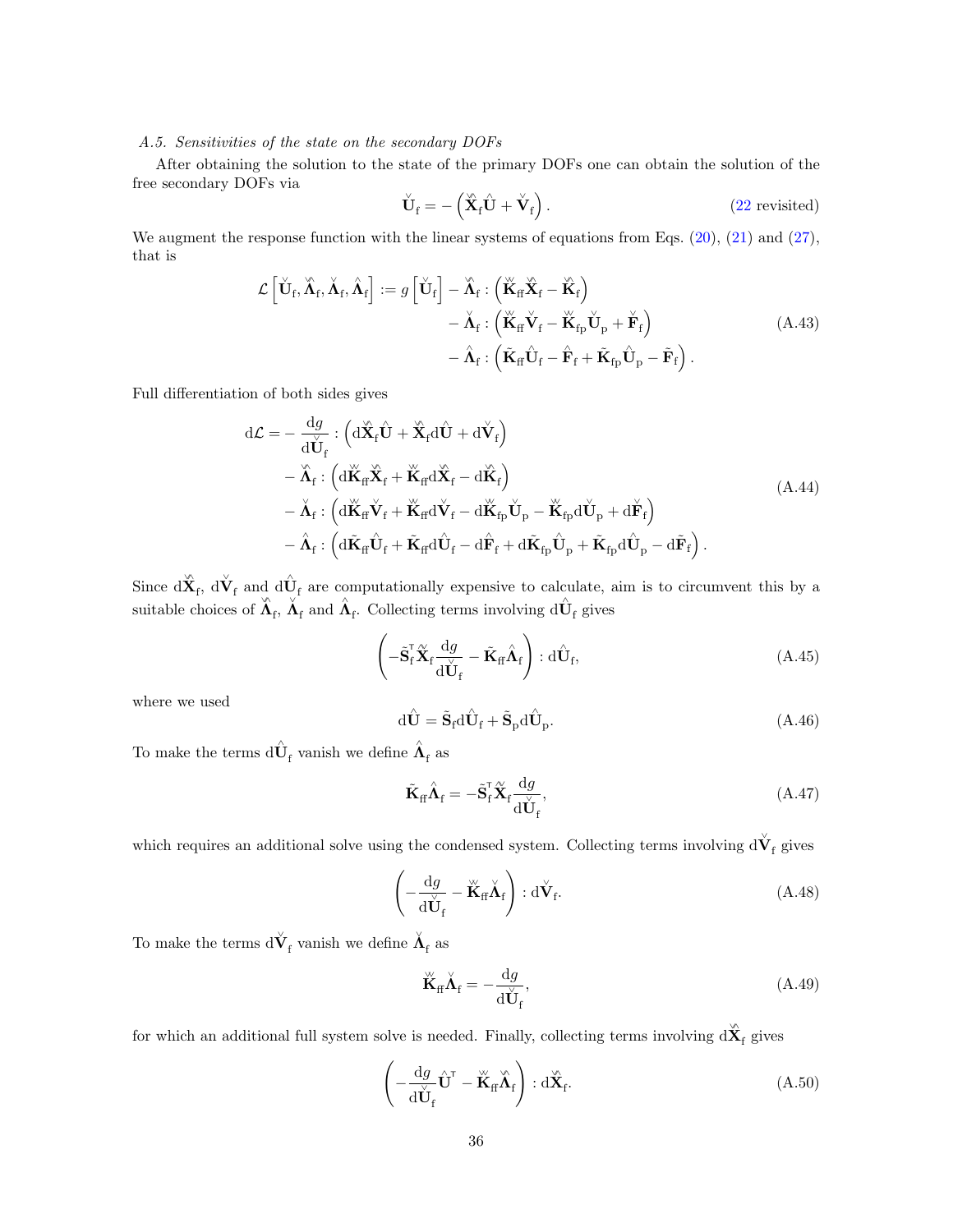To make the terms  $d\overset{\backsim}{\mathbf{X}}_f$  vanish we define  $\overset{\backsim}{\mathbf{A}}_f$  as

$$
\breve{\mathbf{K}}\breve{\mathbf{\Lambda}}_{\mathbf{f}} = -\frac{\mathrm{d}g}{\mathrm{d}\breve{\mathbf{U}}_{\mathbf{f}}} \hat{\mathbf{U}}^{\mathsf{T}}.\tag{A.51}
$$

Thus, with Eq. [\(A.49\)](#page-35-1)

<span id="page-36-1"></span>
$$
\hat{\Lambda}_{\rm f}\left[\check{\Lambda}_{\rm f}\right] = \check{\Lambda}_{\rm f}\hat{\mathbf{U}}^{\rm T}.\tag{A.52}
$$

With all multipliers defined, substitution of Eqs. [\(30\)](#page-12-0), [\(A.46\)](#page-35-2) and [\(A.52\)](#page-36-1) into Eq. [\(A.44\)](#page-35-3) and simplifying using Eq. [\(A.32\)](#page-33-5) gives

<span id="page-36-2"></span>
$$
d\mathcal{L} = -(\dot{\mathbf{S}}_f \dot{\mathbf{\Lambda}}_f \otimes \mathbf{D}) : d\mathbf{K} - (\tilde{\mathbf{S}}_f \hat{\mathbf{\Lambda}}_f \otimes \hat{\mathbf{U}}) : d\tilde{\mathbf{K}} + \tilde{\mathbf{S}}_f \hat{\mathbf{\Lambda}}_f : d\tilde{\mathbf{F}} - \dot{\mathbf{\Lambda}}_f : d\dot{\mathbf{F}}_f + \ddot{\mathbf{K}}_{pf} \dot{\mathbf{\Lambda}}_f : d\dot{\mathbf{U}}_p + \hat{\mathbf{\Lambda}}_f : d\hat{\mathbf{F}}_f - (\tilde{\mathbf{K}}_{pf} \hat{\mathbf{\Lambda}}_f + \tilde{\mathbf{S}}_p^{\mathsf{T}} \tilde{\mathbf{X}}_f \frac{dg}{d\dot{\mathbf{U}}_f}) : d\hat{\mathbf{U}}_p.
$$
\n(A.53)

Substitution of Eqs.  $(35)$  and  $(A.14)$  into Eq.  $(A.53)$  yields

$$
d\mathcal{L} = \left[ \left( \mathbf{A} \tilde{\mathbf{S}}_{f} \hat{\mathbf{\Lambda}}_{f} - \dot{\mathbf{S}}_{f} \dot{\mathbf{\Lambda}}_{f} \right) \otimes \mathbf{D} \right] : d\mathbf{K} - \left( \tilde{\mathbf{X}}_{f} \tilde{\mathbf{S}}_{f} \hat{\mathbf{\Lambda}}_{f} + \dot{\mathbf{\Lambda}}_{f} \right) : d\dot{\mathbf{F}}_{f} + \left( \mathbf{A} \tilde{\mathbf{S}}_{f} \hat{\mathbf{\Lambda}}_{f} + \ddot{\mathbf{K}}_{pf} \dot{\mathbf{\Lambda}}_{f} \right) : d\dot{\mathbf{U}}_{p} + \hat{\mathbf{\Lambda}}_{f} : d\hat{\mathbf{F}}_{f} - \left( \tilde{\mathbf{K}}_{pf} \hat{\mathbf{\Lambda}}_{f} + \tilde{\mathbf{S}}_{p}^{\mathsf{T}} \tilde{\mathbf{X}}_{f} \frac{dg}{d\mathbf{U}_{f}} \right) : d\dot{\mathbf{U}}_{p}.
$$
\n(A.54)

<span id="page-36-0"></span>A.6. Sensitivities of the reaction load on the secondary DOFs

Based on the solution of Eq. [\(22\)](#page-9-2) one can also analyse the reaction loads of the secondary DOFs via

$$
\breve{\mathbf{F}}_{\mathbf{p}} = \breve{\mathbf{K}}_{\mathbf{p}} \hat{\mathbf{U}} + \breve{\mathbf{K}}_{\mathbf{p} \mathbf{f}} \breve{\mathbf{U}}_{\mathbf{f}} + \breve{\mathbf{K}}_{\mathbf{p} \mathbf{p}} \breve{\mathbf{U}}_{\mathbf{p}}.
$$
 (23 revisited)

We augment the response function with the linear systems of equations from Eqs.  $(20)$ ,  $(21)$  and  $(27)$ , that is

$$
\mathcal{L}\left[\breve{\mathbf{F}}_{\mathrm{p}}, \breve{\mathbf{\Lambda}}_{\mathrm{f}}, \breve{\mathbf{\Lambda}}_{\mathrm{f}}\right] := g\left[\breve{\mathbf{F}}_{\mathrm{p}}\right] - \breve{\mathbf{\Lambda}}_{\mathrm{f}} : \left(\breve{\mathbf{K}}_{\mathrm{ff}} \breve{\mathbf{X}}_{\mathrm{f}} - \breve{\mathbf{K}}_{\mathrm{f}}\right) - \breve{\mathbf{\Lambda}}_{\mathrm{f}} : \left(\breve{\mathbf{K}}_{\mathrm{ff}} \breve{\mathbf{V}}_{\mathrm{f}} - \breve{\mathbf{K}}_{\mathrm{fp}} \breve{\mathbf{U}}_{\mathrm{p}} + \breve{\mathbf{F}}_{\mathrm{f}}\right) - \hat{\mathbf{\Lambda}}_{\mathrm{f}} : \left(\breve{\mathbf{K}}_{\mathrm{ff}} \hat{\mathbf{U}}_{\mathrm{f}} - \hat{\mathbf{F}}_{\mathrm{f}} + \breve{\mathbf{K}}_{\mathrm{fp}} \hat{\mathbf{U}}_{\mathrm{p}} - \tilde{\mathbf{F}}_{\mathrm{f}}\right).
$$
\n(A.55)

Full differentiation of both sides gives

<span id="page-36-3"></span>
$$
d\mathcal{L} = \frac{dg}{d\breve{F}_{p}} : (d\breve{K}_{p}\hat{U} + d\breve{K}_{pf}\breve{U}_{f} + d\breve{K}_{pp}\breve{U}_{p}) + \frac{dg}{d\breve{F}_{p}} : (\breve{K}_{p}d\hat{U} - \breve{K}_{pf}(d\breve{X}_{f}\hat{U} + \breve{X}_{f}d\hat{U} + d\breve{V}_{f}) + \breve{K}_{pp}d\breve{U}_{p}) - \breve{\Lambda}_{f} : (d\breve{K}_{f}\breve{X}_{f} + \breve{K}_{f}d\breve{X}_{f} - d\breve{K}_{f}) - \breve{\Lambda}_{f} : (d\breve{K}_{f}\breve{V}_{f} + \breve{K}_{f}d\breve{V}_{f} - d\breve{K}_{fp}\breve{U}_{p} - \breve{K}_{fp}d\breve{U}_{p} + d\breve{F}_{f}) - \hat{\Lambda}_{f} : (d\breve{K}_{f}f\hat{U}_{f} + \breve{K}_{f}d\hat{U}_{f} - d\hat{F}_{f} + d\breve{K}_{fp}\hat{U}_{p} + \breve{K}_{fp}d\hat{U}_{p} - d\breve{F}_{f}).
$$
\n(A.56)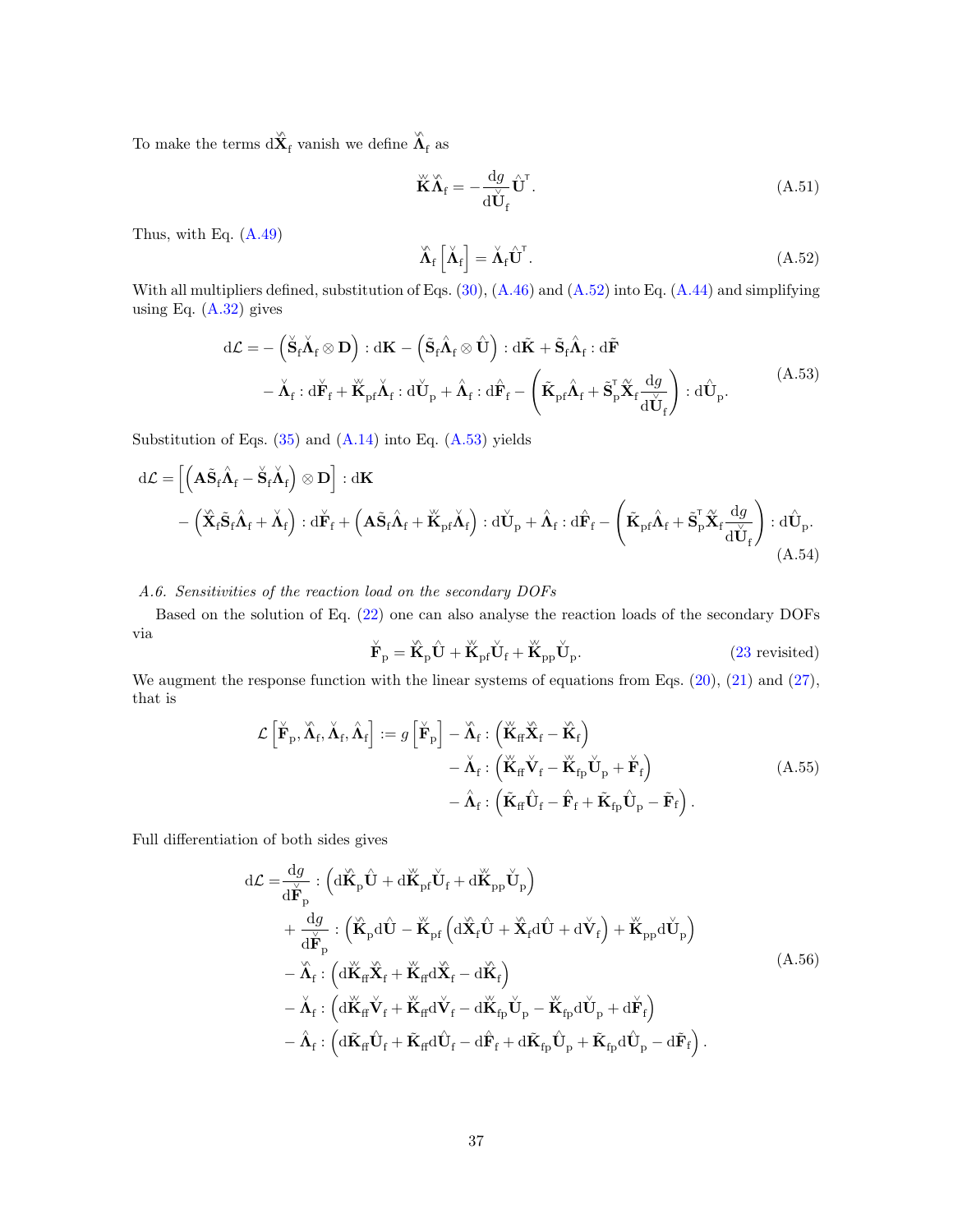Since  $d\hat{\mathbf{X}}_f$ ,  $d\hat{\mathbf{V}}_f$  and  $d\hat{\mathbf{U}}_f$  are expensive to calculate, aim is to circumvent this by a suitable choices of  $\hat{\mathbf{X}}_f$ ,  $\hat{\mathbf{A}}_f$  and  $\hat{\mathbf{A}}_f$ . Using Eq. [\(A.46\)](#page-35-2) and subsequently collecting

$$
\left(-\tilde{\mathbf{S}}_{\mathrm{f}}^{\mathsf{T}}\mathbf{C}^{\mathsf{T}}\frac{\mathrm{d}g}{\mathrm{d}\mathbf{\check{F}}_{\mathrm{p}}}-\tilde{\mathbf{K}}_{\mathrm{ff}}\hat{\mathbf{\Lambda}}_{\mathrm{f}}\right):\mathrm{d}\hat{\mathbf{U}}_{\mathrm{f}}.\tag{A.57}
$$

To make the terms  $\hat{\mathbf{d}}\hat{\mathbf{U}}_{\text{f}}$  vanish we define  $\hat{\mathbf{\Lambda}}_{\text{f}}$  as

$$
\tilde{\mathbf{K}}_{\text{ff}} \hat{\boldsymbol{\Lambda}}_{\text{f}} = -\tilde{\mathbf{S}}_{\text{f}}^{\text{T}} \mathbf{C}^{\text{T}} \frac{\mathrm{d}g}{\mathrm{d}\check{\mathbf{F}}_{\text{p}}},\tag{A.58}
$$

which requires an additional solve using the condensed system. Collecting terms involving  $d\check{\mathbf{V}}_{\text{f}}$  gives

$$
\left(-\overset{\vee}{\mathbf{K}}_{\mathrm{fp}}\frac{\mathrm{d}g}{\mathrm{d}\overset{\vee}{\mathbf{F}}_{\mathrm{p}}}-\overset{\vee}{\mathbf{K}}_{\mathrm{ff}}\overset{\vee}{\Lambda}_{\mathrm{f}}\right):\mathrm{d}\overset{\vee}{\mathbf{V}}_{\mathrm{f}}.\tag{A.59}
$$

To make the terms  $\text{d}\check{\mathbf{V}}_{\mathrm{f}}$  vanish we define  $\check{\mathbf{\Lambda}}_{\mathrm{f}}$  as

$$
\breve{\mathbf{K}}_{\text{ff}} \breve{\mathbf{\Lambda}}_{\text{f}} = -\breve{\mathbf{K}}_{\text{fp}} \frac{\mathrm{d}g}{\mathrm{d}\breve{\mathbf{F}}_{\text{p}}},\tag{A.60}
$$

for which an additional full system solve is needed. Finally, collecting terms involving  $d\hat{\mathbf{X}}_f$  gives

$$
\left(-\overset{\vee}{\mathbf{K}}_{\mathrm{fp}}\frac{\mathrm{d}g}{\mathrm{d}\overset{\vee}{\mathbf{F}}_{\mathrm{p}}}\overset{\vee}{\mathbf{U}}^{\mathrm{T}}-\overset{\vee}{\mathbf{K}}_{\mathrm{ff}}\overset{\vee}{\mathbf{\Lambda}}_{\mathrm{f}}\right):\mathrm{d}\overset{\vee}{\mathbf{X}}_{\mathrm{f}}.\tag{A.61}
$$

To make the terms  $d\overset{\backsim}{\mathbf{X}}_f$  vanish we define  $\overset{\backsim}{\mathbf{A}}_f$  as

$$
\breve{\mathbf{K}}_{\text{ff}} \hat{\mathbf{\Lambda}}_{\text{f}} = -\breve{\mathbf{K}}_{\text{fp}} \frac{\mathrm{d}g}{\mathrm{d}\breve{\mathbf{F}}_{\text{p}}} \hat{\mathbf{U}}^{\text{T}}.
$$
\n(A.62)

Thus, again

$$
\hat{\Lambda}_{f}\left[\check{\Lambda}_{f}\right] = \check{\Lambda}_{f}\hat{U}^{T}.
$$
\n(A.52 revisited)

Costs are comparable to those for the case in Appendix [A.5.](#page-35-0) With all multipliers defined, substitution of Eqs.  $(30)$ ,  $(A.46)$  and  $(A.52)$  into Eq.  $(A.56)$  and simplifying using Eq.  $(A.32)$  gives

<span id="page-37-0"></span>
$$
d\mathcal{L} = -(\check{S}_{f}\check{\Lambda}_{f} \otimes \mathbf{D}) : d\mathbf{K} - (\tilde{S}_{f}\hat{\Lambda}_{f} \otimes \hat{\mathbf{U}}) : d\tilde{\mathbf{K}} + \tilde{S}_{f}\hat{\Lambda}_{f} : d\tilde{\mathbf{F}} - \check{\Lambda}_{f} : d\check{\mathbf{F}}_{f} + (\check{\mathbf{K}}_{pp}\frac{dg}{d\check{\mathbf{F}}_{p}} + \check{\mathbf{K}}_{pf}\check{\Lambda}_{f}) : d\check{\mathbf{U}}_{p} + \hat{\Lambda}_{f} : d\hat{\mathbf{F}}_{f} - (\tilde{\mathbf{K}}_{pf}\hat{\Lambda}_{f} + \tilde{S}_{p}^{\mathsf{T}}\mathbf{C}^{\mathsf{T}}\frac{dg}{d\check{\mathbf{F}}_{p}}) : d\hat{\mathbf{U}}_{p}.
$$
\n(A.63)

Substitution of Eqs.  $(35)$  and  $(A.14)$  into Eq.  $(A.63)$  yields

$$
d\mathcal{L} = \left[ \left( \check{\mathbf{S}}_{f} \check{\mathbf{\Lambda}}_{f} - \mathbf{A} \tilde{\mathbf{S}}_{f} \hat{\mathbf{\Lambda}}_{f} \right) \otimes \mathbf{D} \right] : d\mathbf{K} - \left( \check{\mathbf{X}}_{f} \tilde{\mathbf{S}}_{f} \hat{\mathbf{\Lambda}}_{f} + \check{\mathbf{\Lambda}}_{f} \right) : d\check{\mathbf{F}}_{f} + \left( \check{\mathbf{K}}_{pp} \frac{dg}{d\check{\mathbf{F}}_{p}} + \mathbf{C} \tilde{\mathbf{S}}_{f} \hat{\mathbf{\Lambda}}_{f} + \check{\mathbf{K}}_{pf} \check{\mathbf{\Lambda}}_{f} \right) : d\check{\mathbf{U}}_{p} + \hat{\mathbf{\Lambda}}_{f} : d\hat{\mathbf{F}}_{f} - \left( \tilde{\mathbf{K}}_{pf} \hat{\mathbf{\Lambda}}_{f} + \tilde{\mathbf{S}}_{p}^{\mathsf{T}} \mathbf{C}^{\mathsf{T}} \frac{dg}{d\check{\mathbf{F}}_{p}} \right) : d\hat{\mathbf{U}}_{p}.
$$
\n(A.64)